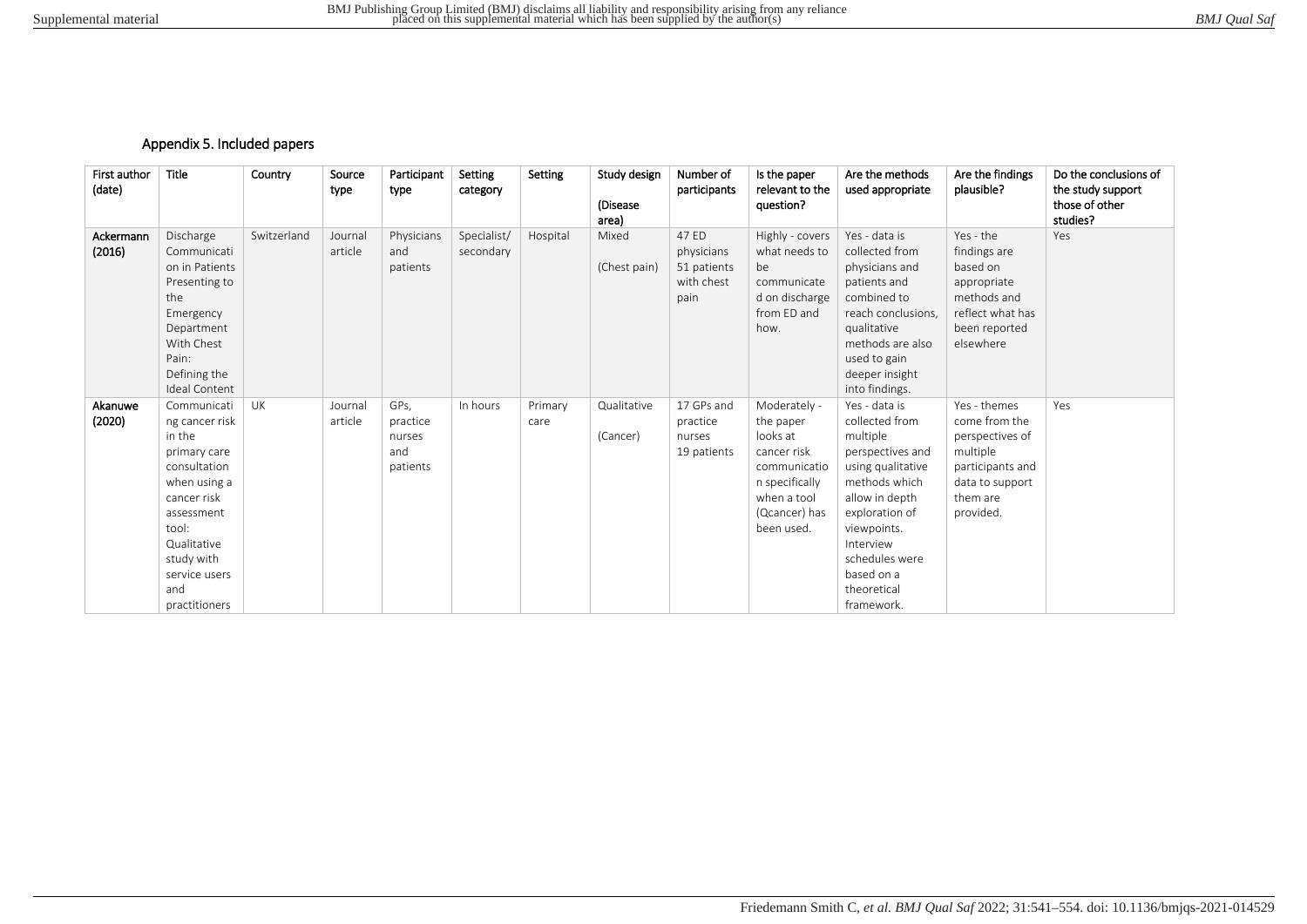|  | BMJ Qual Saf |  |
|--|--------------|--|
|--|--------------|--|

| Alam<br>(2017)       | Managing<br>diagnostic<br>uncertainty<br>in primary<br>care: a<br>systematic<br>critical<br>review | UK        | Journal<br>article                | Clinicians,<br>mix of<br>primary<br>and<br>secondary<br>care | Mix                                       | Mix of<br>primary<br>and<br>secondary<br>care | Systematic<br>review<br>(A  )            | $Mix - total =$<br>2434 | Highly - paper<br>covers the<br>management<br>of diagnostic<br>uncertainty      | Yes                                                                                         | To a degree -<br>the review<br>includes a<br>relatively small<br>number of<br>studies (10) and<br>the authors do<br>not rate the<br>quality of the<br>included studies<br>particularly<br>highly.                                                                                                                                            | Yes and no - the<br>authors do not arrive<br>at any unifying<br>conclusions, but the<br>findings of the<br>individual studies do<br>support each other<br>and the literature. |
|----------------------|----------------------------------------------------------------------------------------------------|-----------|-----------------------------------|--------------------------------------------------------------|-------------------------------------------|-----------------------------------------------|------------------------------------------|-------------------------|---------------------------------------------------------------------------------|---------------------------------------------------------------------------------------------|----------------------------------------------------------------------------------------------------------------------------------------------------------------------------------------------------------------------------------------------------------------------------------------------------------------------------------------------|-------------------------------------------------------------------------------------------------------------------------------------------------------------------------------|
| Alaszewski<br>(2005) | Risk<br>communicati<br>on:<br>identifying<br>the<br>importance<br>of social<br>context             | <b>UK</b> | Editorial<br>/letter<br>to editor | <b>NA</b>                                                    | Governme<br>nt level<br>communic<br>ation | <b>NA</b>                                     | Editorial<br>(A  )                       | <b>NA</b>               | Moderately -<br>discusses risk<br>communicatio<br>n generally                   | Yes - this is an<br>editorial                                                               | Yes - sums up<br>the findings in<br>the papers in<br>recent issues of<br>the journal                                                                                                                                                                                                                                                         | Yes - individuals are<br>not passive recipients<br>of information is<br>discussed elsewhere.                                                                                  |
| Almond<br>(2009)     | Diagnostic<br>safety-<br>netting                                                                   | UK        | Comme<br>ntary                    | <b>NA</b>                                                    | In hours                                  | <b>NA</b>                                     | Commentar<br>y/opinion<br>piece<br>(A  ) | <b>NA</b>               | Highly - paper<br>discusses<br>safety-netting<br>in first contact<br>situations | Yes - essay is<br>mainly based on<br>an earlier Delphi<br>study conducted<br>by the authors | To a degree -<br>there are no<br>new findings as<br>such presented,<br>rather the<br>findings of the<br>previous Delphi.<br>This study did<br>not involve<br>patient<br>participants so<br>the points on<br>where safety-<br>netting goes<br>wrong are<br>purely from the<br>clinician's<br>perspective.<br>These findings<br>are similar to | Yes.                                                                                                                                                                          |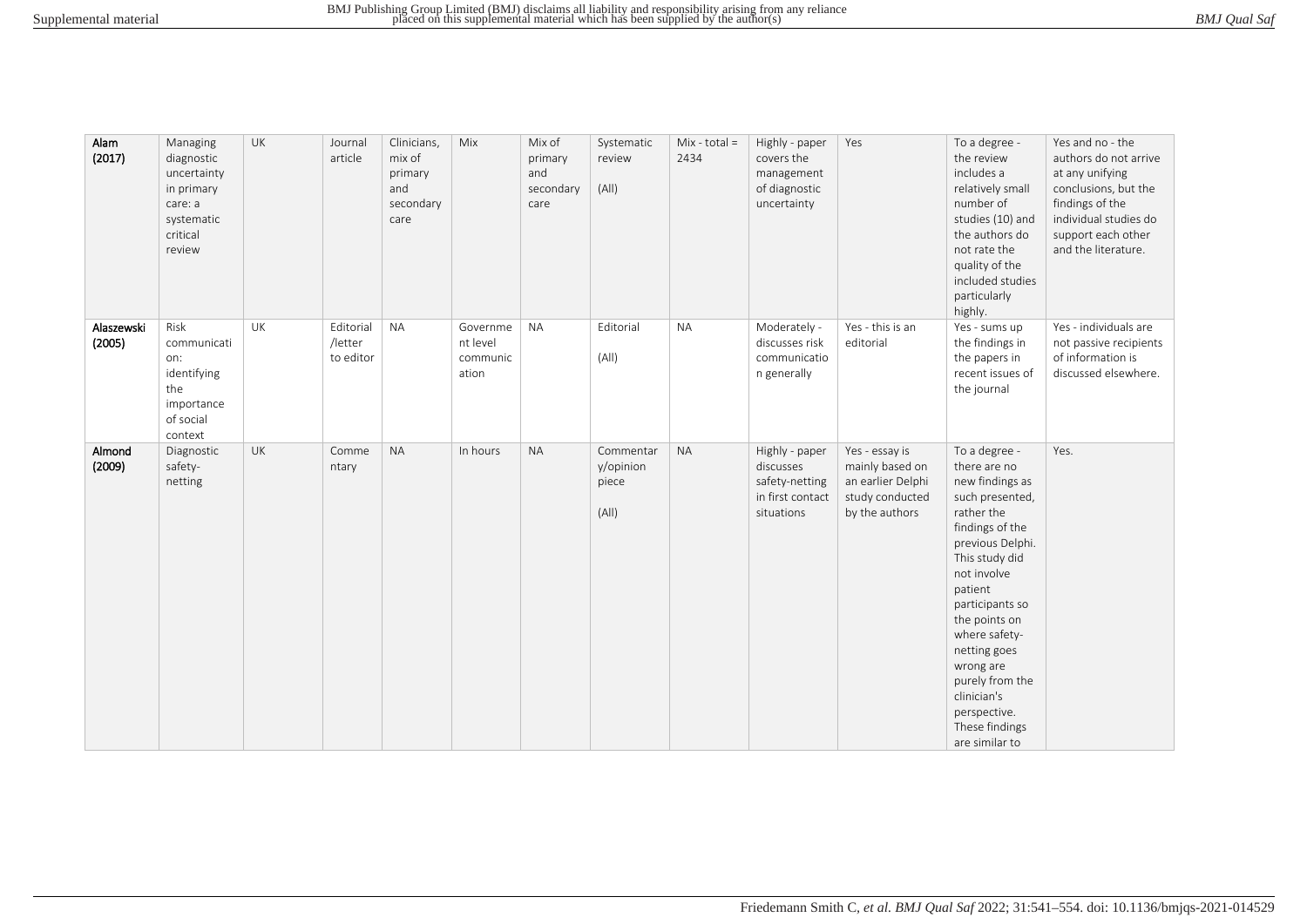|                   |                                                                                                                                                                   |            |                    |                              |                          |                                                                                             |                                                  |                                                                                                       |                                                                                                                                                      |                                                            | those reported<br>elsewhere<br>though                                                                |                                                                                                    |
|-------------------|-------------------------------------------------------------------------------------------------------------------------------------------------------------------|------------|--------------------|------------------------------|--------------------------|---------------------------------------------------------------------------------------------|--------------------------------------------------|-------------------------------------------------------------------------------------------------------|------------------------------------------------------------------------------------------------------------------------------------------------------|------------------------------------------------------------|------------------------------------------------------------------------------------------------------|----------------------------------------------------------------------------------------------------|
| Almond<br>(2009b) | <b>DIAGNOSIS</b><br>IN GENERAL<br>PRACTICE:<br>Test of time                                                                                                       | UK         | Comme<br>ntary     | <b>NA</b>                    | In hours                 | Primary<br>care                                                                             | Commentar<br>y/opinion<br>piece<br>(A  )         | <b>NA</b>                                                                                             | Highly - paper<br>discusses<br>safety-netting<br>and how it<br>functions                                                                             | Yes - although this<br>is an<br>essay/literature<br>review | Yes - the<br>findings come<br>from published<br>studies with<br>some analysis<br>from the<br>authors | Yes                                                                                                |
| Aronson<br>(2020) | Development<br>of an App to<br>Facilitate<br>Communicati<br>on and<br>Shared<br>Decision<br>making With<br>Parents of<br>Febrile<br>Infants $\leq 60$<br>Days Old | <b>USA</b> | Journal<br>article | Parents<br>and<br>clinicians | Specialist/<br>secondary | Urban<br>quaternar<br>y-care<br>academic<br>medical<br>centre<br>with a<br>paediatric<br>ED | Mixed<br>(Fever)                                 | Interviews:<br>27 parents,<br>23 clinicians<br>App testing:<br>6 parents, 2<br>physicians, 1<br>nurse | Moderately -<br>covers some<br>ways of<br>communicatin<br>g and parents'<br>information<br>needs but is<br>primarily<br>around<br>lumbar<br>puncture | yes                                                        | Yes                                                                                                  | Yes - the<br>conclusions/findings<br>around<br>communication<br>support those of<br>other studies. |
| Ashdown<br>(2016) | Prescribing<br>antibiotics to<br>'at-risk'<br>children with<br>influenza-like<br>illness in<br>primary care:                                                      | UK         | Journal<br>article | GPs                          | In hours                 | Primary<br>care                                                                             | Qualitative<br>(Acute<br>respiratory<br>illness) | 41                                                                                                    | Moderately -<br>contains some<br>information<br>on how<br>patient<br>characteristics<br>influence GP                                                 | Yes                                                        | Yes                                                                                                  | Yes - similar<br>influences mentioned                                                              |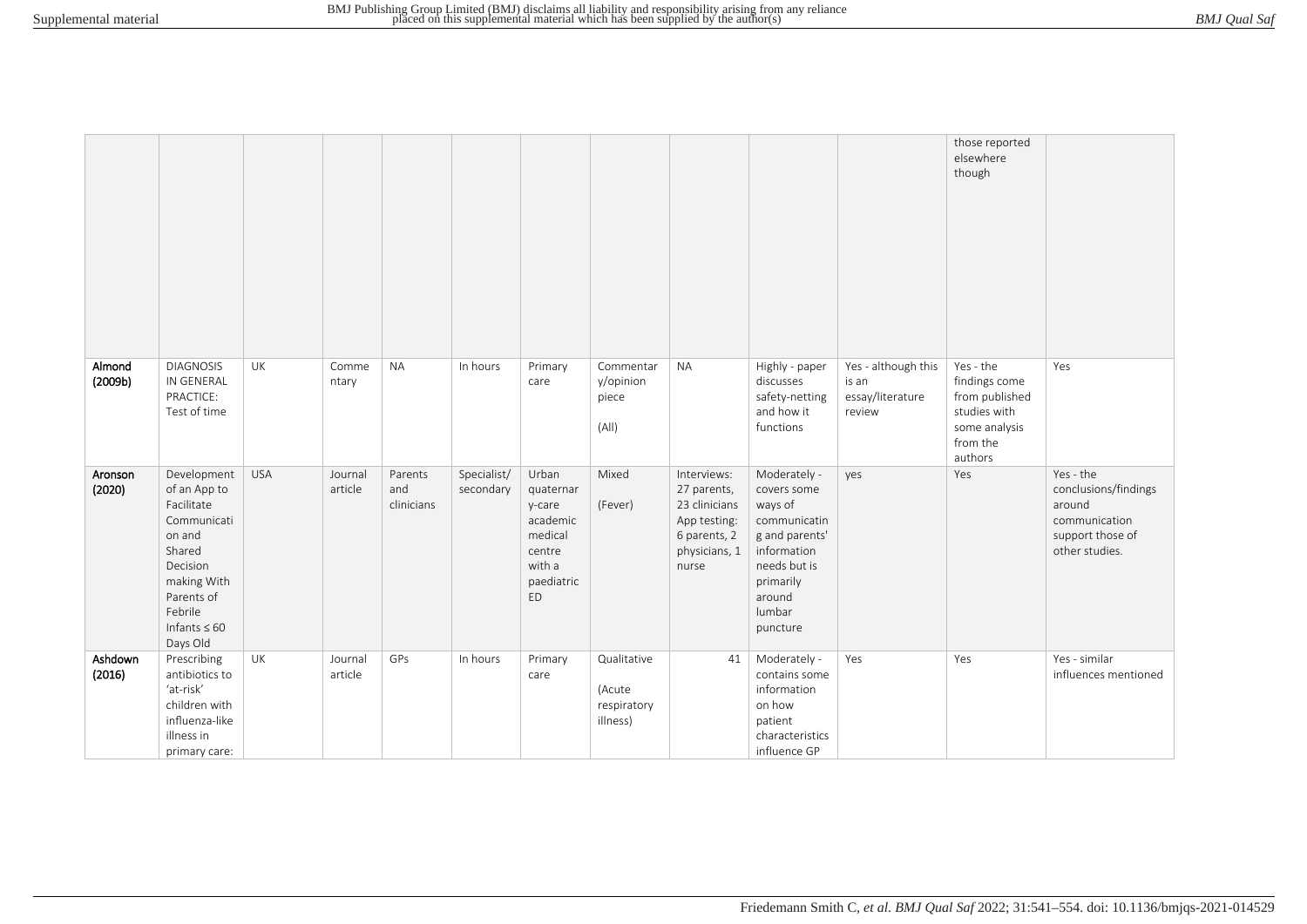| <b>BMJ</b> Qual Saf |  |  |
|---------------------|--|--|
|---------------------|--|--|

|                    | qualitative                                                                                                                    |           |                    |                                                                     |                            |                                    |                      |                                                          | decision                                                                                                                                                                                                                                                                     |                                                                                                                                  |                                                                                                                       |                                                                                                                                                               |
|--------------------|--------------------------------------------------------------------------------------------------------------------------------|-----------|--------------------|---------------------------------------------------------------------|----------------------------|------------------------------------|----------------------|----------------------------------------------------------|------------------------------------------------------------------------------------------------------------------------------------------------------------------------------------------------------------------------------------------------------------------------------|----------------------------------------------------------------------------------------------------------------------------------|-----------------------------------------------------------------------------------------------------------------------|---------------------------------------------------------------------------------------------------------------------------------------------------------------|
|                    | study                                                                                                                          |           |                    |                                                                     |                            |                                    |                      |                                                          | making                                                                                                                                                                                                                                                                       |                                                                                                                                  |                                                                                                                       |                                                                                                                                                               |
|                    |                                                                                                                                |           |                    |                                                                     |                            |                                    |                      |                                                          |                                                                                                                                                                                                                                                                              |                                                                                                                                  |                                                                                                                       |                                                                                                                                                               |
|                    |                                                                                                                                |           |                    |                                                                     |                            |                                    |                      |                                                          |                                                                                                                                                                                                                                                                              |                                                                                                                                  |                                                                                                                       |                                                                                                                                                               |
|                    |                                                                                                                                |           |                    |                                                                     |                            |                                    |                      |                                                          |                                                                                                                                                                                                                                                                              |                                                                                                                                  |                                                                                                                       |                                                                                                                                                               |
| Balla<br>(2012)    | Clinical<br>decision<br>making in a<br>high-risk<br>primary care<br>environment:<br>a qualitative<br>study in the<br><b>UK</b> | <b>UK</b> | Journal<br>article | GPs                                                                 | Urgent.<br>OOH, walk<br>in | Out of<br>hours<br>primary<br>care | Qualitative<br>(A  ) | 21                                                       | Moderately -<br>GPs discuss<br>how they deal<br>with patients<br>in a setting<br>with high<br>levels of<br>uncertainty                                                                                                                                                       | Yes                                                                                                                              | Yes                                                                                                                   | Only a small part of<br>this study was<br>relevant and this is<br>not part of the<br>conclusions. The parts<br>that are relevant to<br>support other studies. |
| Bankhead<br>(2011) | Safety<br>netting to<br>improve early<br>cancer<br>diagnosis in<br>primary care:<br>development<br>of consensus<br>guidelines. | UK        | Report             | Primary<br>care<br>cancer<br>experts,<br>GPs, GP<br>cancer<br>leads | In hours                   | Primary<br>care                    | Mixed<br>(Cancer)    | 54                                                       | Highly - covers<br>what should<br>be included in<br>safety-netting<br>and how it<br>should be<br>delivered<br>including for<br>those with<br>language and<br>literacy<br>barriers to<br>communicatio<br>n. Is only from<br>the<br>perspective of<br>the clinician<br>though. | Yes but lacks<br>patient input                                                                                                   | Yes                                                                                                                   | Yes                                                                                                                                                           |
| Barratt<br>(2018)  | Nurse<br>practitioner<br>consultations<br>in primary<br>health care:<br>patient,<br>carer, and<br>nurse                        | UK        | Journal<br>article | Patients,<br>carers,<br>nurse<br>practition<br>ers                  | In hours                   | Primary<br>care                    | Qualitative<br>(A  ) | 9 patients, 2<br>carers, 3<br>nurse<br>practitioner<br>S | Highly - covers<br>communicatio<br>n and<br>how/why it is<br>effective<br>including from<br>the patients'<br>perspective                                                                                                                                                     | Yes - only<br>reservation is over<br>the small numbers<br>of participants in<br>each category.<br>Only 3 nurses and<br>2 carers. | Yes - they seem<br>to be but again<br>the small<br>number of<br>participants in<br>some categories<br>is a limitation | Yes                                                                                                                                                           |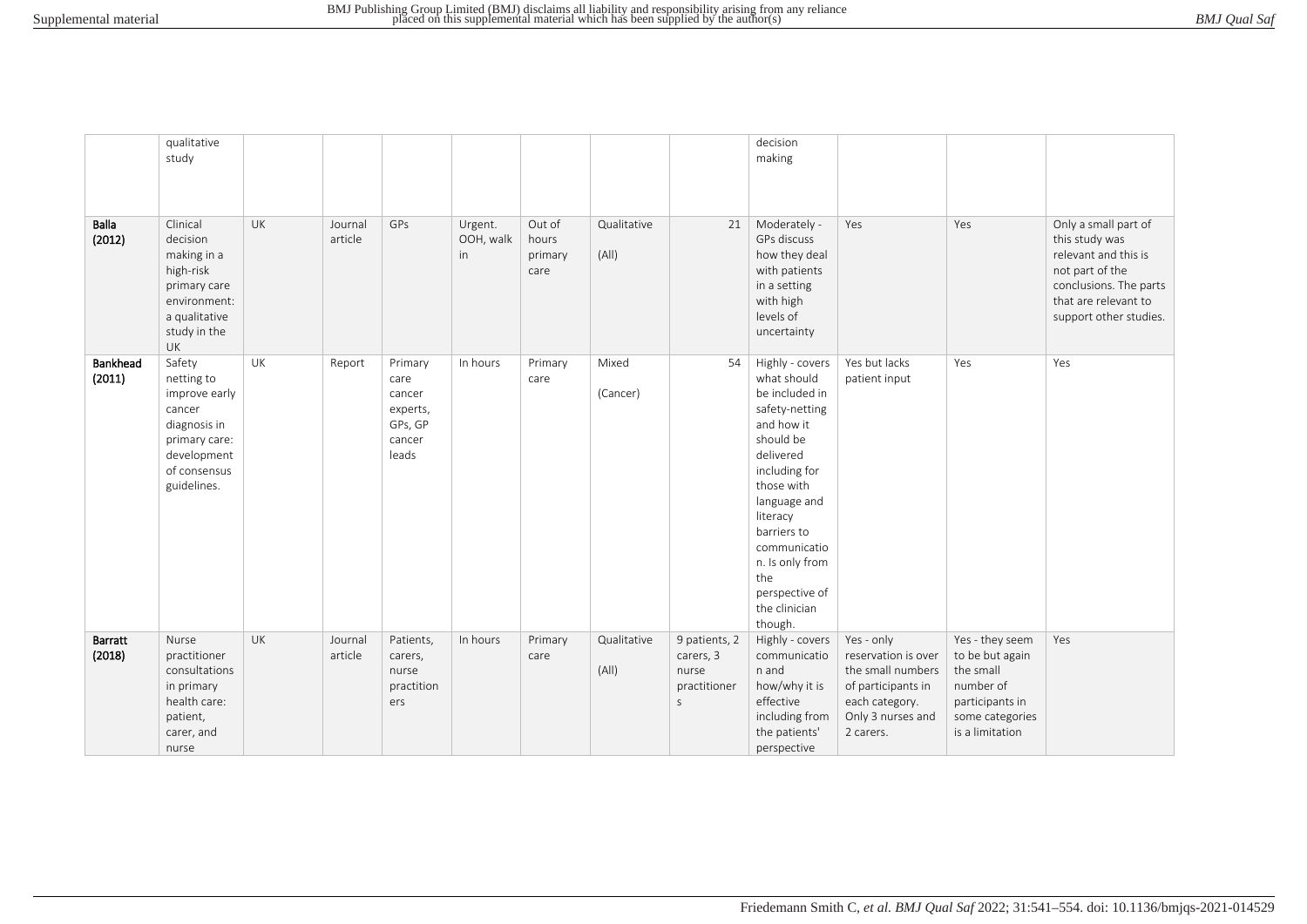| <b>BMJ</b> Qual Saf |  |  |
|---------------------|--|--|
|---------------------|--|--|

|                        | practitioner<br>qualitative<br>interpretatio<br>ns of<br>communicati<br>on processes                                                    |            |                    |          |                          |                                       |                                          |    |                                                                                                                                                                        |                                                                                                   |                                                                                                                  |                                                                                                                                           |
|------------------------|-----------------------------------------------------------------------------------------------------------------------------------------|------------|--------------------|----------|--------------------------|---------------------------------------|------------------------------------------|----|------------------------------------------------------------------------------------------------------------------------------------------------------------------------|---------------------------------------------------------------------------------------------------|------------------------------------------------------------------------------------------------------------------|-------------------------------------------------------------------------------------------------------------------------------------------|
| Bertheloot<br>(2016)   | How do<br>general<br>practitioners<br>use 'safety<br>netting' in<br>acutely ill<br>children?                                            | Belgium    | Journal<br>article | GPs      | In hours                 | Primary<br>care                       | Qualitative<br>(A  )                     | 37 | Highly - covers<br>how GPs<br>safety-net<br>children but<br>only from the<br>perspective of<br>the clinician                                                           | Yes but lacks<br>patient input                                                                    | Yes                                                                                                              | Yes - for the most part<br>but GPs also say that<br>they have no need for<br>SN guidance or<br>support which has not<br>come up elsewhere |
| <b>Bhise</b><br>(2018) | Patient<br>perspectives<br>on how<br>physicians<br>communicate<br>diagnostic<br>uncertainty:<br>An<br>experimental<br>vignette<br>study | <b>USA</b> | Journal<br>article | Parents  | Specialist/<br>secondary | Paediatric<br>academic<br>centre      | Cross-<br>sectional<br>(Stomach<br>pain) | 71 | Moderately -<br>sheds light on<br>how<br>uncertainty<br>communicatio<br>n styles can<br>change<br>perceptions of<br>clinician<br>trustworthine<br>ss and<br>competence | Yes - groups are<br>randomised but<br>could have had a<br>larger sample (25,<br>25, 21 per group) | Yes - implicit<br>communication<br>of uncertainty<br>scores better on<br>trust,<br>competence,<br>and confidence | Yes                                                                                                                                       |
| Birt (2014)            | Responding<br>to symptoms<br>suggestive of<br>lung cancer:<br>a qualitative<br>interview<br>study                                       | UK         | Journal<br>article | Patients | Specialist/<br>secondary | Specialist<br>respirator<br>y clinics | Qualitative<br>(Cancer)                  | 35 | Highly - covers<br>help seeking<br>from the<br>patient's<br>perspective                                                                                                | Yes                                                                                               | Yes                                                                                                              | Yes                                                                                                                                       |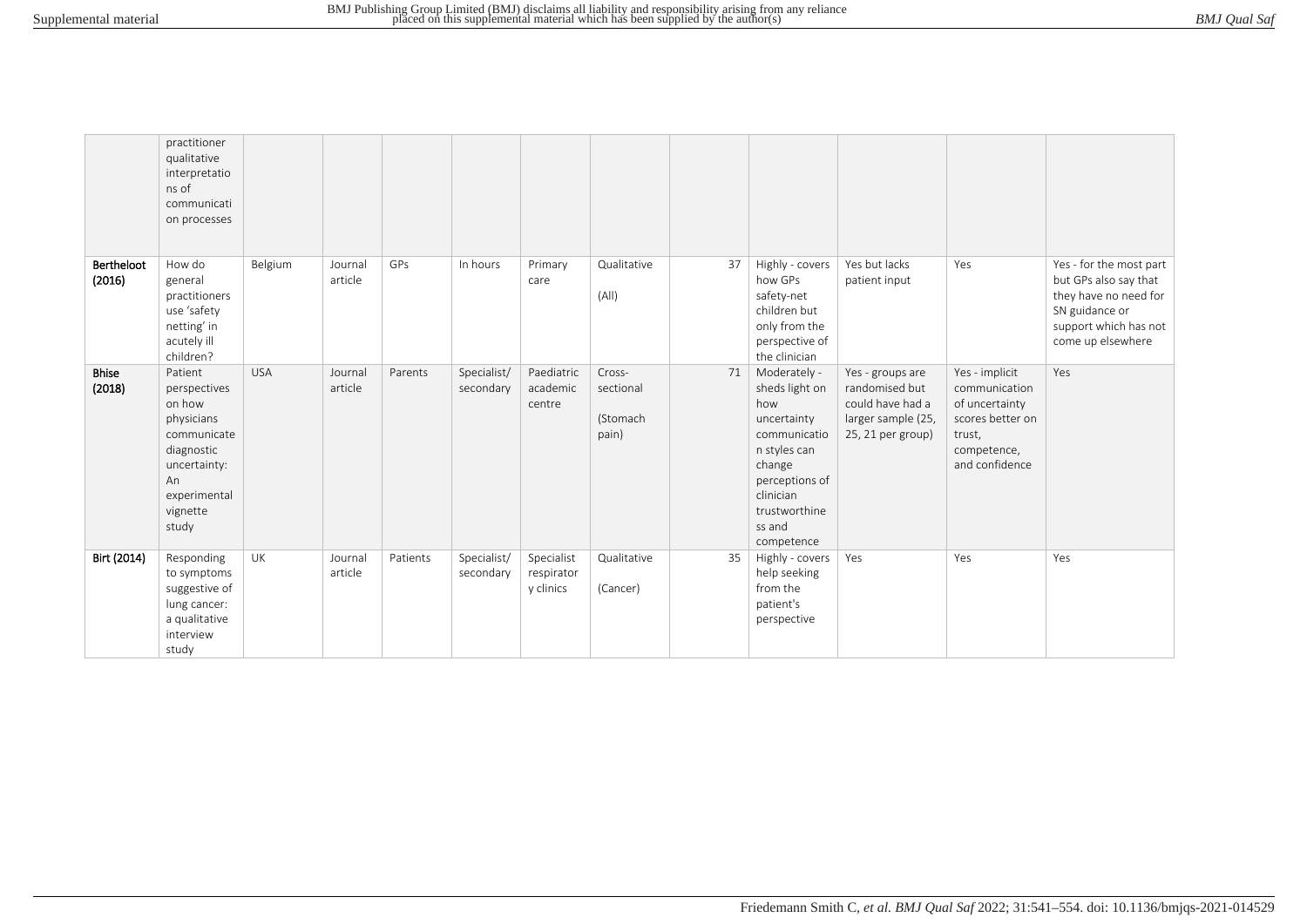| <b>Black</b><br>(2015) | Patients'<br>Experiences<br>of Cancer<br>Diagnosis as<br>a Result of an<br>Emergency<br>Presentation:<br>A Qualitative<br>Study                                       | <b>UK</b> | Journal<br>article | Patients                  | Urgent.<br>OOH, walk<br>in | Emergenc<br>departme<br>nts | Qualitative<br>(Cancer)                     | 27 | Moderately -<br>covers how<br>patients make<br>the decision<br>to reattend<br>and follow-up                                                 | Yes | $Yes -$<br>emphasises the<br>multiple<br>attendances<br>often to<br>different<br>settings of<br>patients<br>diagnosed as an<br>emergency | Yes                                                                         |
|------------------------|-----------------------------------------------------------------------------------------------------------------------------------------------------------------------|-----------|--------------------|---------------------------|----------------------------|-----------------------------|---------------------------------------------|----|---------------------------------------------------------------------------------------------------------------------------------------------|-----|------------------------------------------------------------------------------------------------------------------------------------------|-----------------------------------------------------------------------------|
| Boase<br>(2012)        | Tinkering and<br>tailoring<br>individual<br>consultations<br>: how<br>practice<br>nurses try to<br>make<br>cardiovascula<br>r risk<br>communicati<br>on<br>meaningful | UK        | Journal<br>article | Primary<br>care<br>nurses | In hours                   | Primary<br>care             | Qualitative<br>(Cardiovasc<br>ular disease) | 28 | Moderately -<br>discusses CVD<br>risk<br>communicatio<br>n with<br>patients in<br>general rather<br>than safety-<br>netting<br>specifically | Yes | Yes - presents<br>the way nurses<br>try to make<br>information<br>useful for<br>patients in<br>varying ways<br>which are<br>plausible    | Yes - again the<br>importance of tailored<br>information is<br>highlighted. |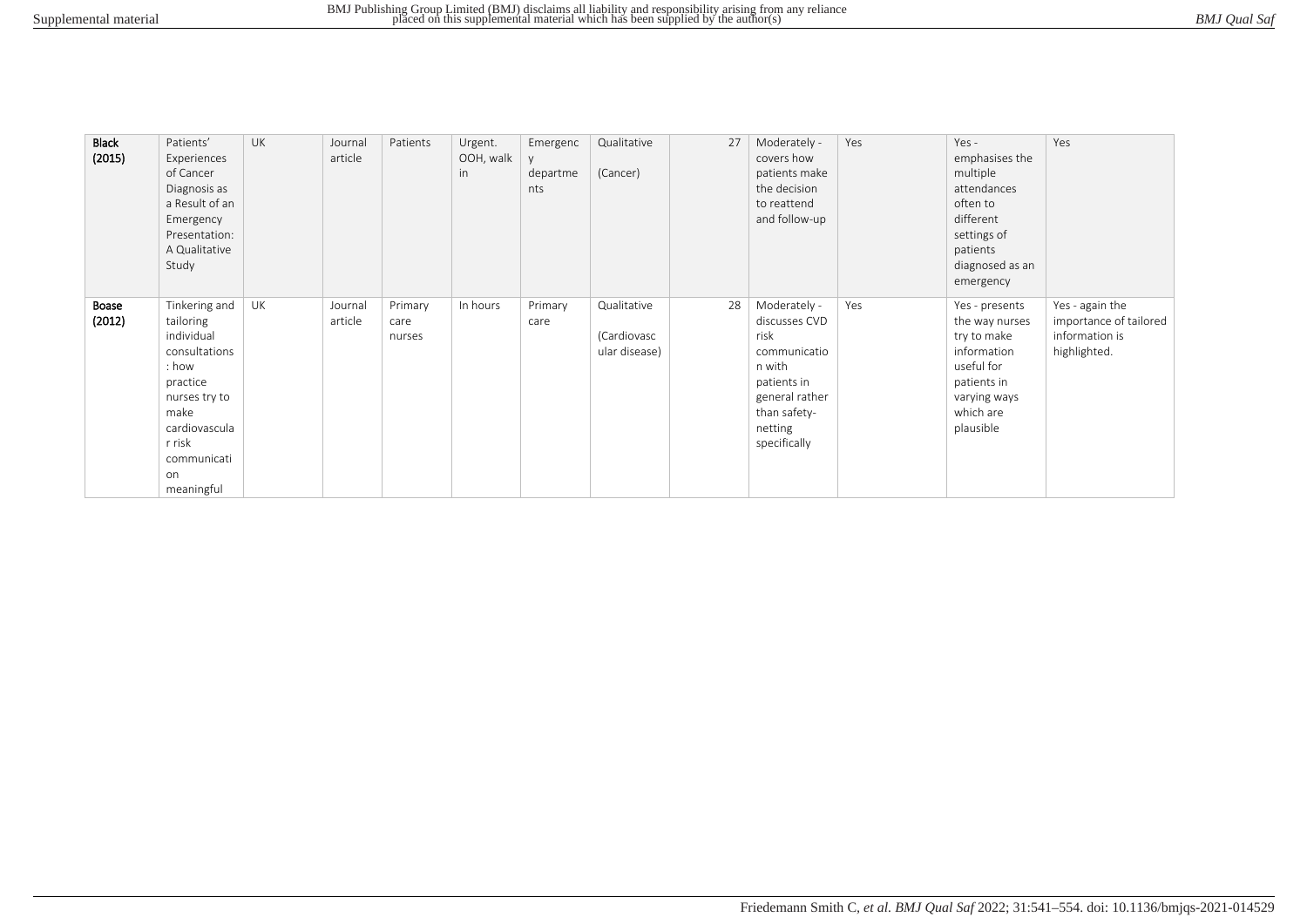| BMJ Qual Saf |
|--------------|
|--------------|

| <b>Brach</b> | Ten           | <b>USA</b> | Comme | <b>NA</b> | Mix | Health     | Commentar | <b>NA</b> | Slightly - focus | Unclear - the       | Yes - contains a | Yes - much of the      |
|--------------|---------------|------------|-------|-----------|-----|------------|-----------|-----------|------------------|---------------------|------------------|------------------------|
| (2012)       | Attributes of |            | ntary |           |     | care       | y/opinion |           | is on health     | methods used are    | lot of plausible | points raised are      |
|              | Health        |            |       |           |     | organisati | piece     |           | literacy which   | not described.      | and common       | common sense and       |
|              | Literate      |            |       |           |     | ons in     |           |           | is relevant but  | This appears to be  | sense            | support other studies. |
|              | Health Care   |            |       |           |     | general    | (A  )     |           | only a small     | a literature review | information      |                        |
|              | Organizations |            |       |           |     |            |           |           | part of safety-  | and if this is the  | about health     |                        |
|              |               |            |       |           |     |            |           |           | netting. Also is | case a systematic   | literacy and     |                        |
|              |               |            |       |           |     |            |           |           | a US paper so    | review would        | supporting       |                        |
|              |               |            |       |           |     |            |           |           | contains         | arguably have       | health literacy. |                        |
|              |               |            |       |           |     |            |           |           | information      | been better.        |                  |                        |
|              |               |            |       |           |     |            |           |           | about            |                     |                  |                        |
|              |               |            |       |           |     |            |           |           | payment for      |                     |                  |                        |
|              |               |            |       |           |     |            |           |           | health care      |                     |                  |                        |
|              |               |            |       |           |     |            |           |           | which is not     |                     |                  |                        |
|              |               |            |       |           |     |            |           |           | relevant.        |                     |                  |                        |
|              |               |            |       |           |     |            |           |           |                  |                     |                  |                        |
|              |               |            |       |           |     |            |           |           |                  |                     |                  |                        |
|              |               |            |       |           |     |            |           |           |                  |                     |                  |                        |
|              |               |            |       |           |     |            |           |           |                  |                     |                  |                        |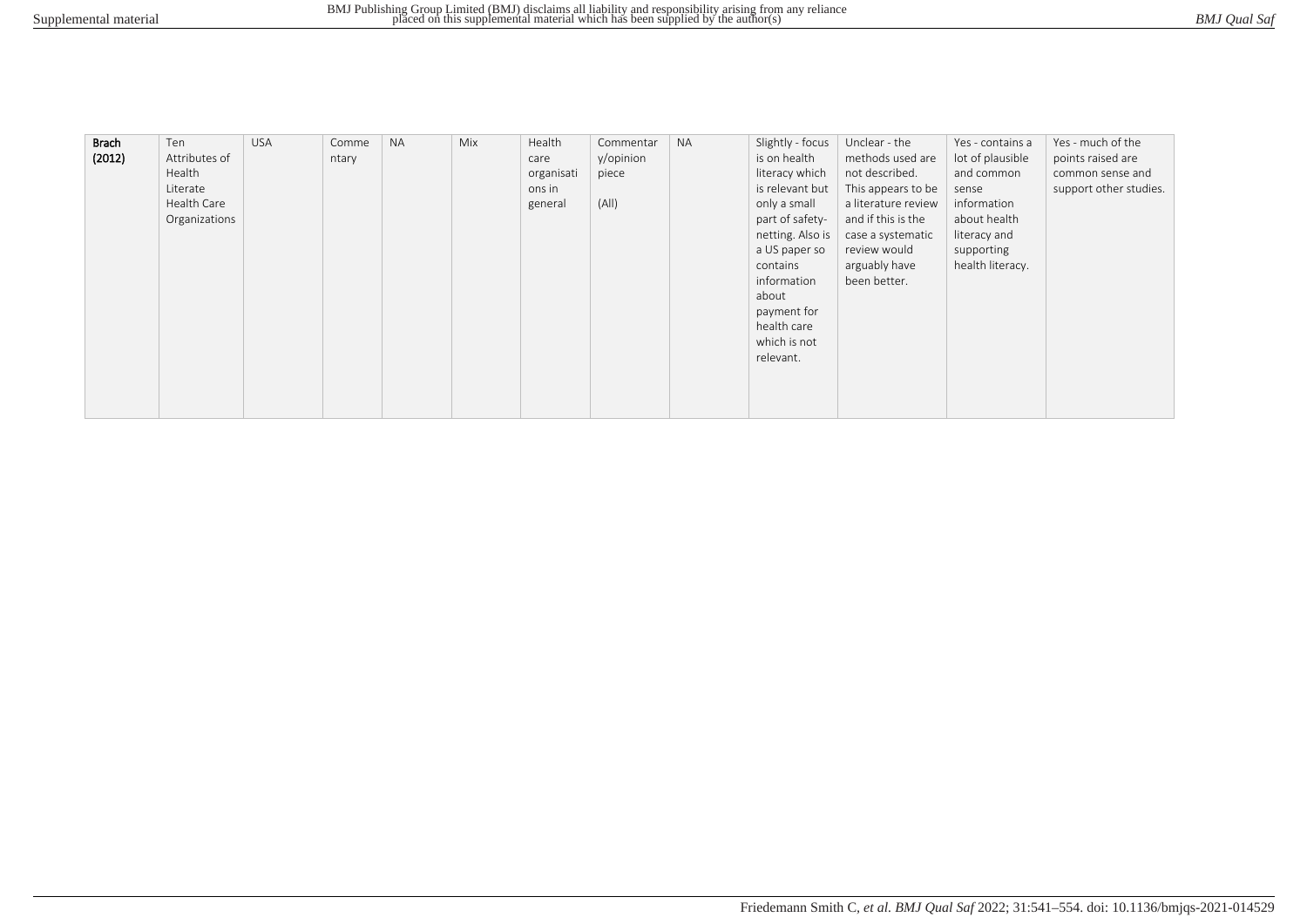| BMJ Qual Saf |  |
|--------------|--|
|              |  |

| <b>Buntinx</b><br>(2011) | Dealing with<br>low-<br>incidence<br>serious<br>diseases in<br>general<br>practice. | Netherlands<br>, UK,<br>Germany<br>(authors) | Comme<br>ntary | <b>NA</b> | In hours | Primary<br>care | Commentar<br>y/opinion<br>piece<br>(A  ) | <b>NA</b> | Moderately -<br>discusses a<br>range of ways<br>that low<br>incidence<br>serious<br>disease should<br>be catered for<br>in primary<br>care, including<br>a section on<br>safety-netting. | This is a<br>discussion piece<br>so uses a<br>literature review.<br>A systematic<br>review would<br>have been more<br>robust but this is<br>appropriate as a<br>starting point. | There are not<br>any findings as<br>such - presents<br>some from<br>other papers<br>but is mainly<br>raising<br>questions and<br>the gaps in the<br>literature. | Yes - the conclusions<br>are mainly a call for<br>further research but<br>the suggestions are<br>appropriate. |
|--------------------------|-------------------------------------------------------------------------------------|----------------------------------------------|----------------|-----------|----------|-----------------|------------------------------------------|-----------|------------------------------------------------------------------------------------------------------------------------------------------------------------------------------------------|---------------------------------------------------------------------------------------------------------------------------------------------------------------------------------|-----------------------------------------------------------------------------------------------------------------------------------------------------------------|---------------------------------------------------------------------------------------------------------------|
|--------------------------|-------------------------------------------------------------------------------------|----------------------------------------------|----------------|-----------|----------|-----------------|------------------------------------------|-----------|------------------------------------------------------------------------------------------------------------------------------------------------------------------------------------------|---------------------------------------------------------------------------------------------------------------------------------------------------------------------------------|-----------------------------------------------------------------------------------------------------------------------------------------------------------------|---------------------------------------------------------------------------------------------------------------|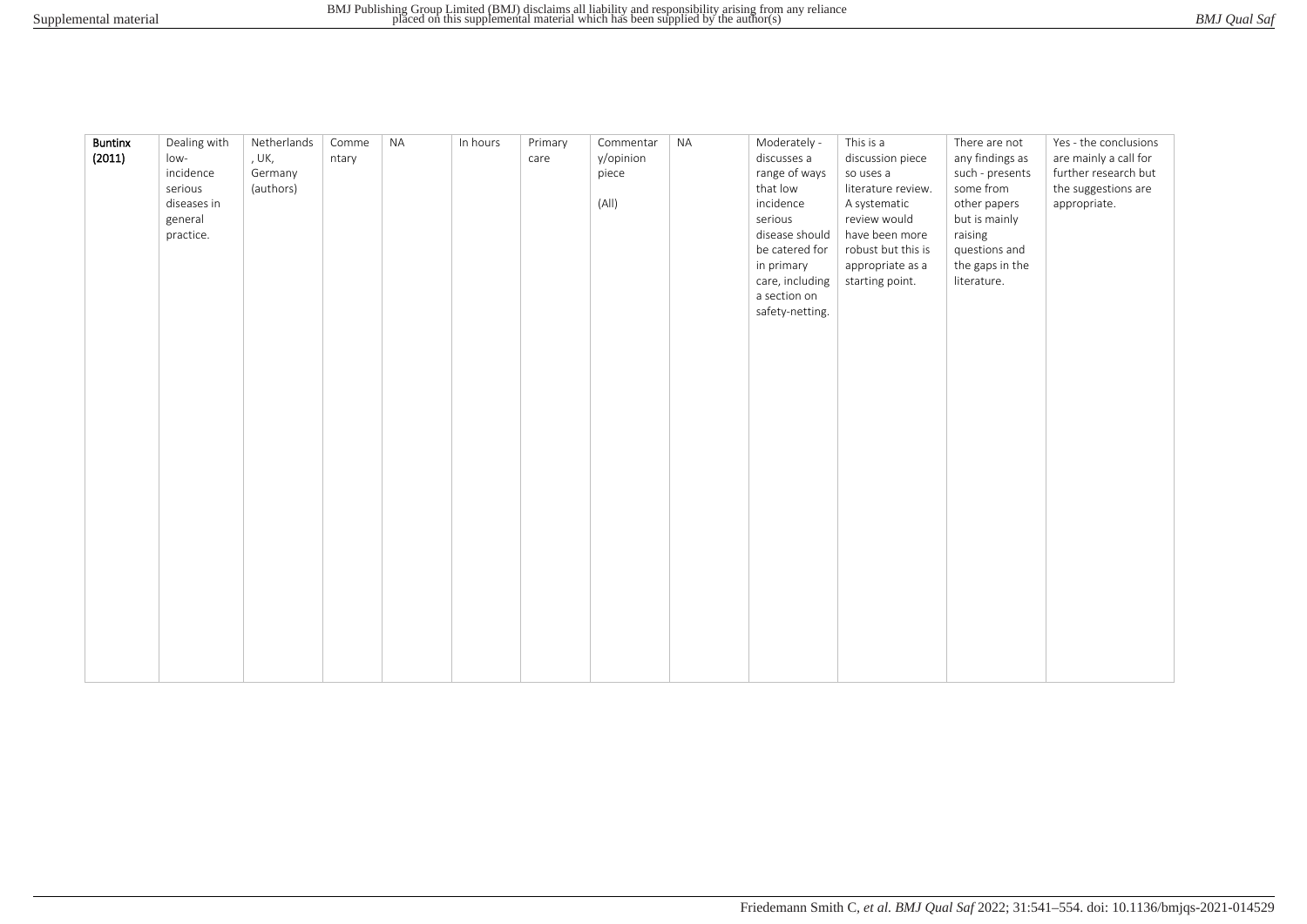| Byrne<br>(2016)             | 'Brief,<br>Superficial'<br>ED<br>Interactions<br>Spur<br>Litigation                                                                                                                                                                                          | <b>USA</b> | Web<br>page        | <b>NA</b> | Urgent.<br>OOH, walk<br>in | Emergenc<br>y.<br>departme<br>nts | Web<br>magazine<br>opinion<br>piece<br>(A  )       | <b>NA</b> | Moderately -<br>describes the<br>issues that<br>can arise with<br>poor<br>communicatio<br>n, including of<br>uncertainty.<br>Gives some<br>strategies to<br>improve<br>communicatio<br>n. | This is an expert<br>opinion piece<br>which is not<br>inappropriate but<br>could be better<br>researched using<br>different<br>methods. | Yes - the advice<br>given is fairly<br>standard good<br>communication<br>advice                                                                                                                                | Yes - the advice given<br>is fairly standard good<br>communication<br>advice                                                                                                           |
|-----------------------------|--------------------------------------------------------------------------------------------------------------------------------------------------------------------------------------------------------------------------------------------------------------|------------|--------------------|-----------|----------------------------|-----------------------------------|----------------------------------------------------|-----------|-------------------------------------------------------------------------------------------------------------------------------------------------------------------------------------------|-----------------------------------------------------------------------------------------------------------------------------------------|----------------------------------------------------------------------------------------------------------------------------------------------------------------------------------------------------------------|----------------------------------------------------------------------------------------------------------------------------------------------------------------------------------------|
| Cabral<br>(2014)            | "They just<br>say<br>everything's<br>a virus"-<br>Parent's<br>judgment of<br>the credibility<br>of clinician<br>communicati<br>on in primary<br>care<br>consultations<br>for<br>respiratory<br>tract<br>infections in<br>children: A<br>qualitative<br>study | UK         | Journal<br>article | Parents   | In hours                   | Primary<br>care                   | Qualitative<br>(Respiratory<br>tract<br>infection) | 30        | Highly -<br>parents are<br>discussing<br>what makes<br>clinician<br>communicatio<br>n credible in<br>an illness area<br>where safety-<br>netting is<br>likely to be<br>frequently<br>used | Yes                                                                                                                                     | Yes - parents'<br>expectations of<br>the consultation<br>and their<br>concerns shape<br>the credibility of<br>care<br>recommendatio<br>ns, as well as<br>the<br>effectiveness of<br>clinician<br>communication | Yes - the expectations<br>and concerns of the<br>patient can be a<br>barrier to the<br>acceptance of the<br>clinician's advice and<br>patients value specific<br>and practical advice. |
| Campion-<br>Smith<br>(2017) | Primary care:<br>10 Top Tips                                                                                                                                                                                                                                 | <b>UK</b>  | Web<br>page        | <b>NA</b> | In hours                   | Primary<br>care                   | Web page<br>(Cancer)                               | <b>NA</b> | Highly -<br>directly<br>discusses<br>ways to<br>improve<br>safety-netting                                                                                                                 | Unclear - this is a<br>webpage of tips<br>for safety-netting,<br>methods are not<br>detailed but it is<br>likely expert<br>opinion.     | Yes - author and<br>Macmillan who<br>produced the<br>piece are<br>trustworthy.                                                                                                                                 | Yes-<br>recommendations/tip<br>s are similar to those<br>in other literature.                                                                                                          |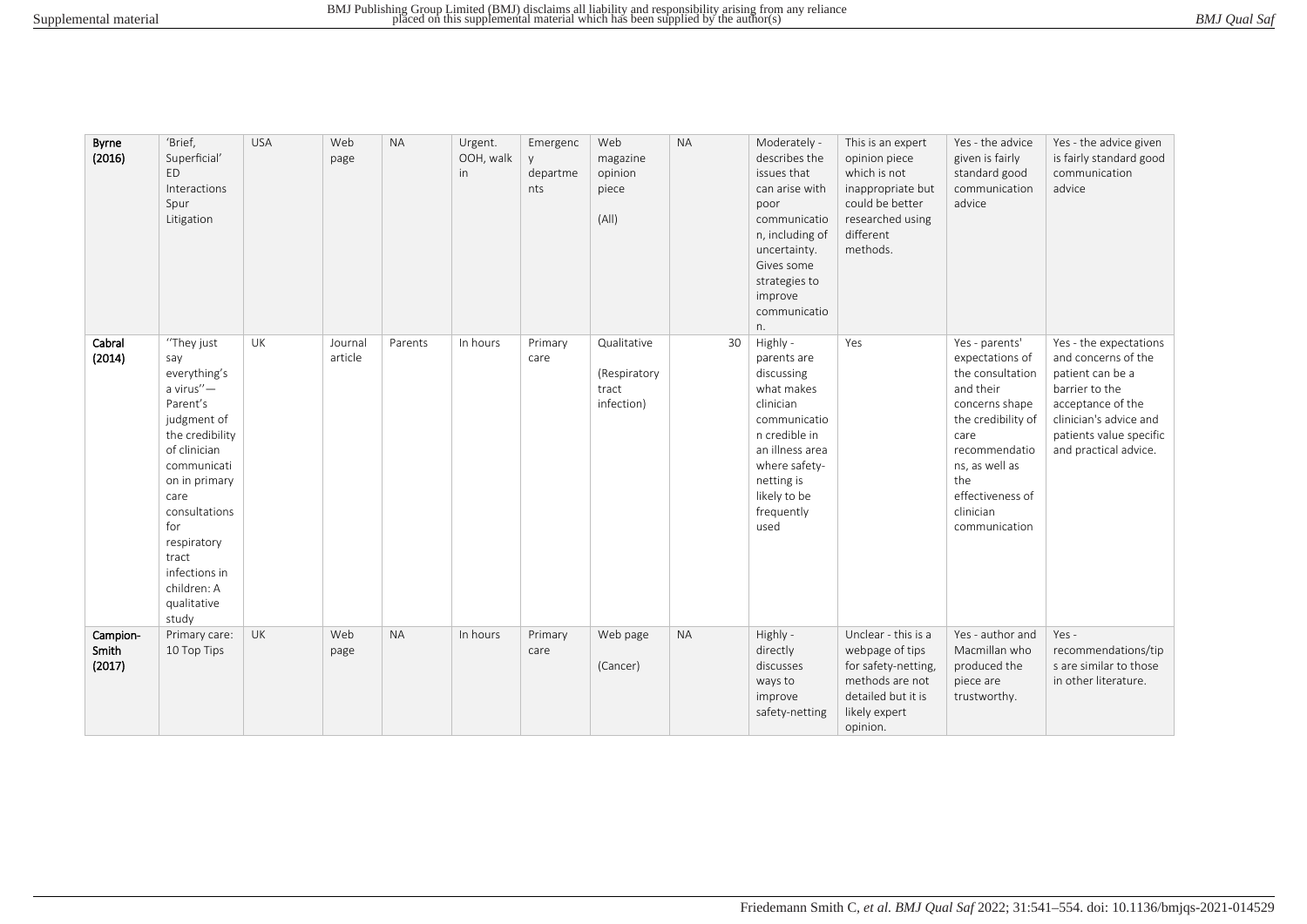| BMJ Qual Saf |
|--------------|
|--------------|

| Cancer<br>Research<br>UK (2020) | Safety<br>netting<br>patients<br>during the<br>COVID-19<br>pandemic                                                                                                                                                                          | <b>UK</b> | Web<br>page        | <b>NA</b>                                                                                      | In hours | Primary<br>care                                                                    | Web page<br>(Cancer)                                       | <b>NA</b>                | Highly -<br>directly<br>discusses<br>safety-netting                                                                                                                                                     | Unclear - no<br>discussion of<br>methods                                                                                                         | Yes - good<br>source and<br>plausible<br>recommendatio<br>ns                                                                                                                                                          | $Yes -$<br>recommendations are<br>supported by other<br>literature                                                                         |
|---------------------------------|----------------------------------------------------------------------------------------------------------------------------------------------------------------------------------------------------------------------------------------------|-----------|--------------------|------------------------------------------------------------------------------------------------|----------|------------------------------------------------------------------------------------|------------------------------------------------------------|--------------------------|---------------------------------------------------------------------------------------------------------------------------------------------------------------------------------------------------------|--------------------------------------------------------------------------------------------------------------------------------------------------|-----------------------------------------------------------------------------------------------------------------------------------------------------------------------------------------------------------------------|--------------------------------------------------------------------------------------------------------------------------------------------|
| Cancer<br>Research<br>UK (2020) | Safety<br>netting:<br>Coronavirus<br>$(COVID-19)$                                                                                                                                                                                            | <b>UK</b> | Web<br>page        | <b>NA</b>                                                                                      | In hours | Primary<br>care                                                                    | Web page<br>(Cancer)                                       | <b>NA</b>                | Highly - CRUK<br>summarises<br>the advice on<br>safety-netting                                                                                                                                          | Yes - it is a basic<br>literature review<br>so not<br>comprehensive<br>but the<br>information is<br>based on the main<br>papers on the<br>topic. | Yes - based on<br>the main papers<br>on the topic.                                                                                                                                                                    | Yes.                                                                                                                                       |
| Carter<br>(2020)                | A systematic<br>review of the<br>organizationa<br>environment<br>al,<br>professional<br>and child and<br>family factors<br>influencing<br>the timing of<br>admission to<br>hospital for<br>children with<br>serious<br>infectious<br>illness | UK        | Journal<br>article | Parents of<br>child<br>patients<br>and first<br>contact<br>health<br>care<br>profession<br>als | Mix      | Primary,<br>urgent,<br>and<br>emergenc<br>y care in<br>high<br>income<br>countries | Systematic<br>review<br>(Serious<br>infectious<br>illness) | 12 papers<br>6380 papers | Moderately -<br>discusses the<br>factors that<br>can lead to<br>delayed<br>presentations<br>of serious<br>illness in<br>children so<br>useful for<br>things safety-<br>netting should<br>try to address | Yes - aim of the<br>paper is well met<br>by SR method                                                                                            | Yes - the factors<br>described are<br>plausible<br>particularly in<br>relation to<br>parent and<br>clinician factors.<br>The authors<br>note weak<br>evidence<br>around the<br>organisational<br>factors<br>reported. | Yes - the authors<br>suggest how parents<br>and clinicians can be<br>supported to avoid<br>delays that are in line<br>with other research. |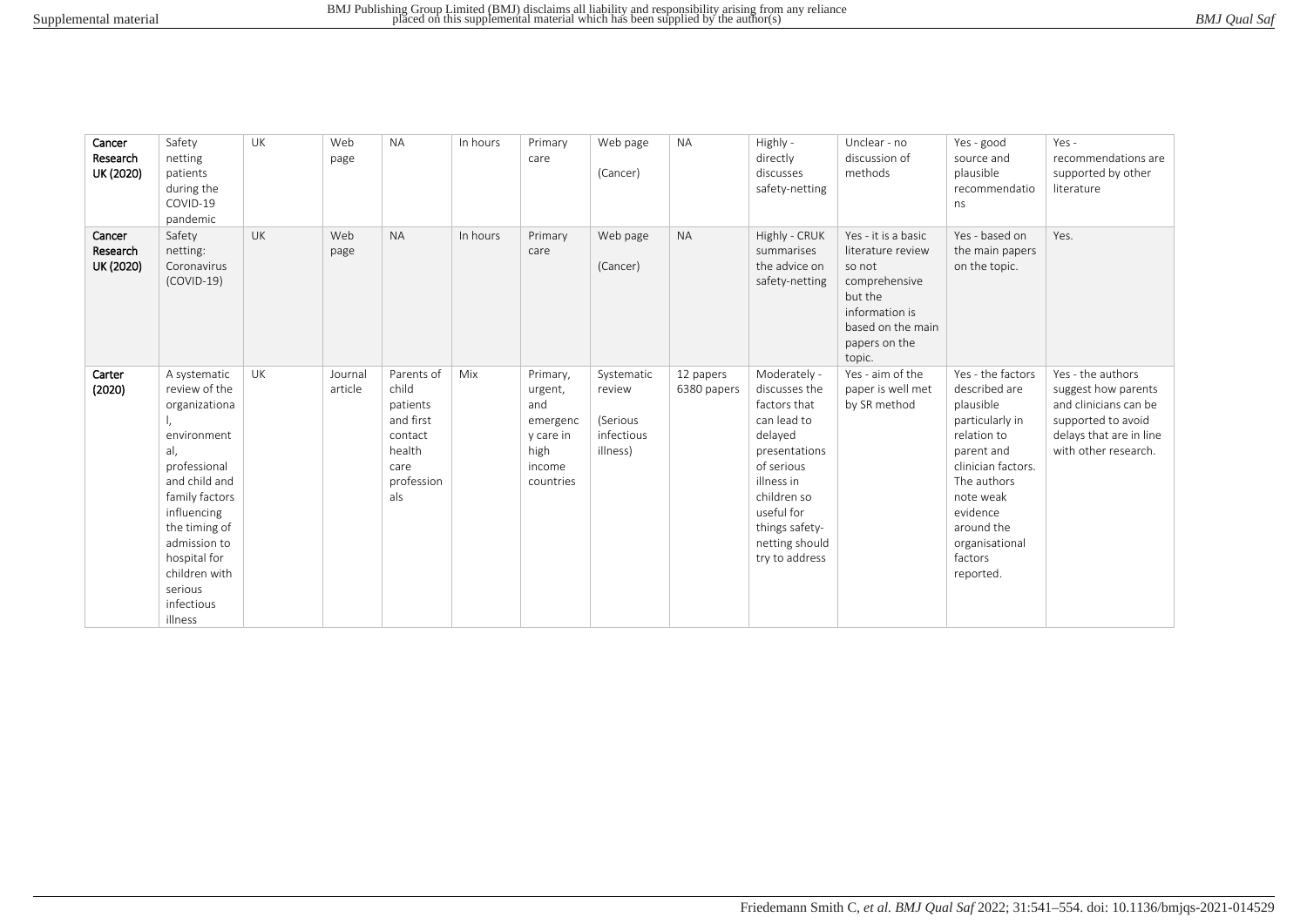| BMJ Qual Saf |  |
|--------------|--|
|--------------|--|

| Chen<br>(2019)     | Improving<br>assessment<br>of children<br>with<br>suspected<br>respiratory<br>tract<br>infection in<br>general<br>practice                                                 | UK      | Journal<br>article | GPs    | In hours                   | Primary<br>care                    | Trial of an<br><b>EMIS</b><br>template<br>following<br>Plan Do<br>Study Act<br>cycles<br>(Respiratory<br>tract<br>infection) | NS(1)<br>practice) | Slightly -<br>paper mainly<br>discusses the<br>development<br>of the tool,<br>relevant part<br>are around<br>what<br>information<br>should be<br>given and how<br>safety-netting<br>should be<br>recorded. | Yes - methods<br>seem appropriate<br>but study is<br>limited to 1<br>practice.             | Yes - the study<br>was iterative<br>and took<br>feedback into<br>account at each<br>stage to form<br>the results. | Yes - that a template<br>will improve<br>documentation.    |
|--------------------|----------------------------------------------------------------------------------------------------------------------------------------------------------------------------|---------|--------------------|--------|----------------------------|------------------------------------|------------------------------------------------------------------------------------------------------------------------------|--------------------|------------------------------------------------------------------------------------------------------------------------------------------------------------------------------------------------------------|--------------------------------------------------------------------------------------------|-------------------------------------------------------------------------------------------------------------------|------------------------------------------------------------|
| Colliers<br>(2020) | Understandin<br>g General<br>Practitioners'<br>Antibiotic<br>Prescribing<br>Decisions in<br>Out-of-Hours<br>Primary Care:<br>A Video-<br>Elicitation<br>Interview<br>Study | Belgium | Journal<br>article | GPs    | Urgent.<br>OOH, walk<br>in | Out of<br>hours<br>primary<br>care | Qualitative<br>(Bacterial<br>and viral<br>infections)                                                                        | 21                 | Moderately -<br>paper has a<br>section on<br>safety-netting<br>in OOH which<br>is relevant                                                                                                                 | Yes - recorded<br>consultations and<br>interviews using<br>the consultations<br>as prompts | Yes - describes<br>the SN<br>behaviours of<br>GPs which are<br>similar to those<br>reported<br>previously.        | Yes - paper fits in with<br>the rest of the<br>literature. |
| Conti<br>(2016)    | Informal<br>caregivers'<br>needs on<br>discharge<br>from the<br>spinal cord<br>unit: analysis<br>of<br>perceptions<br>and lived<br>experiences                             | Italy   | Journal<br>article | Carers | Communit<br>y              | Communit<br>y                      | Qualitative<br>(Spinal cord<br>injury)                                                                                       | 11                 | Slightly -<br>gathers the<br>views of<br>carers of<br>adults with<br>spinal injuries<br>but mainly on<br>their changing<br>identity and<br>coping<br>strategies.<br>Only a small<br>part on<br>information | Yes                                                                                        | Yes - describes<br>the impact and<br>adjustment of<br>the carer to<br>their new caring<br>role plausibly          | Yes - but with limited<br>usefulness for this<br>study.    |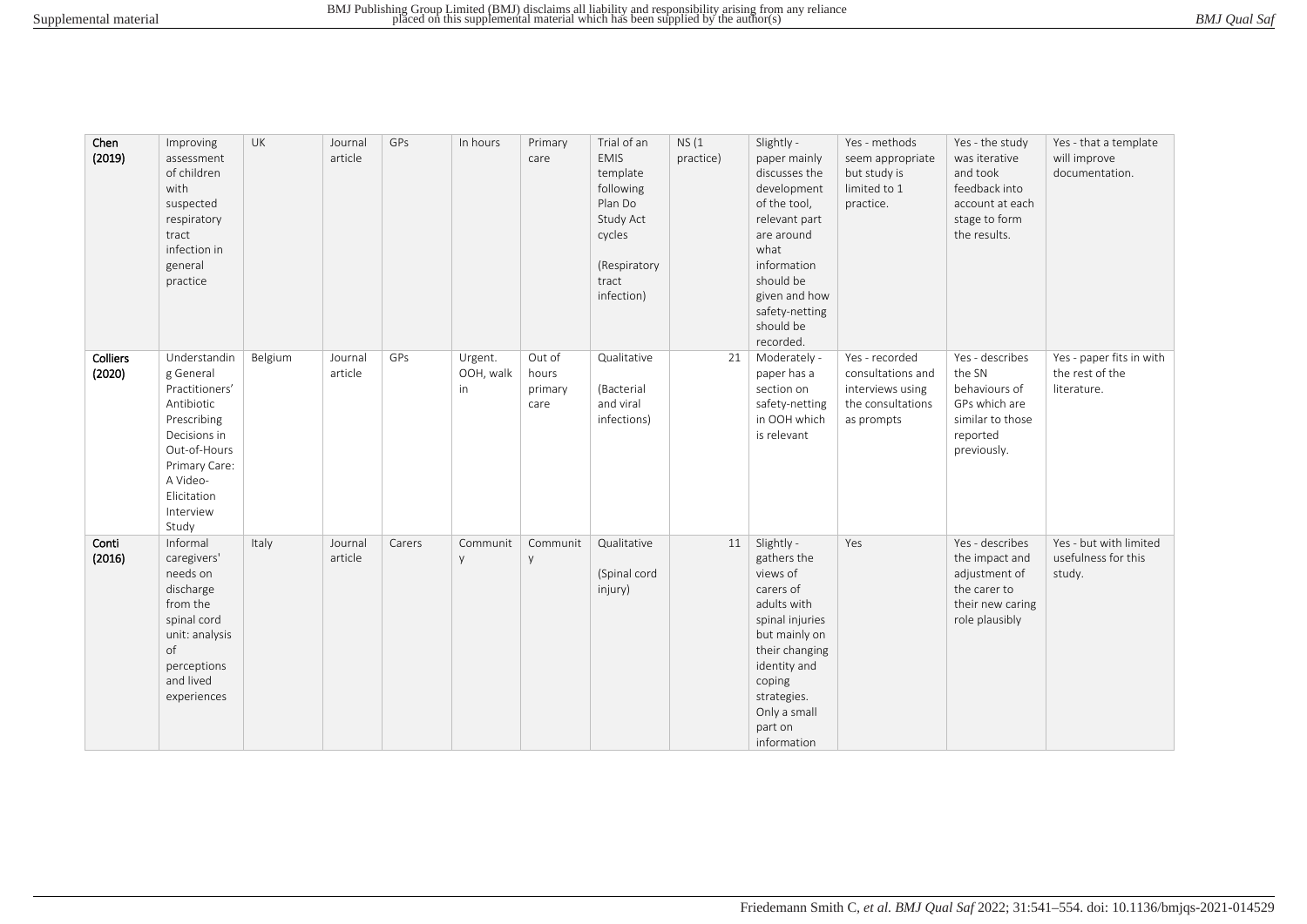|                              |                                                                                                                             |                    |                    |                   |                             |                                     |                               |                                           | needs.                                                                                                                                                                                                                                 |                                                                                                                                                                                                                                                                                       |                                                                                                               |                                                                                                                                                                                                                                                                                                                                                                                             |
|------------------------------|-----------------------------------------------------------------------------------------------------------------------------|--------------------|--------------------|-------------------|-----------------------------|-------------------------------------|-------------------------------|-------------------------------------------|----------------------------------------------------------------------------------------------------------------------------------------------------------------------------------------------------------------------------------------|---------------------------------------------------------------------------------------------------------------------------------------------------------------------------------------------------------------------------------------------------------------------------------------|---------------------------------------------------------------------------------------------------------------|---------------------------------------------------------------------------------------------------------------------------------------------------------------------------------------------------------------------------------------------------------------------------------------------------------------------------------------------------------------------------------------------|
| de Bont<br>(2014)            | A separate<br>'traffic light'<br>for every<br>child with a<br>fever?                                                        | The<br>Netherlands | Comme<br>ntary     | <b>NA</b>         | Mix                         | Primary<br>and<br>secondary<br>care | <b>NA</b><br>(Fever)          | <b>NA</b>                                 | Moderately -<br>cover how the<br>need for<br>information<br>can affect<br>how a parent<br>consults and<br>briefly how SN<br>can help.                                                                                                  | <b>NA</b>                                                                                                                                                                                                                                                                             | Yes - discusses a<br>traffic light tool<br>to help gauge<br>how serious the<br>child's illness is.            | Yes - from an<br>evidence based<br>guideline.                                                                                                                                                                                                                                                                                                                                               |
| de Vos-<br>Kerkhof<br>(2016) | Tools for<br>'safety<br>netting' in<br>common<br>paediatric<br>illnesses: a<br>systematic<br>review in<br>emergency<br>care | The<br>Netherlands | Journal<br>article | Child<br>patients | Urgent.<br>OOH, walk<br>in. | Emergenc<br>V<br>departme<br>nts    | Systematic<br>review<br>(A  ) | 58 articles<br>median<br>1371<br>children | Moderately -<br>Discusses the<br>evidence for<br>safety-netting<br>strategies for<br>children<br>attending ED<br>but only very<br>broadly, is<br>more<br>concerned<br>with whether<br>safety-netting<br>can reduce ED<br>reattendance. | Moderately - the<br>use of a<br>systematic review<br>is appropriate but<br>the range of ages<br>included is large<br>(one study has an<br>upper quartile of<br>21 years) and<br>results are<br>generalised across<br>ages. Breaking<br>down by age<br>groups may have<br>been better. | Yes - mostly<br>discusses the<br>conflicting<br>evidence for<br>safety-netting<br>preventing<br>reattendance. | Moderately - the<br>conclusions around<br>the characteristics of<br>children that lead to<br>reattendance are in<br>line with other<br>studies. On safety-<br>netting the authors<br>suggest that a high-<br>risk group in need of<br>safety-netting advice<br>is hard to identify,<br>whereas much of the<br>literature suggests<br>that safety-netting<br>should be done<br>consistently. |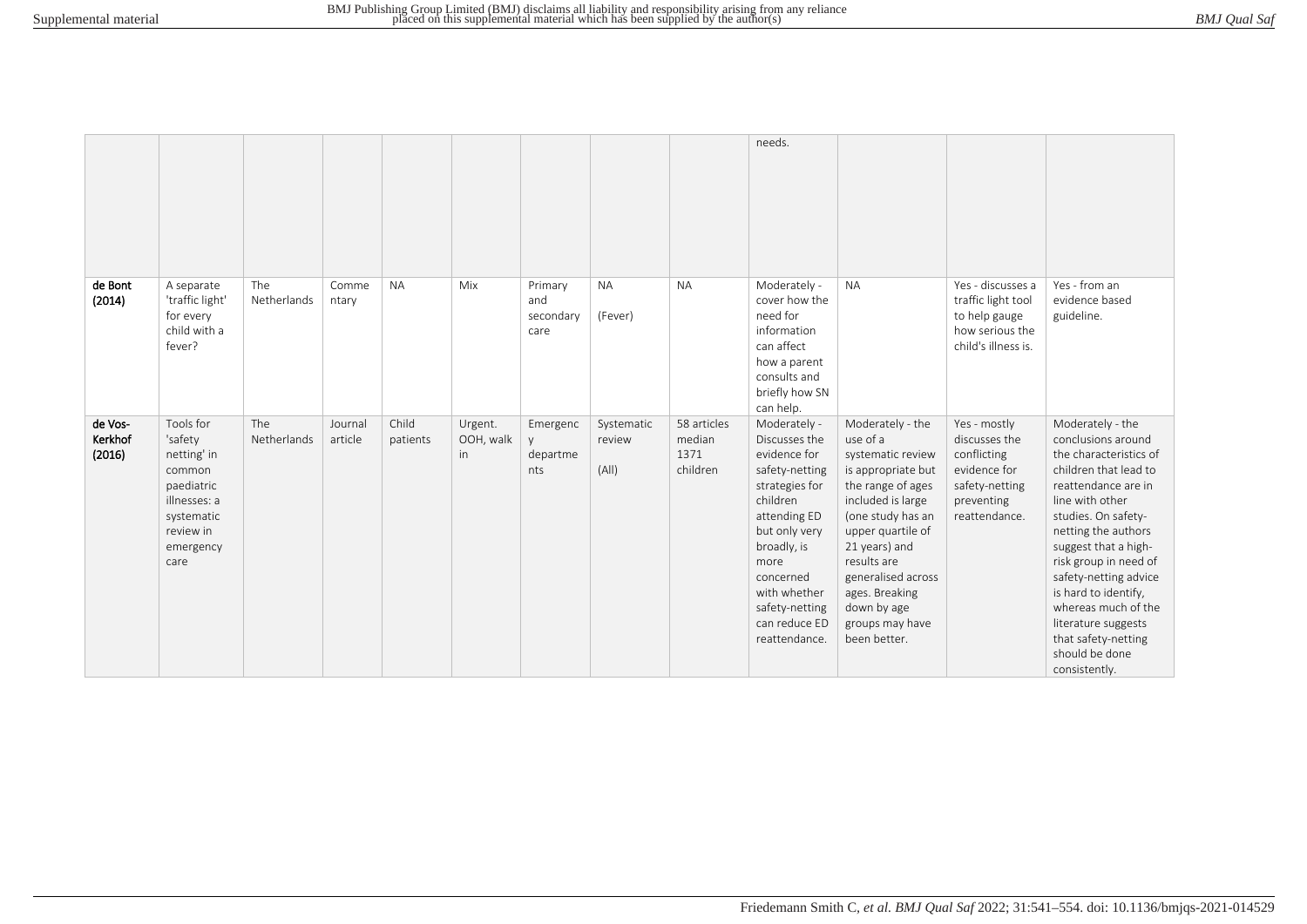| BMJ Qual Saf |
|--------------|
|--------------|

| Dekker | Parents'       | The         | Journal | Parents of | In hours  | Primary    | Qualitative  | 18           | Moderately -     | Yes               | Yes - support     | Yes - other studies   |
|--------|----------------|-------------|---------|------------|-----------|------------|--------------|--------------|------------------|-------------------|-------------------|-----------------------|
| (2018) | attitudes and  | Netherlands | article | child      |           | care       |              |              | specifically     |                   | provided to       | have reported that    |
|        | views          |             |         | patients   |           |            | (Respiratory |              | relevant to      |                   | parents in the    | parents value         |
|        | regarding      |             |         |            |           |            | tract        |              | the              |                   | form of a leaflet | information on when   |
|        | antibiotics in |             |         |            |           |            | infections)  |              | information      |                   | made them         | to come back to the   |
|        | the            |             |         |            |           |            |              |              | needs of         |                   | more confident    | GP and the support    |
|        | management     |             |         |            |           |            |              |              | parents          |                   | about a watch     | that additional       |
|        | of respiratory |             |         |            |           |            |              |              | consulting       |                   | and wait          | information materials |
|        | tract          |             |         |            |           |            |              |              | with children    |                   | approach and      | provide.              |
|        | infections in  |             |         |            |           |            |              |              | but also         |                   | the particularly  |                       |
|        | children: a    |             |         |            |           |            |              |              | covers           |                   | valued            |                       |
|        | qualitative    |             |         |            |           |            |              |              | attitudes to     |                   | information on    |                       |
|        | study of the   |             |         |            |           |            |              |              | antibiotic       |                   | when to re-       |                       |
|        | influence of   |             |         |            |           |            |              |              | prescribing      |                   | contact the GP.   |                       |
|        | an             |             |         |            |           |            |              |              | which is less    |                   |                   |                       |
|        | information    |             |         |            |           |            |              |              | relevant.        |                   |                   |                       |
|        | booklet        |             |         |            |           |            |              |              |                  |                   |                   |                       |
| Derkx  | Quality of     | Netherlands | Journal | Triagists  | Urgent.   | Out of     | Cross-       | 17 out of    | Moderately -     | Yes - calls were  | Yes - a good      | Moderately - the      |
| (2008) | clinical       |             | article | at out of  | OOH, walk | hours call | sectional    | hours        | a small          | made to call      | number of calls   | quality of safety-    |
|        | aspects of     |             |         | hours call | in.       | centres    |              | centres, 357 | amount of        | centres with      | were made and     | netting advice is     |
|        | call handling  |             |         | centres    |           |            | (A  )        | calls        | discussion       | standardised      | the findings are  | rarely measured but   |
|        | at Dutch out   |             |         |            |           |            |              |              | about the        | patient scenarios | across patient    | these conclusions are |
|        | of hours       |             |         |            |           |            |              |              | quality of       | and the type and  | scenarios.        | supportive of the     |
|        | centres: cross |             |         |            |           |            |              |              | safety-netting   | quality of advice |                   | literature.           |
|        | sectional      |             |         |            |           |            |              |              | advice given     | and triage were   |                   |                       |
|        | national       |             |         |            |           |            |              |              | in this setting. | measured.         |                   |                       |
|        | study          |             |         |            |           |            |              |              |                  |                   |                   |                       |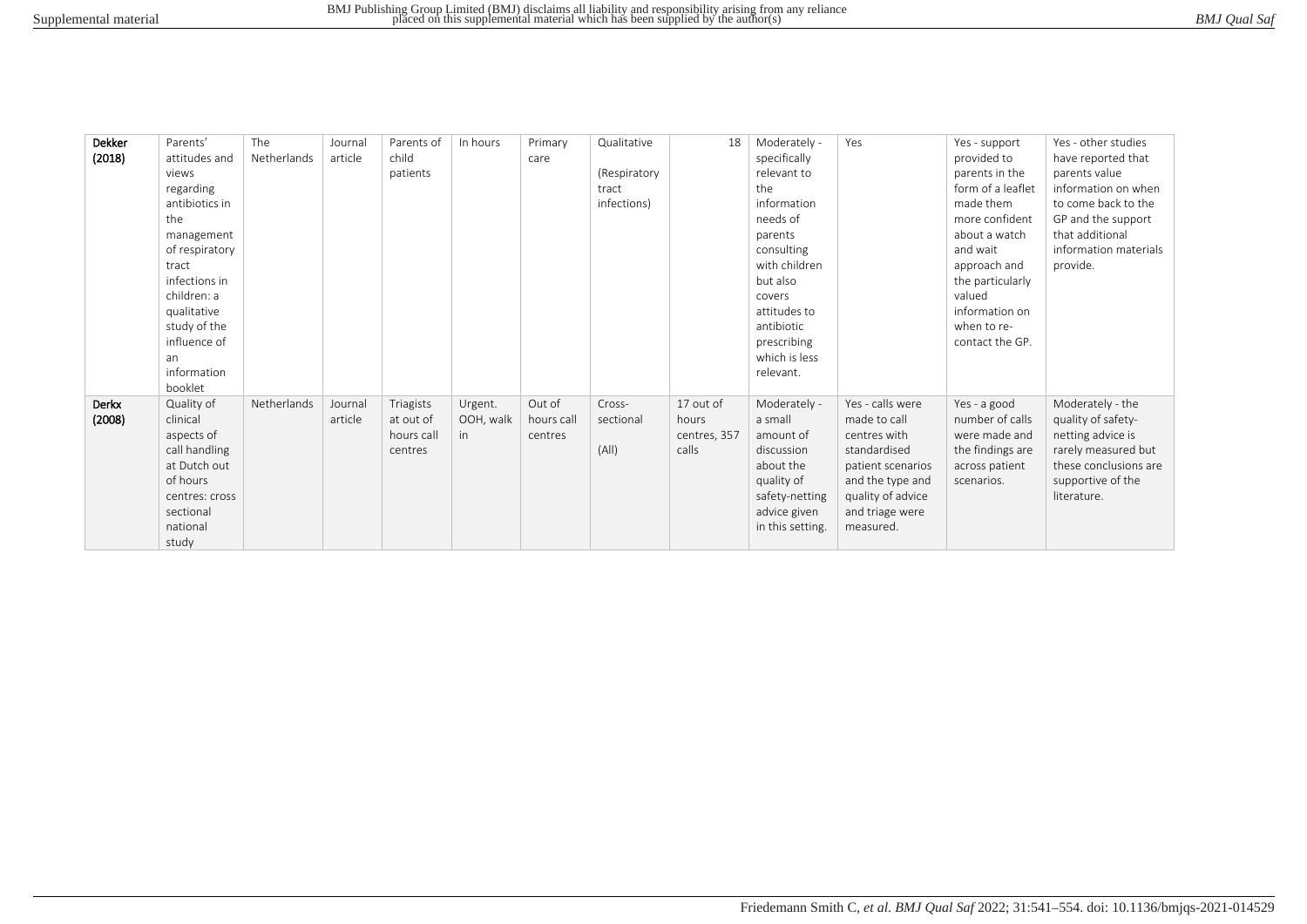| BMJ Qual Saf |
|--------------|
|--------------|

| Driedger | Communicati    | Canada | Journal | First     | Communit | Communit | Qualitative   | 20           | Moderately -   | Yes - key          | Yes - they        | Yes - although this    |
|----------|----------------|--------|---------|-----------|----------|----------|---------------|--------------|----------------|--------------------|-------------------|------------------------|
| (2013)   | ng Risk to     |        | article | nations   | y.       | y        |               | interviewee  | it discusses   | informants and     | recruited a large | study is in a very     |
|          | Aboriginal     |        |         | and Metis |          |          | (Pandemic     | $\mathsf{S}$ | health risk    | community          | sample of men     | specific ethnic group, |
|          | Peoples: First |        |         | adults    |          |          | flu)          | 193 in focus | communicatio   | leaders were used  | and women and     | the findings are       |
|          | Nations and    |        |         |           |          |          |               | groups       | n during a     | to recruit         | presented         | supported by those     |
|          | Metis          |        |         |           |          |          |               |              | pandemic       | participants and a | plausible         | involving other        |
|          | Responses to   |        |         |           |          |          |               |              | with people    | qualitative        | findings with     | groups.                |
|          | H1N1 Risk      |        |         |           |          |          |               |              | from an        | method allows for  | supporting        |                        |
|          | Messages       |        |         |           |          |          |               |              | ethnic         | the views of the   | quotes.           |                        |
|          |                |        |         |           |          |          |               |              | minority.      | participants to be |                   |                        |
|          |                |        |         |           |          |          |               |              | Although       | explored in depth. |                   |                        |
|          |                |        |         |           |          |          |               |              | these ethnic   |                    |                   |                        |
|          |                |        |         |           |          |          |               |              | groups are     |                    |                   |                        |
|          |                |        |         |           |          |          |               |              | not common     |                    |                   |                        |
|          |                |        |         |           |          |          |               |              | in the UK the  |                    |                   |                        |
|          |                |        |         |           |          |          |               |              | paper          |                    |                   |                        |
|          |                |        |         |           |          |          |               |              | discusses      |                    |                   |                        |
|          |                |        |         |           |          |          |               |              | useful points  |                    |                   |                        |
|          |                |        |         |           |          |          |               |              | around         |                    |                   |                        |
|          |                |        |         |           |          |          |               |              | communicatin   |                    |                   |                        |
|          |                |        |         |           |          |          |               |              | g risk with    |                    |                   |                        |
|          |                |        |         |           |          |          |               |              | underserved    |                    |                   |                        |
|          |                |        |         |           |          |          |               |              | populations    |                    |                   |                        |
|          |                |        |         |           |          |          |               |              | and groups     |                    |                   |                        |
|          |                |        |         |           |          |          |               |              | who may a      |                    |                   |                        |
|          |                |        |         |           |          |          |               |              | different view |                    |                   |                        |
|          |                |        |         |           |          |          |               |              | or mistrust of |                    |                   |                        |
|          |                |        |         |           |          |          |               |              | the health     |                    |                   |                        |
|          |                |        |         |           |          |          |               |              | care system.   |                    |                   |                        |
| Edwards  | Patient-       | UK     | Journal | GPs       | In hours | Primary  | Randomised    | 20           | Moderately -   | Unclear - the      | Yes - although    | Yes - that shared      |
| (2004)   | based          |        | article |           |          | care     | trial         |              | specifically   | methods section    | the study found   | decision making and    |
|          | outcome        |        |         |           |          |          |               |              | relevant to    | does not have a    | no effect of the  | risk communication is  |
|          | results from   |        |         |           |          |          | (Non-         |              | the process of | lot of detail and  | intervention,     | important              |
|          | a cluster      |        |         |           |          |          | valvular      |              | negotiating    | references an      | the provision of  |                        |
|          | randomized     |        |         |           |          |          | atrial        |              | what is        | online appendix    | more time and a   |                        |
|          | trial of       |        |         |           |          |          | fibrillation; |              | decided in the | that is not        | protected         |                        |
|          | shared         |        |         |           |          |          | prostatism;   |              | consultation.  | available.         | environment for   |                        |
|          | decision       |        |         |           |          |          | menorrhagi    |              |                |                    | consultations     |                        |
|          | making skill   |        |         |           |          |          | a; and        |              |                |                    | improved          |                        |
|          | development    |        |         |           |          |          | menopause-    |              |                |                    | confidence and    |                        |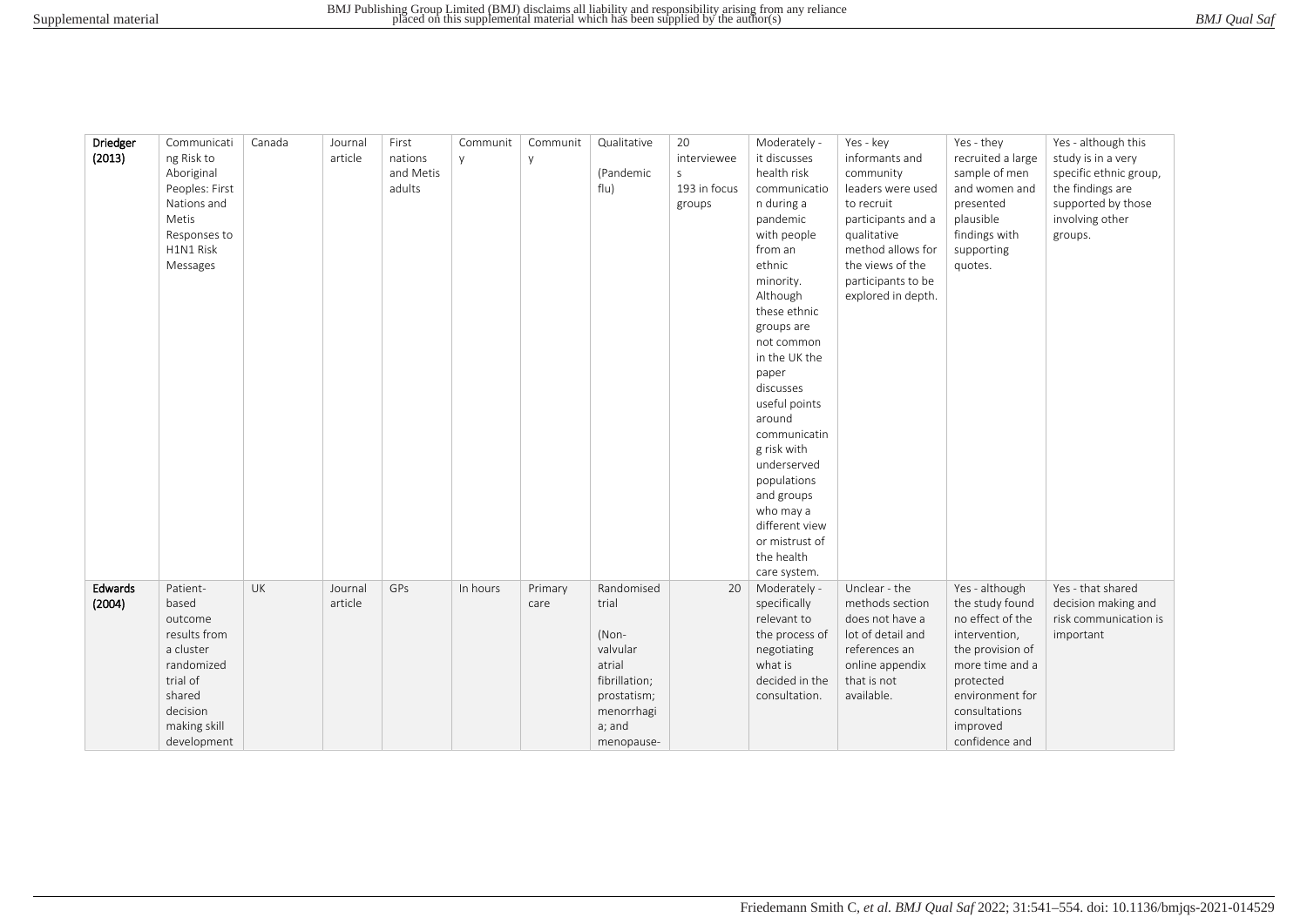|                 | and use of<br>risk<br>communicati<br>on aids in<br>general<br>practice.                                                                                   |            |                    |                   |                            |                             | related<br>problems)                                                                             |     |                                                                                                                                                                                                 |                                                                                                                                                                                                                           | expectations of<br>adhering to the<br>GP's advice.                                                                                                                                                                 |                                                                                                                                                                                                                                |
|-----------------|-----------------------------------------------------------------------------------------------------------------------------------------------------------|------------|--------------------|-------------------|----------------------------|-----------------------------|--------------------------------------------------------------------------------------------------|-----|-------------------------------------------------------------------------------------------------------------------------------------------------------------------------------------------------|---------------------------------------------------------------------------------------------------------------------------------------------------------------------------------------------------------------------------|--------------------------------------------------------------------------------------------------------------------------------------------------------------------------------------------------------------------|--------------------------------------------------------------------------------------------------------------------------------------------------------------------------------------------------------------------------------|
| Engel<br>(2012) | Patient<br>understandin<br>g of<br>emergency<br>department<br>discharge<br>instructions:<br>where are<br>knowledge<br>deficits<br>greatest?               | <b>USA</b> | Journal<br>article | Adult<br>patients | Urgent.<br>OOH, walk<br>in | Emergenc<br>departme<br>nts | Cohort<br>(Ankle<br>sprain, back<br>pain, head<br>injury,<br>kidney<br>stone, and<br>laceration) | 159 | Highly -<br>discusses the<br>self-care<br>information<br>needs and<br>deficits of<br>patients after<br>discharge<br>including<br>dealing with<br>lower health<br>literacy and<br>reading skills | Yes - patients<br>were interviewed<br>24-36 hours after<br>discharge about<br>whether they<br>could recall and<br>understand key<br>pieces of<br>information and<br>recollections were<br>compared with<br>patient notes. | Yes - knowledge<br>deficits were<br>common and<br>more likely in<br>home care and<br>return to ED<br>instructions.<br>Deficits were<br>reduced when<br>the patient had<br>read their<br>discharge<br>instructions. | Yes - supports that<br>patients can find it<br>difficult to retain all<br>information on<br>discharge particularly<br>when it is not related<br>to the diagnosis itself<br>and that take-away<br>information can help<br>this. |
| Evans<br>(2018) | GPs'<br>understandin<br>g and<br>practice of<br>safety netting<br>for potential<br>cancer<br>presentations<br>: a qualitative<br>study in<br>primary care | <b>UK</b>  | Journal<br>article | GPs               | In hours                   | Primary<br>care             | Qualitative<br>(Cancer)                                                                          | 25  | Highly -<br>discusses the<br>practice of SN<br>with UK GPs                                                                                                                                      | Yes - in depth<br>interviews are<br>appropriate for<br>gathering<br>information about<br>personal<br>experiences and<br>understanding                                                                                     | Yes - the<br>findings<br>summarize the<br>views of a<br>number of GPs                                                                                                                                              | Yes - supported by<br>previous research and<br>subsequent research.                                                                                                                                                            |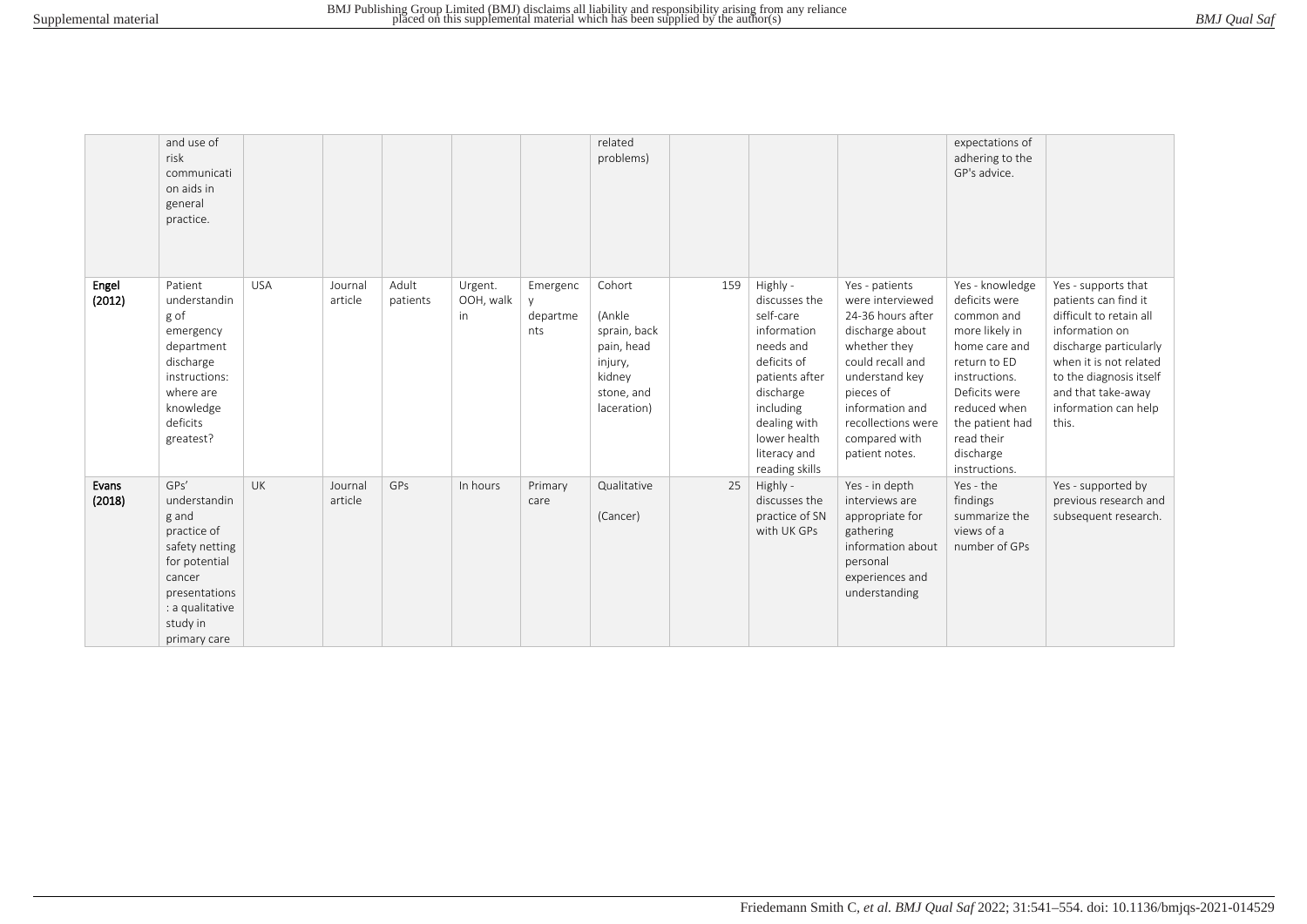| Evans<br>(2019)  | How do GPs<br>and patients<br>share the<br>responsibility<br>for cancer<br>safety netting<br>follow-up<br>actions? A<br>qualitative<br>interview<br>study of GPs<br>and patients<br>in<br>Oxfordshire,<br>UK | UK     | Journal<br>article | GPs and<br>adult<br>patients                                 | In hours | Primary<br>care                     | Qualitative<br>(Cancer)                                                          | 25 GPs<br>23 patients | Highly -<br>discusses<br>safety-netting<br>specifically<br>and<br>particularly<br>follow-up                                                                                                     | Yes - qualitative<br>allows<br>participants to<br>discuss their views<br>more deeply                                                                                                                     | Yes -<br>responsibility<br>for follow is<br>generally shared<br>and moves from<br>GP to patient<br>depending on<br>needs                                               | Yes                                                                  |
|------------------|--------------------------------------------------------------------------------------------------------------------------------------------------------------------------------------------------------------|--------|--------------------|--------------------------------------------------------------|----------|-------------------------------------|----------------------------------------------------------------------------------|-----------------------|-------------------------------------------------------------------------------------------------------------------------------------------------------------------------------------------------|----------------------------------------------------------------------------------------------------------------------------------------------------------------------------------------------------------|------------------------------------------------------------------------------------------------------------------------------------------------------------------------|----------------------------------------------------------------------|
| Filler<br>(2020) | Multi-level<br>strategies to<br>tailor patient-<br>centred care<br>for women:<br>qualitative<br>interviews<br>with<br>clinicians                                                                             | Canada | Journal<br>article | Clinicians,<br>mix of<br>primary<br>and<br>secondary<br>care | Mix      | Primary<br>and<br>secondary<br>care | Qualitative<br>(Cardiovasc<br>ular disease,<br>depression,<br>contracepti<br>on) | 37                    | Moderately -<br>does not<br>discuss safety-<br>netting<br>specifically<br>but discusses<br>how<br>communicatio<br>n can be<br>facilitated<br>between the<br>clinician and<br>female<br>patient. | Yes - the authors<br>state that the<br>views of clinicians<br>in this area are<br>uncommon so a<br>qualitative<br>method for an<br>exploratory study<br>is appropriate.                                  | Yes - the<br>findings discuss<br>building trust,<br>dealing with<br>uncertainty, and<br>tailoring<br>information to<br>the patient<br>context so are<br>plausible.     | Yes - the findings are<br>supported by and<br>support other studies. |
| Frame<br>(2016)  | Safety<br>Netting                                                                                                                                                                                            | UK     | Web<br>page        | <b>NA</b>                                                    | In hours | Primary<br>care                     | Web page<br>(A  )                                                                | <b>NA</b>             | Moderately -<br>from a medico<br>legal<br>perspective                                                                                                                                           | Unclear - this is a<br>commentary<br>piece and very<br>few references<br>are cited. The<br>recommendations<br>are in line with<br>what is usually<br>recommended<br>regarding safety-<br>netting though. | Yes - most of<br>the<br>commentary<br>mirrors what is<br>often discussed.<br>The information<br>given from the<br>risk<br>management<br>perspective<br>seems plausible | Yes                                                                  |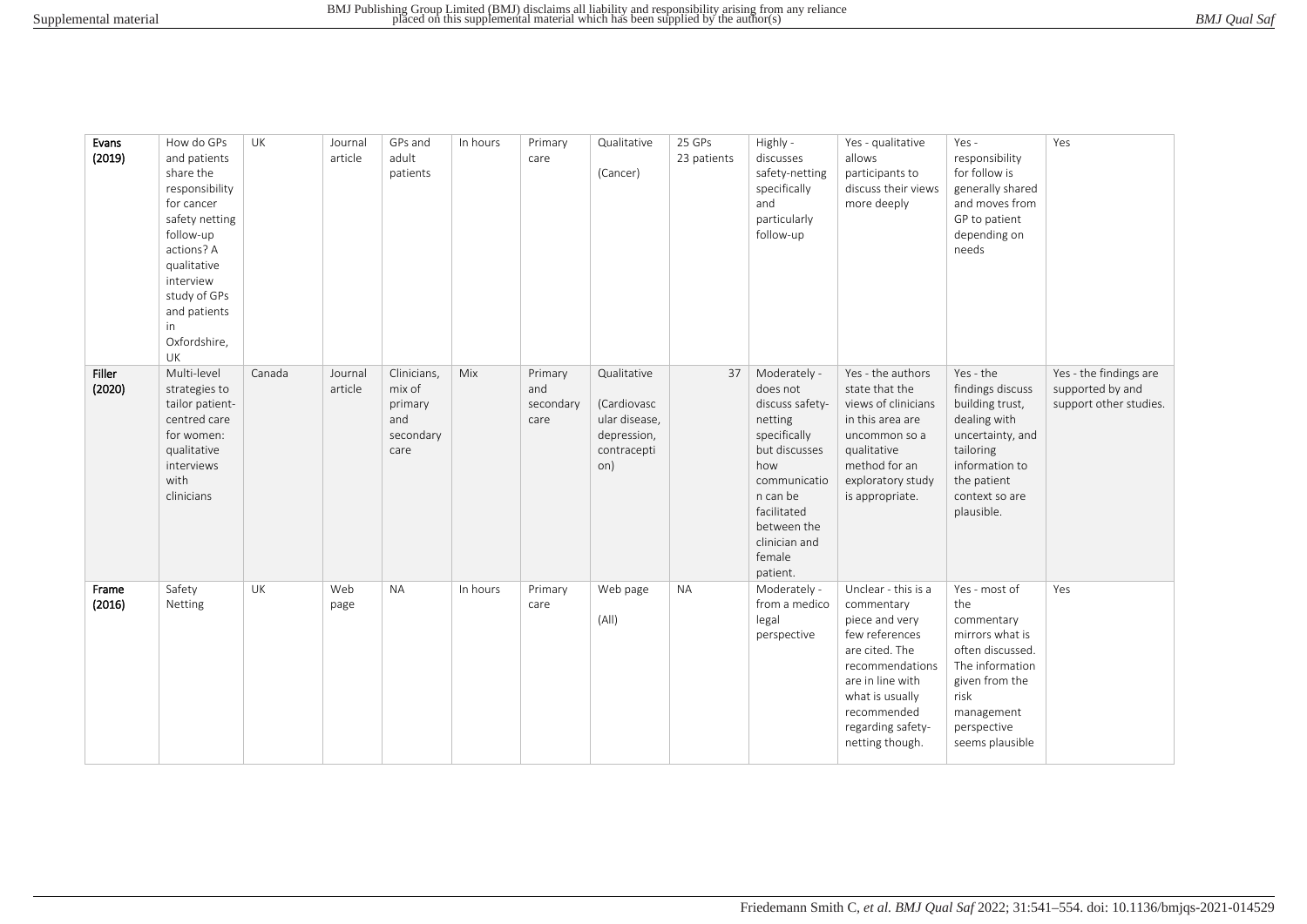|             |                                                                                                                 |             |                    |                                                                                                                                                  |                          |                                                |                                                               |                                                            |                                                                                                                                                                                                                                                       |                                                                                                                                                                                             | since the author<br>is a risk advisor<br>at MDDUS but<br>his claims are<br>not supported<br>by evidence.                                                                                                                                                                               |                                                                                                                                                  |
|-------------|-----------------------------------------------------------------------------------------------------------------|-------------|--------------------|--------------------------------------------------------------------------------------------------------------------------------------------------|--------------------------|------------------------------------------------|---------------------------------------------------------------|------------------------------------------------------------|-------------------------------------------------------------------------------------------------------------------------------------------------------------------------------------------------------------------------------------------------------|---------------------------------------------------------------------------------------------------------------------------------------------------------------------------------------------|----------------------------------------------------------------------------------------------------------------------------------------------------------------------------------------------------------------------------------------------------------------------------------------|--------------------------------------------------------------------------------------------------------------------------------------------------|
| Gol (2019)  | Symptom<br>management<br>for medically<br>unexplained<br>symptoms in<br>primary care:<br>a qualitative<br>study | Netherlands | Journal<br>article | GPs and<br>adult<br>patients                                                                                                                     | In hours                 | Primary<br>care                                | Cross-<br>sectional<br>(Medically<br>unexplained<br>symptoms) | 18 GPs<br>39 Patients<br>39<br>consultation<br>$\mathsf S$ | Moderately -<br>the<br>uncertainty<br>involved in<br>medically<br>unexplained<br>symptoms<br>and the<br>strategies to<br>manage that<br>uncertainty is<br>useful here.                                                                                | Yes - coding was<br>also carried out by<br>a diverse team in<br>terms of their<br>gender and<br>specialties                                                                                 | Yes - themes<br>reported are<br>plausible.                                                                                                                                                                                                                                             | Yes - the different<br>strategies for<br>managing the<br>uncertainty and the<br>shortfalls in advice<br>given have been more<br>widely reported. |
| Gray (2018) | Augmenting<br>the safety<br>netting<br>process &<br>reducing<br>unnecessary<br>re-<br>presentations             | UK          | Web<br>page        | Health-<br>care<br>profession<br>als (HCPs)<br>Parents<br>and carers<br>attending<br>PAU<br>Parents<br>and carers<br>re-<br>presenting<br>to PAU | Specialist/<br>secondary | Hospital<br>paediatric<br>assessme<br>nt units | Web page<br>(A  )                                             | <b>NS</b>                                                  | Highly -<br>improvements<br>that could be<br>made to the<br>safety-netting<br>process were<br>explored and<br>the changes<br>made.<br>Changes in<br>unnecessary<br>re-<br>presentations<br>are reported.<br>Considers<br>communicatio<br>n strategies | Unclear - this is a<br>short summary of<br>the work and little<br>detail is given on<br>the methods.<br>From the<br>information that<br>is given, the<br>methods seem to<br>be appropriate. | Moderately -<br>little detail is<br>given on the<br>findings of the<br>different stages<br>of the work. The<br>main finding<br>seems to be<br>that if patients<br>are given<br>written<br>information to<br>take with them<br>they are less<br>likely to<br>represent<br>unnecessarily | Yes - written<br>information is<br>recommended often<br>so yes.                                                                                  |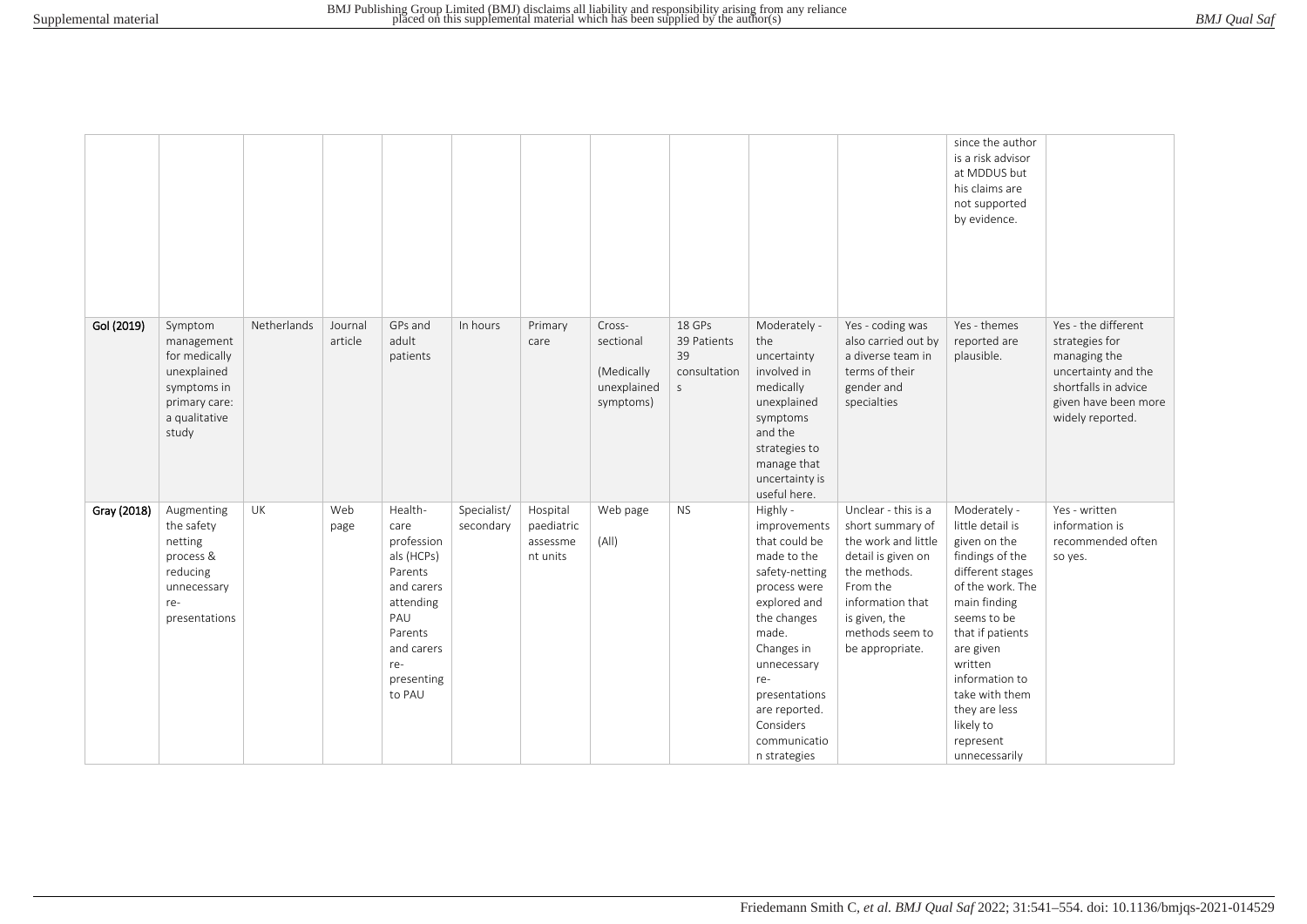|                      |                                                                         |    |                |                              |                          |                                          |                                                                 |           | for those with<br>low literacy.                                                                                                   |                                                                                                                                                                                                                                          | which is<br>plausible.                                                                                                                      |                                                                                                                                                          |
|----------------------|-------------------------------------------------------------------------|----|----------------|------------------------------|--------------------------|------------------------------------------|-----------------------------------------------------------------|-----------|-----------------------------------------------------------------------------------------------------------------------------------|------------------------------------------------------------------------------------------------------------------------------------------------------------------------------------------------------------------------------------------|---------------------------------------------------------------------------------------------------------------------------------------------|----------------------------------------------------------------------------------------------------------------------------------------------------------|
|                      |                                                                         |    |                |                              |                          |                                          |                                                                 |           |                                                                                                                                   |                                                                                                                                                                                                                                          |                                                                                                                                             |                                                                                                                                                          |
| Gray (2019)          | Fifteen-<br>minute<br>consultation:<br>Safety<br>netting<br>effectively | UK | Comme<br>ntary | Parents/<br>child<br>patient | In hours                 | Primary<br>care                          | Commentar<br>y/opinion<br>piece<br>(A  )                        | <b>NA</b> | Highly - paper<br>discusses the<br>way safety-<br>netting of<br>child patients<br>should be<br>done and the<br>common<br>pitfalls | Unclear - this is a<br>commentary<br>piece and the<br>authors have<br>drawn on a range<br>of studies, it is<br>possible though<br>that it could have<br>been made more<br>robust of a<br>systematic review<br>was done.                  | Yes - all the<br>recommendatio<br>ns are common<br>sense and based<br>on cited<br>evidence.                                                 | Yes - conclusions are<br>supported by the<br>cited research and are<br>in line with what is<br>considered to be how<br>safety-netting should<br>be done. |
| Greenhalgh<br>(2020) | Safety<br>netting; best<br>practice in<br>the face of<br>uncertainty    | UK | Comme<br>ntary | <b>NA</b>                    | Specialist/<br>secondary | Musculosk<br>eletal<br>physiother<br>apy | Commentar<br>y/opinion<br>piece<br>(Musculoske<br>letal issues) | <b>NA</b> | Highly -<br>discusses<br>what should<br>be included in<br>safety-netting<br>advice in a<br>non-GP<br>setting                      | Unclear - this is a<br>literature review<br>where the<br>majority of the<br>cited work will<br>have been<br>conducted in<br>general practice<br>so there may be<br>something<br>relevant to<br>physiotherapy<br>that is not<br>captured. | Yes - it is<br>plausible that<br>the content of<br>safety-netting in<br>physiotherapy<br>will be similar to<br>that in general<br>practice. | Yes - GP safety-<br>netting literature<br>supports this.                                                                                                 |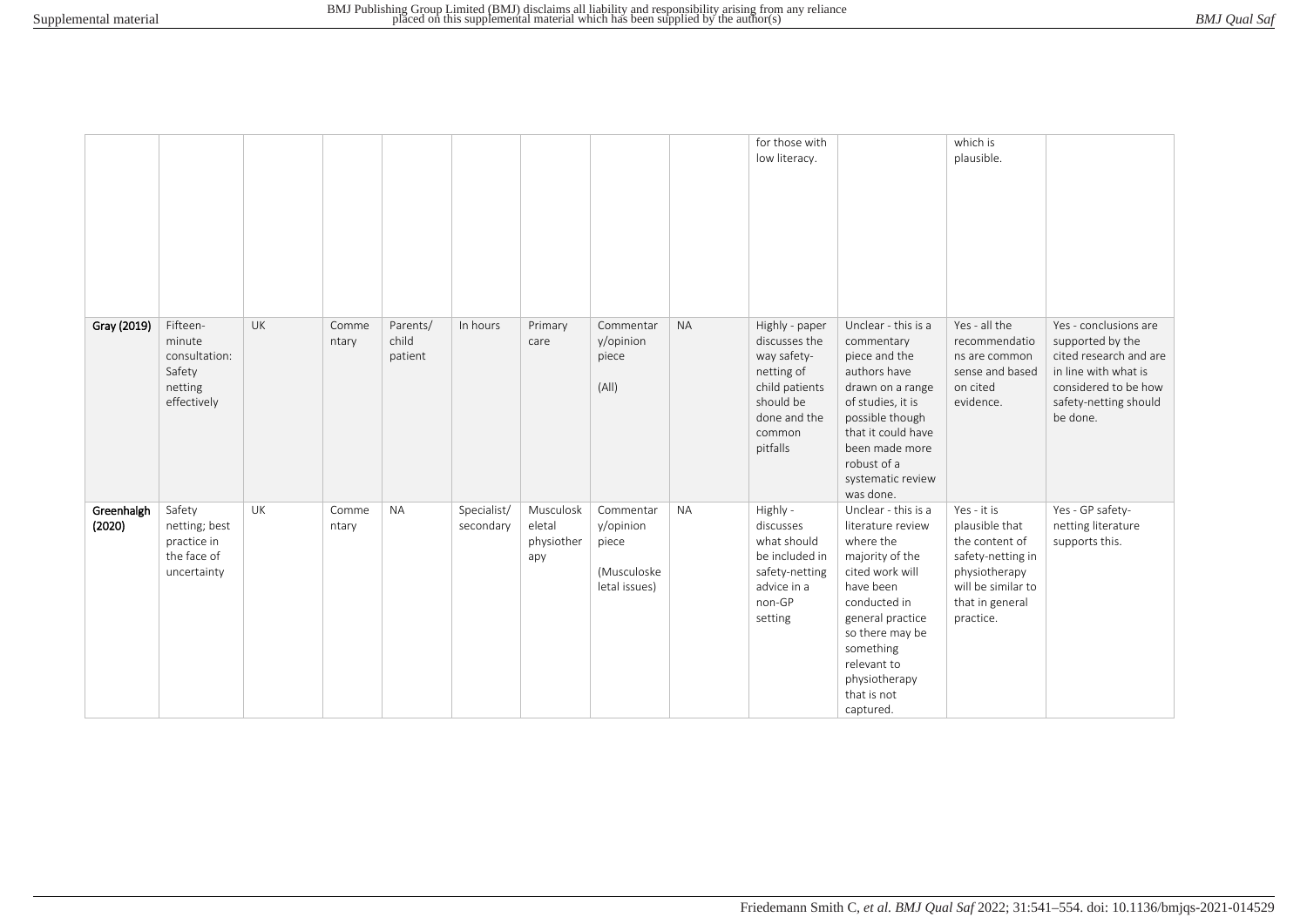| BMJ Qual Saf |  |
|--------------|--|
|--------------|--|

| Gustafsson<br>(2018) | Need for<br>reassurance<br>in self-care of<br>minor<br>illnesses                                                                                                                                             | Sweden | Journal<br>article | Adult<br>patients               | Communit<br>y | Communit<br>y   | Qualitative<br>("Minor"<br>illness)                          | 12 | Highly -<br>investigates<br>how patients<br>can be helped<br>to care for<br>themselves<br>and what their<br>specific needs<br>are.                                                                                                                               | Yes - Patients<br>were recruited<br>through the<br>Swedish<br><b>Healthcare Direct</b><br>which is similar to<br>NHS 111 and<br>efforts were made<br>to get a diverse<br>sample.<br>Qualitative<br>methods are<br>appropriate to<br>explore patients'<br>needs. The<br>sample size is<br>fairly small for a                              | Yes -<br>reassurance,<br>self-care<br>information,<br>and feeling able<br>to return were<br>among the<br>factors<br>highlighted as<br>important.                                                                     | Yes - the needs and<br>concerns of these<br>patients echo those<br>reported previously.         |
|----------------------|--------------------------------------------------------------------------------------------------------------------------------------------------------------------------------------------------------------|--------|--------------------|---------------------------------|---------------|-----------------|--------------------------------------------------------------|----|------------------------------------------------------------------------------------------------------------------------------------------------------------------------------------------------------------------------------------------------------------------|------------------------------------------------------------------------------------------------------------------------------------------------------------------------------------------------------------------------------------------------------------------------------------------------------------------------------------------|----------------------------------------------------------------------------------------------------------------------------------------------------------------------------------------------------------------------|-------------------------------------------------------------------------------------------------|
| Halls<br>(2017)      | Qualitative<br>interview<br>study of<br>parents'<br>perspectives,<br>concerns and<br>experiences<br>of the<br>management<br>of lower<br>respiratory<br>tract<br>infections in<br>children in<br>primary care | UK     | Journal<br>article | Parents of<br>child<br>patients | In hours      | Primary<br>care | Qualitative<br>(Lower<br>respiratory<br>tract<br>infections) | 25 | Moderately -<br>has some<br>findings<br>around the<br>information<br>that parents<br>need when<br>caring for a<br>child with<br>chest<br>infection but a<br>lot of the<br>paper is also<br>about<br>understanding<br>antibiotics/<br>antimicrobial<br>resistance | qualitative study.<br>Yes - parents were<br>recruited through<br>practices based<br>on having<br>attended with<br>their child<br>suffering from a<br>LRTI. Interviews<br>were done face to<br>face. Only<br>reservation is how<br>memorable the<br>circumstances<br>were if the parent<br>was interviewed<br>over 2 years<br>previously. | Yes - LRTI can be<br>concerning for<br>parents and<br>they expect<br>symptomatic<br>relief from the<br>GP. Parents<br>often did not<br>recall advice<br>given about<br>infection<br>duration and<br>natural history. | Yes - findings support<br>those of other studies<br>looking at LRTI and<br>other disease areas. |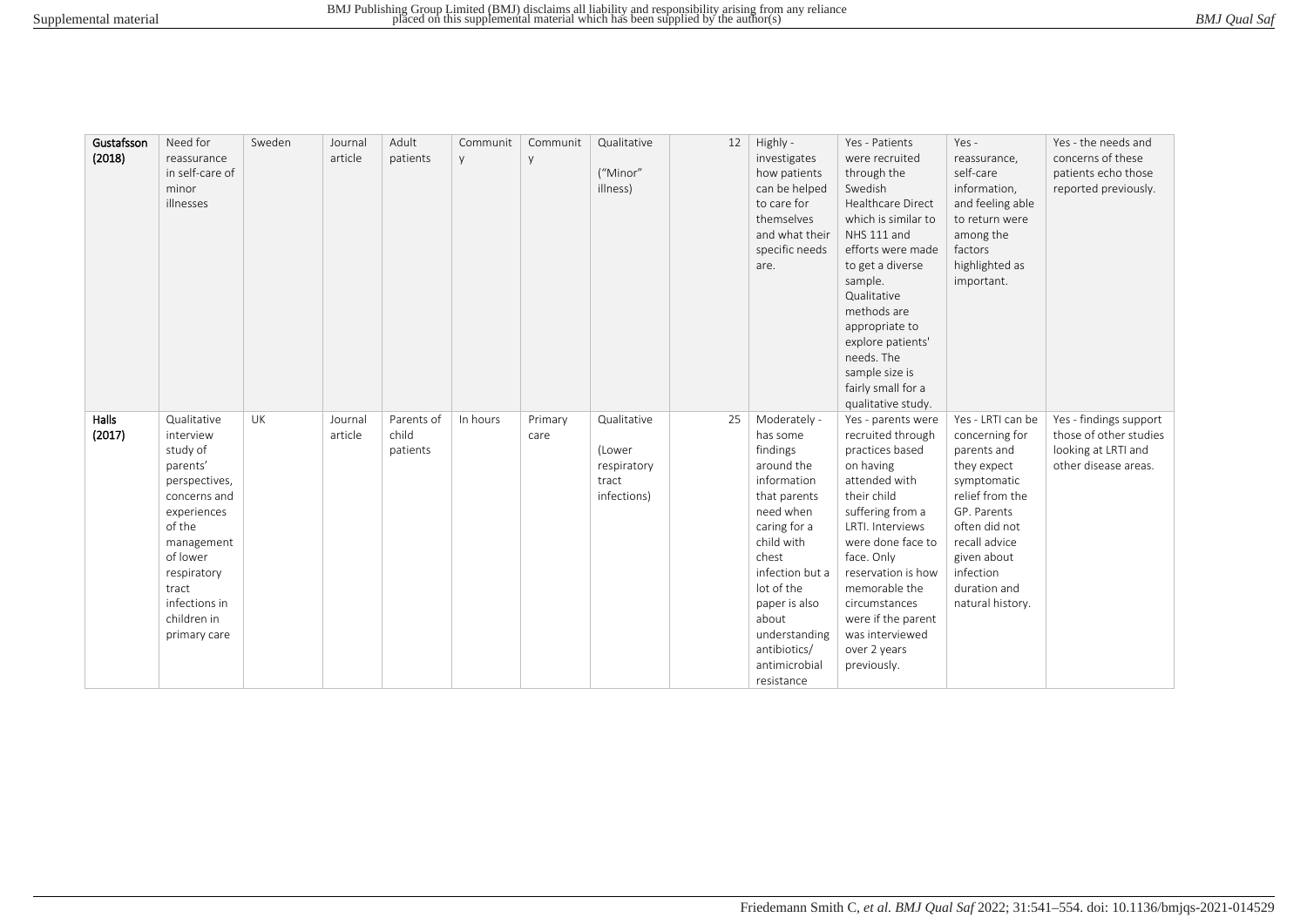| BMJ Qual Saf |
|--------------|
|--------------|

| Healthy<br>London<br>Partnership<br>2016 | Pan-London<br>suspected<br>cancer safety<br>netting guide                                                                                                                     | UK     | Web<br>page        | ALL                          | Mix                                       | Primary<br>care and<br>dentists             | Web page<br>(Cancer)           | <b>NA</b>                                                  | Highly -<br>provides<br>aspects that<br>should be<br>included in<br>safety-netting<br>but nothing<br>about why<br>although this<br>is not unusual.         | Yes - the tips were<br>gathered from<br>resources put out<br>but bodies like<br>NICE and CRUK so<br>for the type of<br>resource this is it<br>is appropriate.                                                                                 | No findings as<br>such but the<br>tips are from<br>good sources                                                  | Yes - the tips are<br>taken from other<br>sources and are in line<br>with the wider<br>literature                                                                                                 |
|------------------------------------------|-------------------------------------------------------------------------------------------------------------------------------------------------------------------------------|--------|--------------------|------------------------------|-------------------------------------------|---------------------------------------------|--------------------------------|------------------------------------------------------------|------------------------------------------------------------------------------------------------------------------------------------------------------------|-----------------------------------------------------------------------------------------------------------------------------------------------------------------------------------------------------------------------------------------------|------------------------------------------------------------------------------------------------------------------|---------------------------------------------------------------------------------------------------------------------------------------------------------------------------------------------------|
| Henry<br>(2018)                          | Canadian<br>Pandemic<br>Influenza<br>Preparedness<br>Communicati<br>ons strategy                                                                                              | Canada | Journal<br>article | <b>NA</b>                    | Governme<br>nt level<br>communic<br>ation | All health<br>communic<br>ation<br>settings | <b>NA</b><br>(Pandemic<br>flu) | <b>NA</b>                                                  | Moderately -<br>discusses risk<br>communicatio<br>n during a<br>pandemic                                                                                   | Unclear - article<br>summarises a<br>report but how<br>the report was<br>created is not<br>discussed.                                                                                                                                         | Yes - the article<br>is the result of a<br>government<br>report which<br>should be a<br>trustworthy<br>source    | Yes - stresses the<br>need for information<br>to avoid anxiety and<br>misinformation which<br>has support in the<br>literature.                                                                   |
| Heyhoe<br>(2020)                         | The early<br>diagnosis of<br>cancer in<br>primary care:<br>A qualitative<br>exploration<br>of the<br>patient's role<br>and<br>acceptable<br>safety-<br>netting<br>strategies. | UK     | Journal<br>article | GPs and<br>adult<br>patients | In hours                                  | Primary<br>care                             | Qualitative<br>(Cancer)        | 10 HCPs<br>5 patients<br>18<br>stakeholder<br>$\mathsf{S}$ | Highly -<br>gathers views<br>on and<br>assesses 3<br>safety-netting<br>strategies<br>(verbal<br>discussion and<br>plan, written<br>information,<br>prompt) | Yes - interviews<br>are appropriate<br>for understanding<br>something<br>complex although<br>5 patient<br>interviews is a low<br>number.<br>Workshopping is<br>appropriate for<br>finding the pros<br>and cons of<br>different<br>strategies. | Yes - from a<br>range of sources                                                                                 | Yes - the themes<br>around safety-netting<br>are similar to what<br>has been reported<br>and the stakeholders'<br>concerns about<br>prompts are<br>supported and<br>support previous<br>findings. |
| <b>Hirst</b><br>(2018)                   | Acceptability<br>of text<br>messages for<br>safety netting<br>patients with<br>low-risk<br>cancer<br>symptoms: a<br>qualitative                                               | UK     | Journal<br>article | GPs                          | In hours                                  | Primary<br>care                             | Qualitative<br>(Cancer)        | 22                                                         | Moderately -<br>discusses a<br>different way<br>to safety-net<br>patients using<br>text messages                                                           | Yes - assessing the<br>feasibility of text<br>message safety-<br>netting through<br>discussion                                                                                                                                                | Yes - text<br>messaging was<br>not<br>recommended<br>in all<br>circumstances<br>but where it<br>was is plausible | Yes - not the specific<br>findings about text<br>messaging as a<br>communication tool<br>but around the need<br>for additional and<br>reinforced<br>information                                   |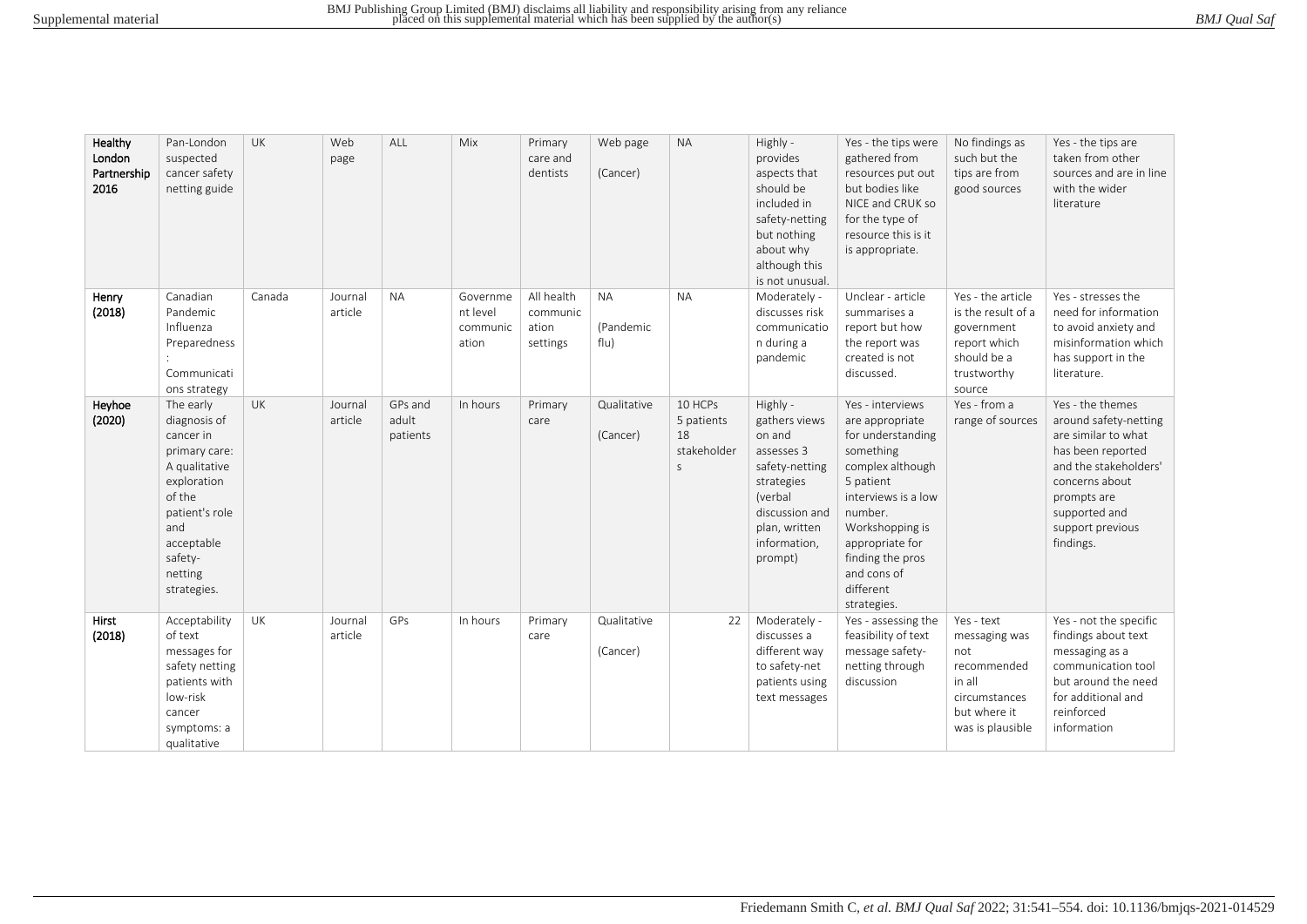|                   | study                                                                                                                                   |           |                    |                                                                                                 |                                           |                                                                     |                                                             |             |                                                                                                                                                                                                    |                                                                                                        |                                                                                                                       |                                                                                                                                                                                                        |
|-------------------|-----------------------------------------------------------------------------------------------------------------------------------------|-----------|--------------------|-------------------------------------------------------------------------------------------------|-------------------------------------------|---------------------------------------------------------------------|-------------------------------------------------------------|-------------|----------------------------------------------------------------------------------------------------------------------------------------------------------------------------------------------------|--------------------------------------------------------------------------------------------------------|-----------------------------------------------------------------------------------------------------------------------|--------------------------------------------------------------------------------------------------------------------------------------------------------------------------------------------------------|
| Holmes<br>(2008)  | Communicati<br>ng about<br>emerging<br>infectious<br>disease: The<br>importance<br>of research                                          | Canada    | Journal<br>article | All                                                                                             | Governme<br>nt level<br>communic<br>ation | All health<br>communic<br>ation<br>settings                         | Literature<br>review<br>(Emerging<br>infectious<br>disease) | <b>NA</b>   | Moderately -<br>discusses the<br>role of<br>assessing risk<br>and trust in<br>the patient<br>accepting<br>information<br>which is<br>relevant.                                                     | Unclear - this is a<br>literature review,<br>it is unclear why a<br>systematic review<br>was not done. | Yes - findings<br>are broad to<br>infectious<br>disease<br>generally but<br>plausible.                                | Yes - supported<br>elsewhere                                                                                                                                                                           |
| Holmes<br>(2009)  | Communicati<br>ng with the<br>public during<br>health crises:<br>experts'<br>experiences<br>and opinions                                | Canada    | Journal<br>article | Public<br>health<br>officials,<br>scientists,<br>and<br>communic<br>ations<br>profession<br>als | Governme<br>nt level<br>communic<br>ation | Local<br>governme<br>nt and<br>health<br>authoritie<br>$\mathsf{S}$ | Qualitative<br>(Health<br>crisis/<br>pandemic<br>disease)   | 22          | Moderately -<br>although it<br>doesn't<br>discuss safety-<br>netting it does<br>discuss risk<br>communicatio<br>n during a<br>health crisis<br>which is<br>relevant to<br>part of our<br>question. | Yes - qualitative<br>interviews                                                                        | Yes - the factors<br>of effective<br>communication<br>reported are<br>plausible                                       | Yes - the conclusions<br>highlight the<br>importance trust,<br>knowing what needs<br>to be achieved, and<br>two-way<br>communication which<br>are concepts that are<br>supported in the<br>literature. |
| Houston<br>(2000) | 'Do I don't I<br>call the<br>doctor': a<br>qualitative<br>study of<br>parental<br>perceptions<br>of calling the<br>GP out-of-<br>hours. | <b>UK</b> | Journal<br>article | Parents of<br>child<br>patients                                                                 | Urgent.<br>OOH, walk<br>in                | Out of<br>hours<br>primary<br>care                                  | Qualitative<br>(A  )                                        | 29 families | Moderately -<br>discusses the<br>factors that<br>prevent a<br>parent caring<br>for their child<br>in the wider<br>context of<br>OOH use.                                                           | Yes - In depth<br>interviews are<br>appropriate for<br>gathering<br>perceptions                        | Yes - discusses<br>the illness and<br>psychological<br>factors at play in<br>parents'<br>decisions to<br>consult OOH. | Yes - knowledge and<br>confidence are<br>important in self-care                                                                                                                                        |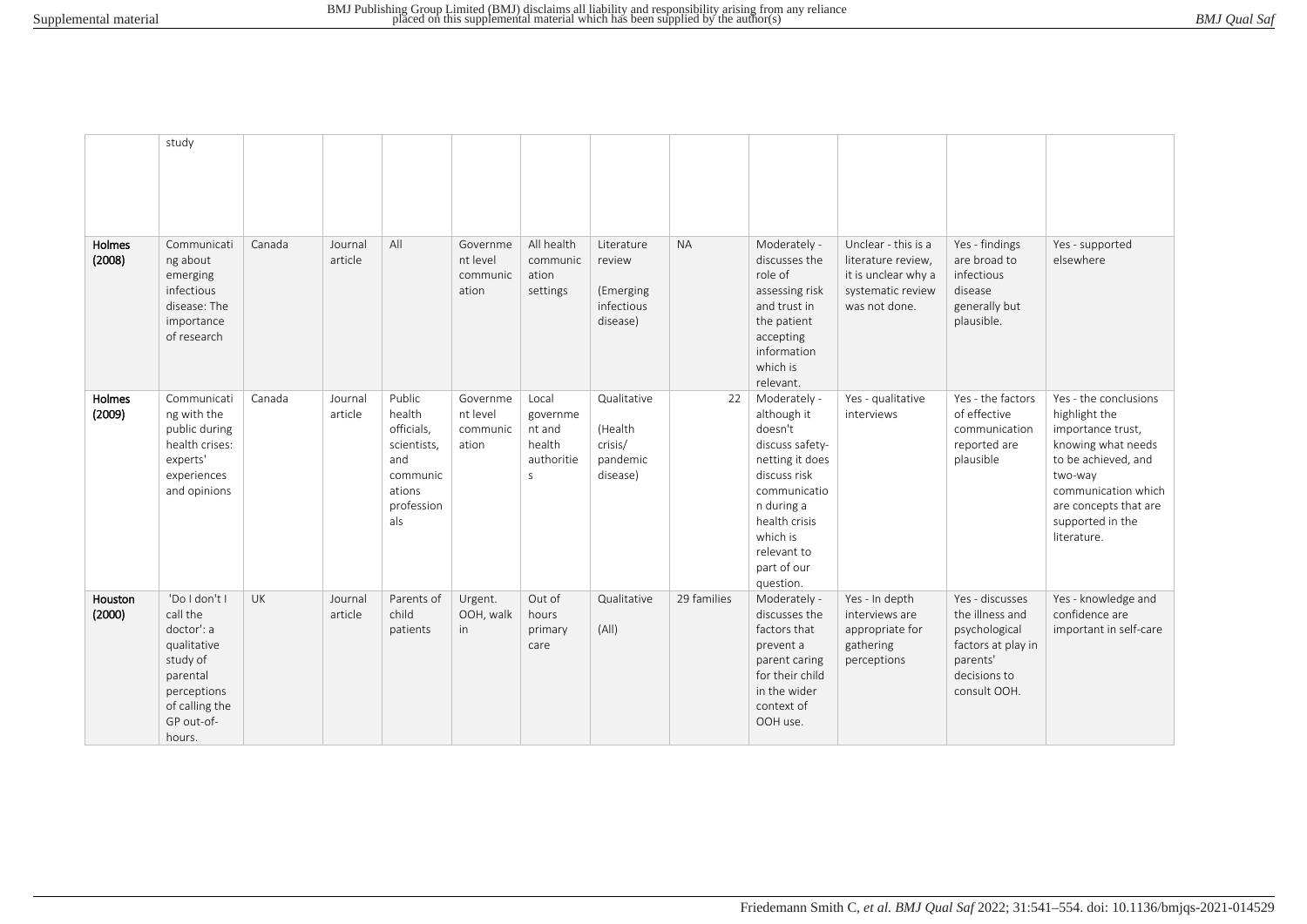| BMJ Qual Saf |
|--------------|
|--------------|

| Jackson | Communicati     | <b>USA</b> | Journal | Adult      | Urgent.   | Walk in | Cohort   | Patients:   | Moderately -   | Yes - the study     | Yes - agreement    | Yes - that good        |
|---------|-----------------|------------|---------|------------|-----------|---------|----------|-------------|----------------|---------------------|--------------------|------------------------|
| (2005)  | on About        |            | article | patients   | OOH, walk | clinic  |          | 500         | discusses      | explored            | between            | communication is       |
|         | Symptoms in     |            |         | (excluding | in        | Walter  | (A  )    | Clinicians: | communicatio   | correlations        | patients and       | linked to greater      |
|         | Primary Care:   |            |         | those      |           | Reed    |          | 28          | n during the   | between what        | clinicians was     | satisfaction, less so  |
|         | Impact on       |            |         | presenting |           | Army    |          |             | consultation   | was                 | high on            | that good              |
|         | Patient         |            |         | with URTI  |           | Medical |          |             | and            | communicated in     | concrete           | communication          |
|         | Outcomes        |            |         | symptoms   |           | Centre  |          |             | satisfaction,  | the consultation    | aspects of the     | impacts outcomes.      |
|         |                 |            |         |            |           |         |          |             | worries, and   | from the            | consultation       |                        |
|         |                 |            |         | Clinicians |           |         |          |             | unmet          | perspective of the  | such as            |                        |
|         |                 |            |         |            |           |         |          |             | expectations   | patient and the     | prescribing but    |                        |
|         |                 |            |         |            |           |         |          |             | with it.       | clinician and the   | lower on           |                        |
|         |                 |            |         |            |           |         |          |             |                | resulting           | aspects of         |                        |
|         |                 |            |         |            |           |         |          |             |                | satisfaction with   | communication      |                        |
|         |                 |            |         |            |           |         |          |             |                | the consultation    | such as            |                        |
|         |                 |            |         |            |           |         |          |             |                | using validated     | diagnosis or       |                        |
|         |                 |            |         |            |           |         |          |             |                | tools.              | prognosis.         |                        |
|         |                 |            |         |            |           |         |          |             |                |                     | When these         |                        |
|         |                 |            |         |            |           |         |          |             |                |                     | discussions        |                        |
|         |                 |            |         |            |           |         |          |             |                |                     | happened           |                        |
|         |                 |            |         |            |           |         |          |             |                |                     | satisfaction with  |                        |
|         |                 |            |         |            |           |         |          |             |                |                     | the consultation   |                        |
|         |                 |            |         |            |           |         |          |             |                |                     | was higher.        |                        |
| Jarvis  | Playing it safe | <b>UK</b>  | Web     | <b>NA</b>  | In hours  | Primary | Web page | <b>NA</b>   | Moderately -   | Unclear - this is a | Yes - in line with | Yes - concludes with   |
| (2016)  | - safety        |            | page    |            |           | care    |          |             | the            | commentary and      | the research       | top tips that echo the |
|         | netting         |            |         |            |           |         | (A  )    |             | commentary     | gives the author's  |                    | research.              |
|         | advice          |            |         |            |           |         |          |             | is more        | thoughts on the     |                    |                        |
|         |                 |            |         |            |           |         |          |             | related to the | topic. Arguably     |                    |                        |
|         |                 |            |         |            |           |         |          |             | medico legal   | the topic could     |                    |                        |
|         |                 |            |         |            |           |         |          |             | concerns       | have been more      |                    |                        |
|         |                 |            |         |            |           |         |          |             | around safety- | comprehensively     |                    |                        |
|         |                 |            |         |            |           |         |          |             | netting but    | discussed if a SR   |                    |                        |
|         |                 |            |         |            |           |         |          |             | this is a      | was done.           |                    |                        |
|         |                 |            |         |            |           |         |          |             | relevant       |                     |                    |                        |
|         |                 |            |         |            |           |         |          |             | aspect to      |                     |                    |                        |
|         |                 |            |         |            |           |         |          |             | consider.      |                     |                    |                        |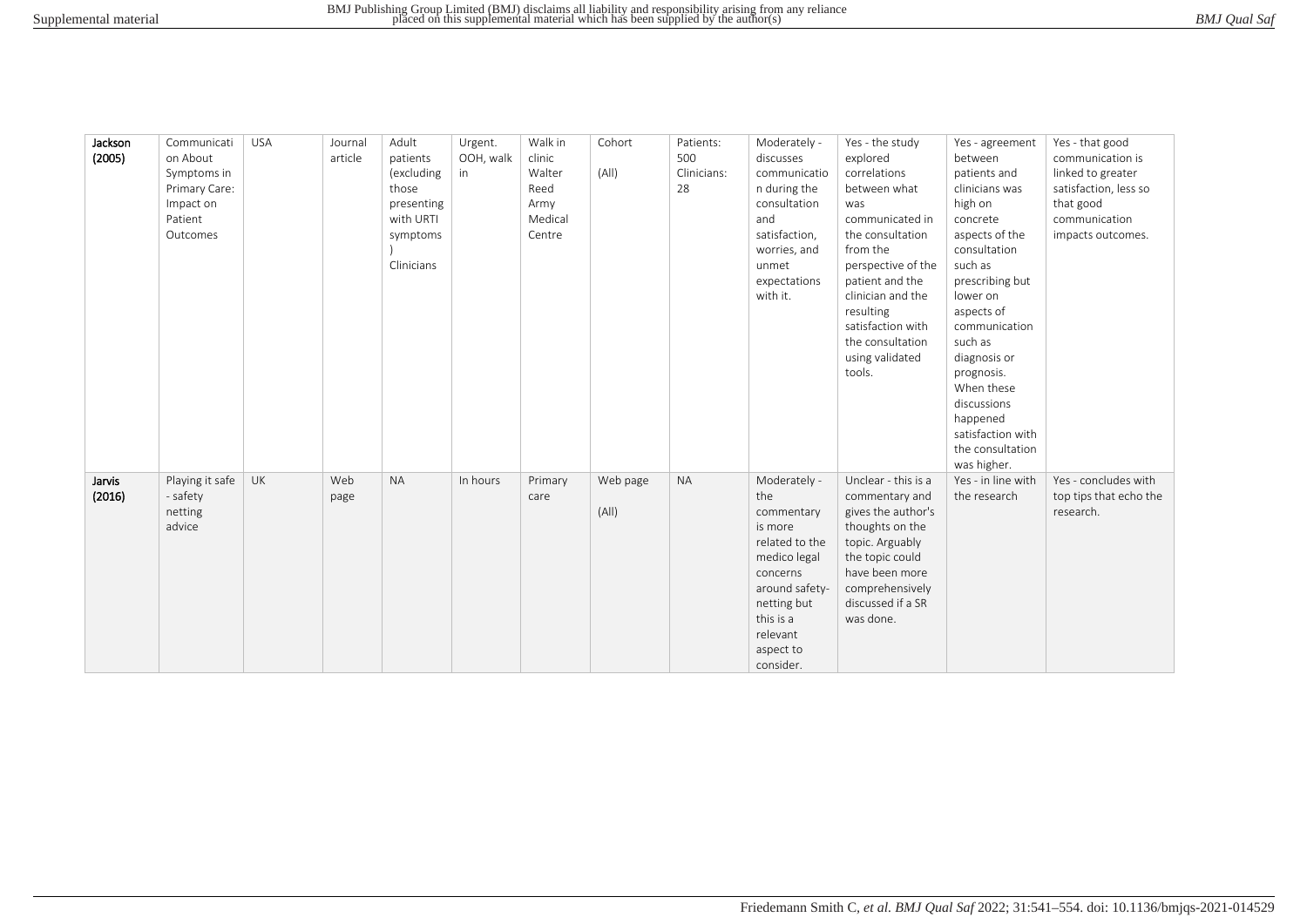| BMJ Qual Saf |  |
|--------------|--|
|--------------|--|

| Jones<br>(2013) | The safety<br>netting<br>behaviour of<br>first contact<br>clinicians: a<br>qualitative<br>study                                                                                                                              | UK                                                              | Journal<br>article | Doctors<br>and<br>nurses                                    | Mix | Primary<br>and<br>secondary<br>care                                                                                                       | Qualitative<br>(A  )          | 16        | Highly -<br>discusses<br>safety-netting<br>in primary and<br>secondary<br>care with<br>doctors and<br>nurses<br>including with<br>patients with<br>ow literacy or<br>ability to<br>understand<br>English.                  | Yes - qualitative is<br>appropriate to<br>explore behaviour<br>in depth. The<br>study only has 16<br>participants but<br>has a range of<br>professionals | Yes - findings<br>are<br>corroborated by<br>the range of<br>professionals<br>and supporting<br>quotes are<br>provided        | Yes - many of the<br>findings are<br>supported and<br>support other<br>research                                                   |
|-----------------|------------------------------------------------------------------------------------------------------------------------------------------------------------------------------------------------------------------------------|-----------------------------------------------------------------|--------------------|-------------------------------------------------------------|-----|-------------------------------------------------------------------------------------------------------------------------------------------|-------------------------------|-----------|----------------------------------------------------------------------------------------------------------------------------------------------------------------------------------------------------------------------------|----------------------------------------------------------------------------------------------------------------------------------------------------------|------------------------------------------------------------------------------------------------------------------------------|-----------------------------------------------------------------------------------------------------------------------------------|
| Jones<br>(2014) | Information<br>needs of<br>parents for<br>acute<br>childhood<br>illness:<br>determining<br>'what, how,<br>where and<br>when' of<br>safety netting<br>using a<br>qualitative<br>exploration<br>with parents<br>and clinicians | <b>UK</b>                                                       | Journal<br>article | Parents of<br>child<br>patients                             | Mix | First<br>contact<br>care<br>settings,<br>communit<br>y centres,<br>children's<br>centres<br>and<br>nurseries<br>in the<br>Midlands,<br>UK | Qualitative<br>(A  )          | 27        | Highly -<br>directly<br>discusses the<br>best content<br>for safety-<br>netting advice<br>including how<br>to present it<br>for recipients<br>with low<br>literacy,<br>language<br>skills, and<br>cultural<br>backgrounds. | Yes - qualitative<br>study that<br>includes the views<br>of parents from a<br>range of<br>backgrounds and<br>clinicians                                  | Yes - many of<br>the<br>recommendatio<br>ns are common<br>to<br>communication<br>research and<br>safety-netting<br>research. | Yes - conclusions are<br>similar to other<br>studies                                                                              |
| Jones<br>(2019) | Safety<br>netting for<br>primary care:<br>evidence<br>from a<br>literature<br>review                                                                                                                                         | Conducted<br>in the UK,<br>includes<br>internationa<br>I papers | Journal<br>article | Patients,<br>carers,<br>health<br>care<br>profession<br>als | Mix | Any health<br>care<br>setting                                                                                                             | Systematic<br>review<br>(A  ) | <b>NS</b> | Highly -<br>systematic<br>review of the<br>safety-netting<br>literature.                                                                                                                                                   | Yes                                                                                                                                                      | Yes - findings<br>summarised the<br>literature and<br>echo what has<br>been published<br>since                               | Yes - that SN is more<br>than communication<br>of uncertainty but<br>should also include<br>follow-up plans and<br>admin details. |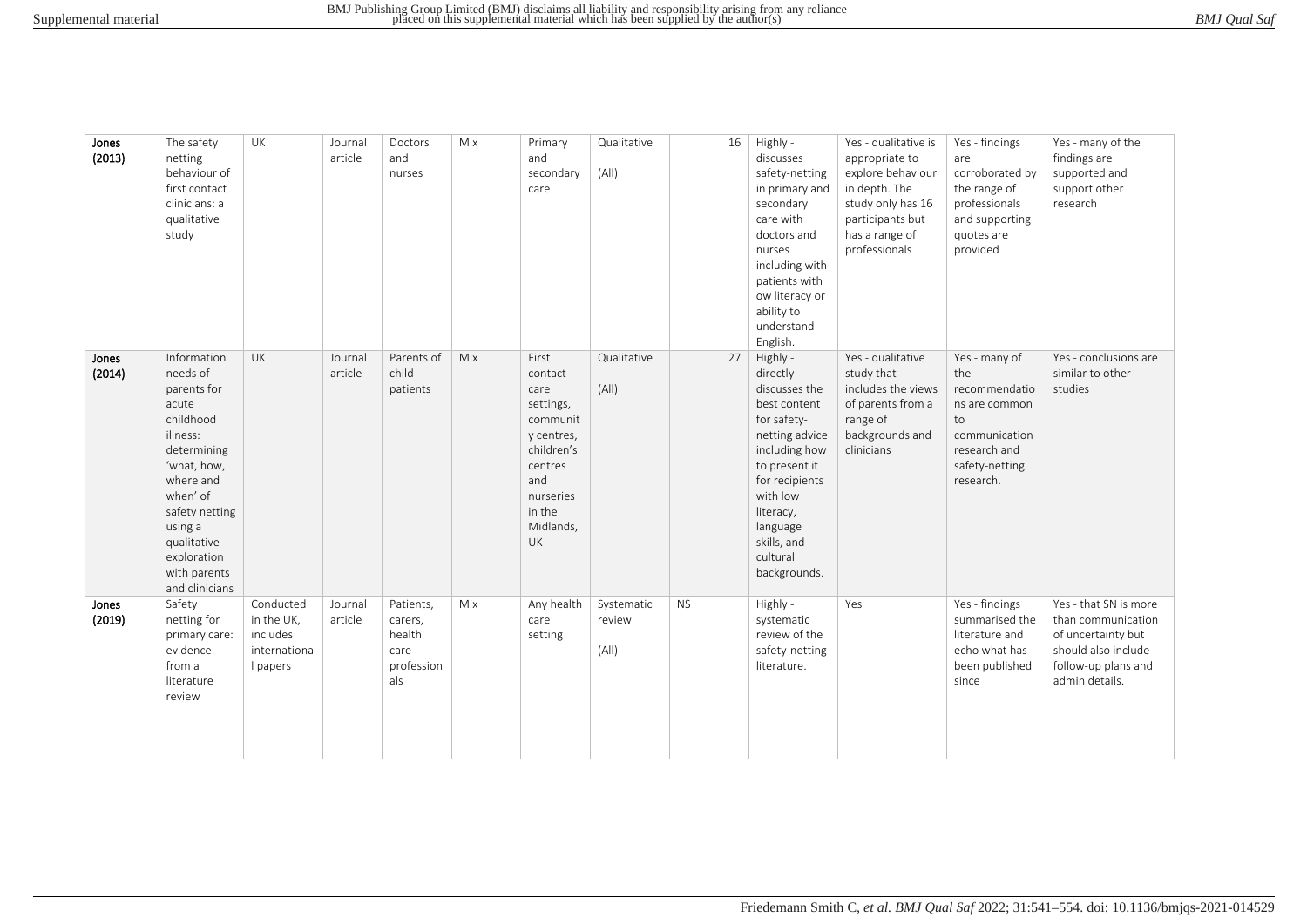| Kai (1996)  | Parents'<br>difficulties<br>and<br>information<br>needs in<br>coping with<br>acute illness<br>in preschool<br>children: a<br>qualitative<br>study | UK      | Journal<br>article | Parents                         | Mix                        | Primary<br>care and<br>the<br>communit<br>y | Qualitative<br>(Acute<br>bacterial/<br>viral illness) | 95 | Highly - covers<br>parents'<br>information<br>needs with<br>acutely ill<br>children                                                                                                             | Yes                                                                                                                                                                                       | Yes - describes<br>parents'<br>information<br>needs, the<br>difficulties in<br>making sense<br>and coping with<br>an ill child as<br>well as the<br>difficulties<br>experienced in<br>doctor<br>communication<br>both of which<br>affect how<br>satisfied the<br>parent is with | Yes - results that<br>parents want to be<br>able to understand<br>their child's illness<br>and that information<br>should be provided in<br>a variety of formats<br>are supported by<br>other studies, as is the<br>finding that the<br>doctor-patient<br>relationship and the<br>perceived<br>professionalism of the<br>doctor can affect<br>parents' willingness to<br>follow advice. |
|-------------|---------------------------------------------------------------------------------------------------------------------------------------------------|---------|--------------------|---------------------------------|----------------------------|---------------------------------------------|-------------------------------------------------------|----|-------------------------------------------------------------------------------------------------------------------------------------------------------------------------------------------------|-------------------------------------------------------------------------------------------------------------------------------------------------------------------------------------------|---------------------------------------------------------------------------------------------------------------------------------------------------------------------------------------------------------------------------------------------------------------------------------|-----------------------------------------------------------------------------------------------------------------------------------------------------------------------------------------------------------------------------------------------------------------------------------------------------------------------------------------------------------------------------------------|
| Kai (1996b) | What worries<br>parents when<br>their<br>preschool<br>children are<br>acutely ill,<br>and why: a<br>qualitative<br>study                          | UK      | Journal<br>article | Parents                         | Mix                        | Primary<br>care and<br>the<br>communit<br>V | Qualitative<br>(Acute<br>bacterial/<br>viral illness) | 95 | Highly - covers<br>what concerns<br>parents when<br>presenting<br>with an<br>acutely ill<br>child and their<br>information<br>needs                                                             | Yes                                                                                                                                                                                       | the consultation<br>Yes - feeling lack<br>of control when<br>parents'<br>understanding<br>of the illness is<br>lacking and fear<br>of serious illness<br>is supported by<br>later literature                                                                                    | Yes - clinicians need<br>to understand<br>parents' concerns and<br>try to address them<br>by acknowledging<br>them and providing<br>information.                                                                                                                                                                                                                                        |
| Lass (2018) | Contact to<br>the out-of-<br>hours service<br>among<br>Danish<br>parents of<br>small<br>$children - a$<br>qualitative<br>interview<br>study       | Denmark | Journal<br>article | Parents of<br>child<br>patients | Urgent.<br>OOH, walk<br>in | Out of<br>hours<br>primary<br>care          | Qualitative<br>(A  )                                  | 9  | Moderately -<br>paper does<br>not discuss<br>safety-netting<br>specifically<br>but has<br>information<br>on what<br>causes worry<br>for parents.<br>The Danish<br>health care<br>system is also | Moderately -<br>qualitative<br>methods are<br>appropriate to<br>meet the aims of<br>the study but the<br>sample is limited<br>in terms of<br>number and<br>gender of the<br>participants. | Yes - and are<br>supported by<br>quotes from the<br>parents but a<br>wider breadth<br>of experience<br>may have added<br>value.                                                                                                                                                 | Yes - the conclusions<br>fit with previous and<br>subsequent research.                                                                                                                                                                                                                                                                                                                  |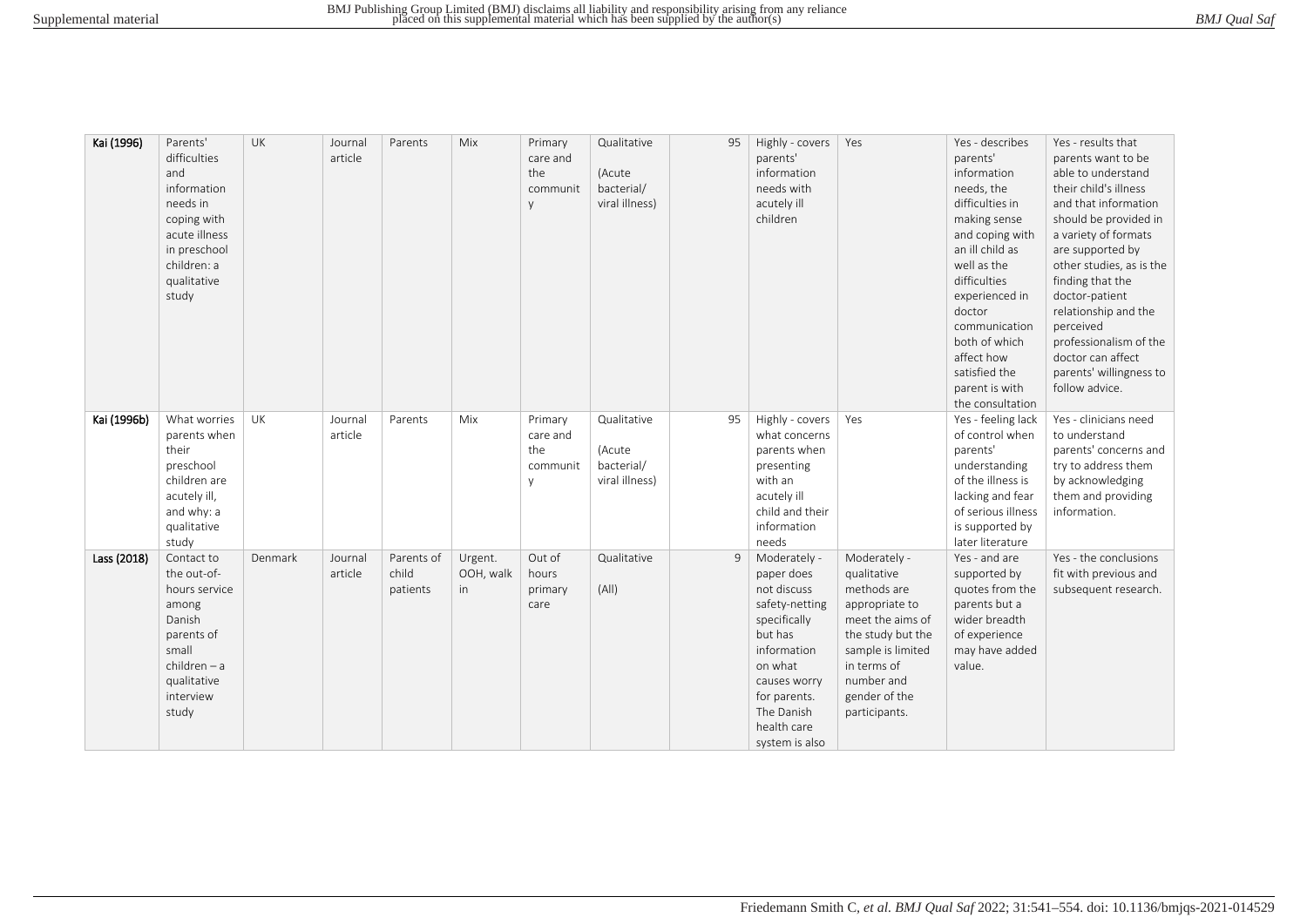|                 |                                                                                                                                                                                                                                        |                           |                    |                     |                                           |                 |                                                 |                         | relatively<br>similar to the<br>UK.                                                                                                                                                                                                                      |                                                                                                                                          |                                                                               |                                                                                                            |
|-----------------|----------------------------------------------------------------------------------------------------------------------------------------------------------------------------------------------------------------------------------------|---------------------------|--------------------|---------------------|-------------------------------------------|-----------------|-------------------------------------------------|-------------------------|----------------------------------------------------------------------------------------------------------------------------------------------------------------------------------------------------------------------------------------------------------|------------------------------------------------------------------------------------------------------------------------------------------|-------------------------------------------------------------------------------|------------------------------------------------------------------------------------------------------------|
| Lecky<br>(2020) | Optimising<br>management<br>of UTIs in<br>primary care:<br>a qualitative<br>study of<br>patient and<br>GP<br>perspectives<br>to inform the<br>development<br>of an<br>evidence-<br>based,<br>shared<br>decision-<br>making<br>resource | UK                        | Journal<br>article | Patients<br>and GPs | In hours                                  | Primary<br>care | Qualitative<br>(Urinary<br>tract<br>infections) | Patients: 29<br>GPs: 20 | Moderately -<br>paper covers<br>safety-netting<br>of UTIs which<br>are common<br>and usually<br>dealt with by<br>the patient<br>although<br>antibiotics<br>may<br>sometimes be<br>needed which<br>is an area that<br>patients need<br>information<br>on. | Yes                                                                                                                                      | Yes and the<br>inclusion of<br>patients as well<br>as GPs provides<br>balance | Yes - shared decision<br>making and tailored<br>information help to<br>empower the patient<br>to self-care |
| Lemal<br>(2013) | Health risk<br>communicati<br>on                                                                                                                                                                                                       | <b>USA</b><br>(published) | Book               | All                 | Governme<br>nt level<br>communic<br>ation | All             | <b>NA</b><br>(A  )                              | <b>NA</b>               | Moderately -<br>this book<br>explores<br>health risk<br>communicatio<br>n in general<br>and so there<br>are some<br>relevant<br>general<br>concepts                                                                                                      | Yes - each book<br>chapter explores a<br>different aspect of<br>risk<br>communication<br>mostly in the form<br>of a literature<br>review | Yes                                                                           | Yes - the chapters<br>agree with other<br>research                                                         |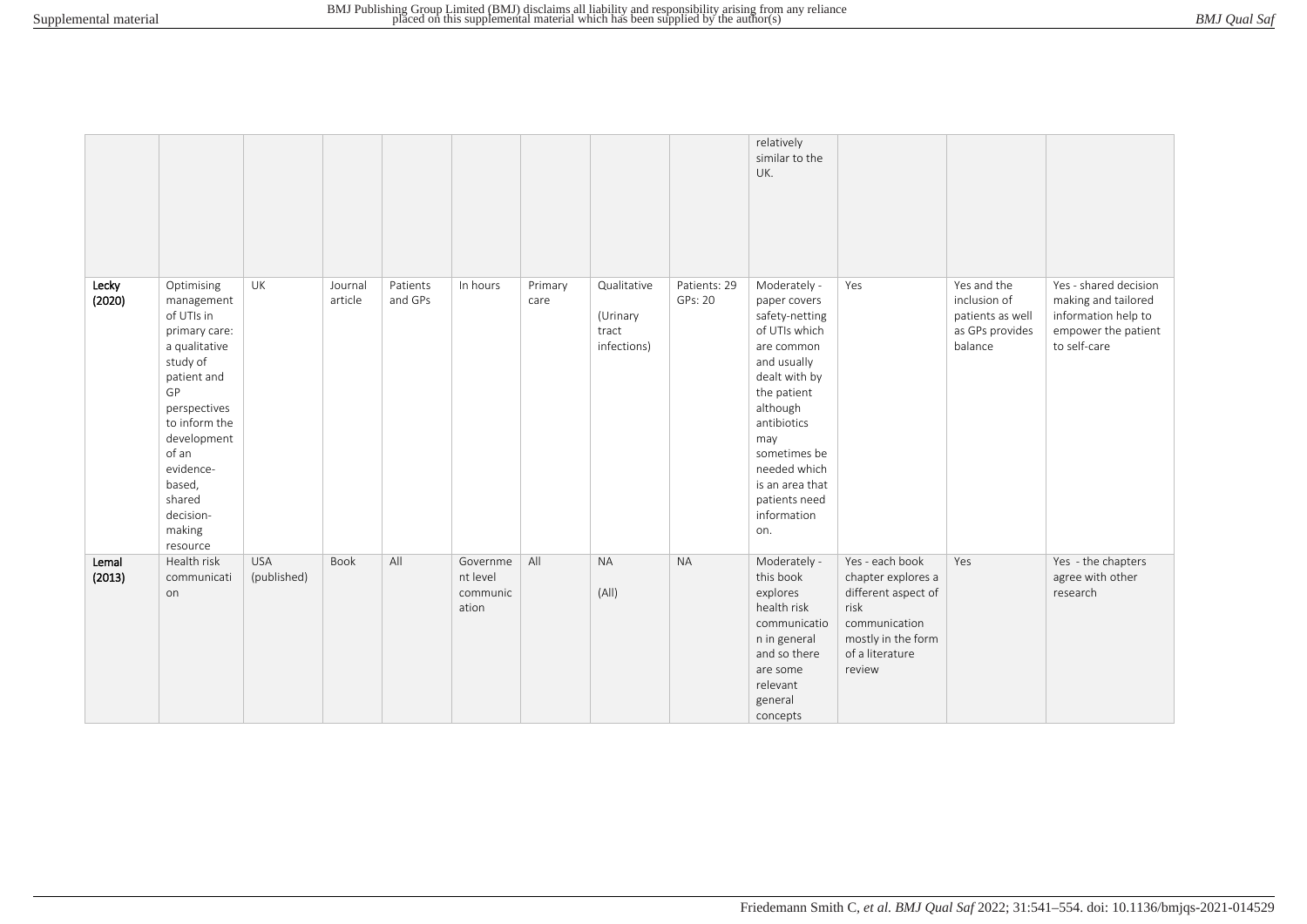| BMJ Qual Saf |
|--------------|
|--------------|

| Leslie<br>(2006)    | Fear and<br>Coughing in<br>Toronto:<br>SARS and the<br>Uses of Risk.                                                                                                                                                                               | Canada                 | Journal<br>article | <b>NA</b>                                        | Governme<br>nt level<br>communic<br>ation | All risk<br>communic<br>ation<br>specificall<br>y around<br>the SARS<br>outbreak<br>in Toronto<br>in 2003 | Qualitative<br>(Pandemic<br>flu) | <b>NA</b>                                       | Moderately -<br>discusses risk<br>communicatio<br>n during a<br>pandemic                                                                                                  | Yes - analysis of<br>the discourse in<br>the news media                                                                                                                                      | Yes - plausible<br>discussion of<br>the different<br>ways risk was<br>framed                                                                    | To a degree - the<br>conclusions are<br>applicable during the<br>COVID outbreak but<br>are very narrow.                  |
|---------------------|----------------------------------------------------------------------------------------------------------------------------------------------------------------------------------------------------------------------------------------------------|------------------------|--------------------|--------------------------------------------------|-------------------------------------------|-----------------------------------------------------------------------------------------------------------|----------------------------------|-------------------------------------------------|---------------------------------------------------------------------------------------------------------------------------------------------------------------------------|----------------------------------------------------------------------------------------------------------------------------------------------------------------------------------------------|-------------------------------------------------------------------------------------------------------------------------------------------------|--------------------------------------------------------------------------------------------------------------------------|
| MacArtney<br>(2017) | Patients'<br>initial steps<br>to cancer<br>diagnosis in<br>Denmark,<br>England and<br>Sweden:<br>what can a<br>qualitative,<br>cross-country<br>comparison<br>of narrative<br>interviews<br>tell us about<br>potentially<br>modifiable<br>factors? | Denmark,<br>UK, Sweden | Journal<br>article | Adult<br>patients<br>diagnosed<br>with<br>cancer | Specialist/<br>secondary                  | Secondary<br>care                                                                                         | Qualitative<br>(Cancer)          | 155                                             | Highly -<br>discusses the<br>experiences of<br>recently<br>diagnosed<br>cancer<br>patients of<br>consulting and<br>getting a<br>diagnosis<br>including<br>safety-netting. | Yes - qualitative<br>good for exploring<br>experiences and<br>the inclusion of<br>different<br>countries with<br>varying cancer<br>survival rates<br>provides<br>interesting<br>comparisons. | Yes -<br>uncertainty<br>about whether<br>and when to<br>reattend was<br>higher in UK and<br>Denmark and<br>clear action<br>plans are<br>needed. | Yes - it has been<br>reported in other<br>papers that clear<br>action plans are<br>important for timely<br>reconsulting. |
| Maguire<br>(2011)   | Which urgent<br>care services<br>do febrile<br>children use<br>and why?                                                                                                                                                                            | UK                     | Journal<br>article | Parents of<br>child<br>patients                  | Urgent.<br>OOH, walk<br>in                | Urgent<br>and<br>emergenc<br>y care<br>services                                                           | Mixed<br>(Fever)                 | 220<br>(questionnai<br>re)<br>29<br>(interview) | Moderately -<br>discusses<br>experiences in<br>urgent and<br>emergency<br>care services<br>but also<br>discusses<br>safety-netting<br>in these<br>services<br>briefly     | Yes - wide range<br>of perspectives<br>gathered with the<br>survey and then in<br>depth information<br>gathered through<br>the interviews.                                                   | Yes - high levels<br>of safety-netting<br>advice given and<br>a need and<br>preference for<br>written<br>information to<br>help remember<br>it. | Yes - reinforces the<br>need for clear<br>consistent and<br>symptoms based<br>advice.                                    |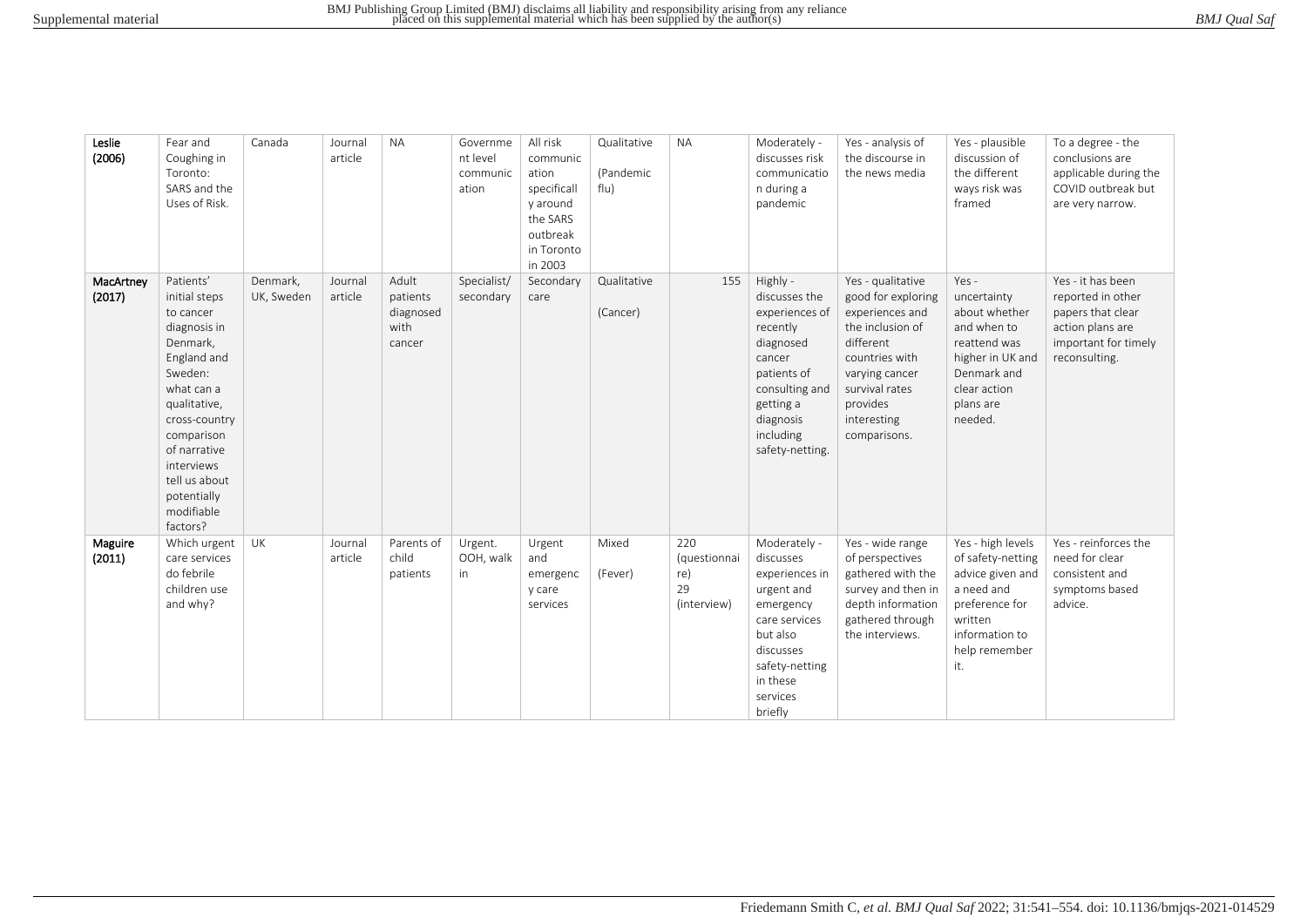|  | BMJ Qual Saf |  |
|--|--------------|--|
|--|--------------|--|

| McKelvey<br>(2010)  | The<br>consultation<br>hill: a new<br>model to aid<br>teaching<br>consultation<br>skills.                                                                               | <b>UK</b> | Comme<br>ntary     | <b>NA</b>                    | In hours | Primary<br>care | Commentar<br>y/opinion<br>piece<br>(A  ) | <b>NA</b>              | Highly -<br>specifically<br>discusses<br>safety-netting                         | Unclear - this is a<br>commentary/opin<br>ion piece, it is<br>unclear how the<br>recommendations<br>were arrived at                          | Yes - seem to be<br>led largely by<br>Neighbour's<br>work                                                                                  | Yes - supported by<br>previous research and<br>subsequent research.                                                                                                                                                                                                                               |
|---------------------|-------------------------------------------------------------------------------------------------------------------------------------------------------------------------|-----------|--------------------|------------------------------|----------|-----------------|------------------------------------------|------------------------|---------------------------------------------------------------------------------|----------------------------------------------------------------------------------------------------------------------------------------------|--------------------------------------------------------------------------------------------------------------------------------------------|---------------------------------------------------------------------------------------------------------------------------------------------------------------------------------------------------------------------------------------------------------------------------------------------------|
| McKelvie<br>(2019)  | Challenges<br>and<br>strategies for<br>general<br>practitioners<br>diagnosing<br>serious<br>infections in<br>older adults:<br>a UK<br>qualitative<br>interview<br>study | UK        | Journal<br>article | GPs                          | In hours | Primary<br>care | Qualitative<br>(Serious<br>infection)    | 28                     | Highly - the<br>paper<br>specifically<br>discusses<br>safety-netting            | Yes - the aim was<br>to explore in<br>depth so<br>qualitative<br>approach is<br>appropriate.                                                 | Yes                                                                                                                                        | Yes - the safety-<br>netting findings are<br>supported by and<br>support many other<br>studies.                                                                                                                                                                                                   |
| McKinstry<br>(2011) | Comparison<br>of the<br>accuracy of<br>patients'<br>recall of the<br>content of<br>telephone<br>and face-to-<br>face<br>consultations<br>: an<br>exploratory<br>study.  | UK        | Journal<br>article | GPs and<br>adult<br>patients | In hours | Primary<br>care | Cohort<br>(A  )                          | 10 GPs<br>175 patients | Moderately -<br>contains some<br>information<br>useful to<br>improve<br>recall. | Yes - mix of<br>interviews and<br>questionnaires<br>with recordings of<br>the consultation<br>so that aspects of<br>it could be<br>verified. | Yes - patients<br>generally<br>recalled GPs'<br>advice with only<br>minor<br>inaccuracies.<br>GPs seldom<br>used memory<br>aid techniques. | Yes and no - this study<br>disagrees with a<br>similar one conducted<br>in EDs but agrees with<br>others. Anxiety is<br>thought to decrease<br>recall and it may be<br>that the unfamiliar<br>environment and<br>maybe more anxiety<br>provoking reasons for<br>attending in ED<br>harmed recall. |
| Mitchell<br>(2012)  | Improving<br>diagnosis of<br>cancer: A<br>toolkit for<br>general<br>practice                                                                                            | UK        | Report             | <b>NA</b>                    | In hours | Primary<br>care | <b>NA</b><br>(Cancer)                    | <b>NA</b>              | Highly - report<br>directly<br>discusses<br>safety-netting                      | Yes - report draws<br>on a range of<br>studies and<br>literature                                                                             | Yes - findings<br>come from a<br>range of sources                                                                                          | Yes - the conclusions<br>are well supported                                                                                                                                                                                                                                                       |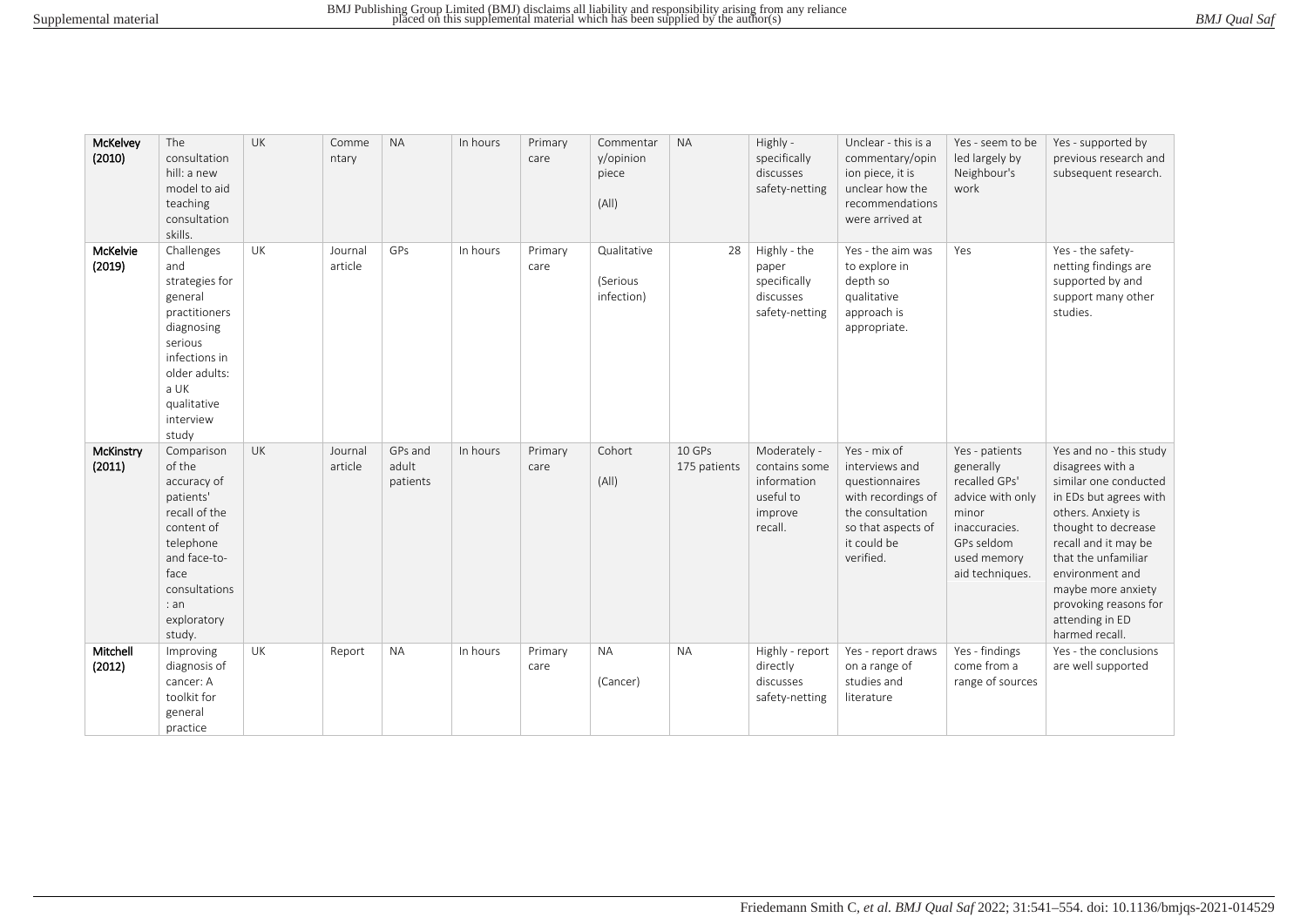| BMJ Qual Saf |  |
|--------------|--|
|--------------|--|

| Mitchell<br>(2015) | The role of<br>primary care<br>in cancer<br>diagnosis via<br>emergency<br>presentation:<br>qualitative<br>synthesis of<br>significant<br>event<br>reports. | UK        | Journal<br>article | <b>NA</b>                                                                          | In hours      | Primary<br>care | Cross-<br>sectional<br>(Cancer)                | 222 cases of<br>emergency<br>presentatio<br>n | Moderately -<br>briefly<br>discusses the<br>role of safety-<br>netting in<br>preventing<br>emergency<br>presentations                                                                                                                                                                                   | Yes - analysis of<br>serious adverse<br>events                 | Yes - plausible<br>factors in<br>emergency<br>presentations<br>discussed                                                                              | Yes - supported by the<br>literature                                                                                                  |
|--------------------|------------------------------------------------------------------------------------------------------------------------------------------------------------|-----------|--------------------|------------------------------------------------------------------------------------|---------------|-----------------|------------------------------------------------|-----------------------------------------------|---------------------------------------------------------------------------------------------------------------------------------------------------------------------------------------------------------------------------------------------------------------------------------------------------------|----------------------------------------------------------------|-------------------------------------------------------------------------------------------------------------------------------------------------------|---------------------------------------------------------------------------------------------------------------------------------------|
| Morgan<br>(2014)   | Starting off in<br>general<br>practice -<br>consultation<br>skill tips for<br>new GP<br>registrars                                                         | Australia | Comme<br>ntary     | <b>NA</b>                                                                          | In hours      | Primary<br>care | <b>NA</b><br>(A  )                             | <b>NA</b>                                     | Highly -<br>discusses<br>primary care<br>consultation<br>skills for new<br>GPs including<br>SN                                                                                                                                                                                                          | Commentary<br>paper but draws<br>on the published<br>evidence. | Yes - common<br>sense<br>recommendatio<br>ns backed up by<br>the literature.                                                                          | Yes - they echo other<br>studies.                                                                                                     |
| Neill (2015)       | Parent's<br>information<br>seeking in<br>acute<br>childhood<br>illness: what<br>helps and<br>what hinders<br>decision<br>making?                           | <b>UK</b> | Journal<br>article | Parents of<br>child<br>patients<br>from a<br>range of<br>ethnic<br>backgroun<br>ds | Communit<br>V | Communit<br>y   | Qualitative<br>(Acute<br>childhood<br>illness) | 27                                            | Moderately -<br>most of the<br>paper is about<br>where parents<br>from varying<br>cultural/<br>ethnic<br>backgrounds<br>get health<br>information<br>for their child<br>from. There is<br>some<br>discussion of<br>information<br>from health<br>care providers<br>and what<br>information is<br>needed | Yes                                                            | Yes - they echo<br>much of what<br>has been<br>reported<br>previously and<br>provide the<br>perspective of<br>less well<br>researched<br>communities. | Yes - the need for<br>take away<br>information, specific<br>and tailored<br>information, and<br>reassurance are<br>highlighted again. |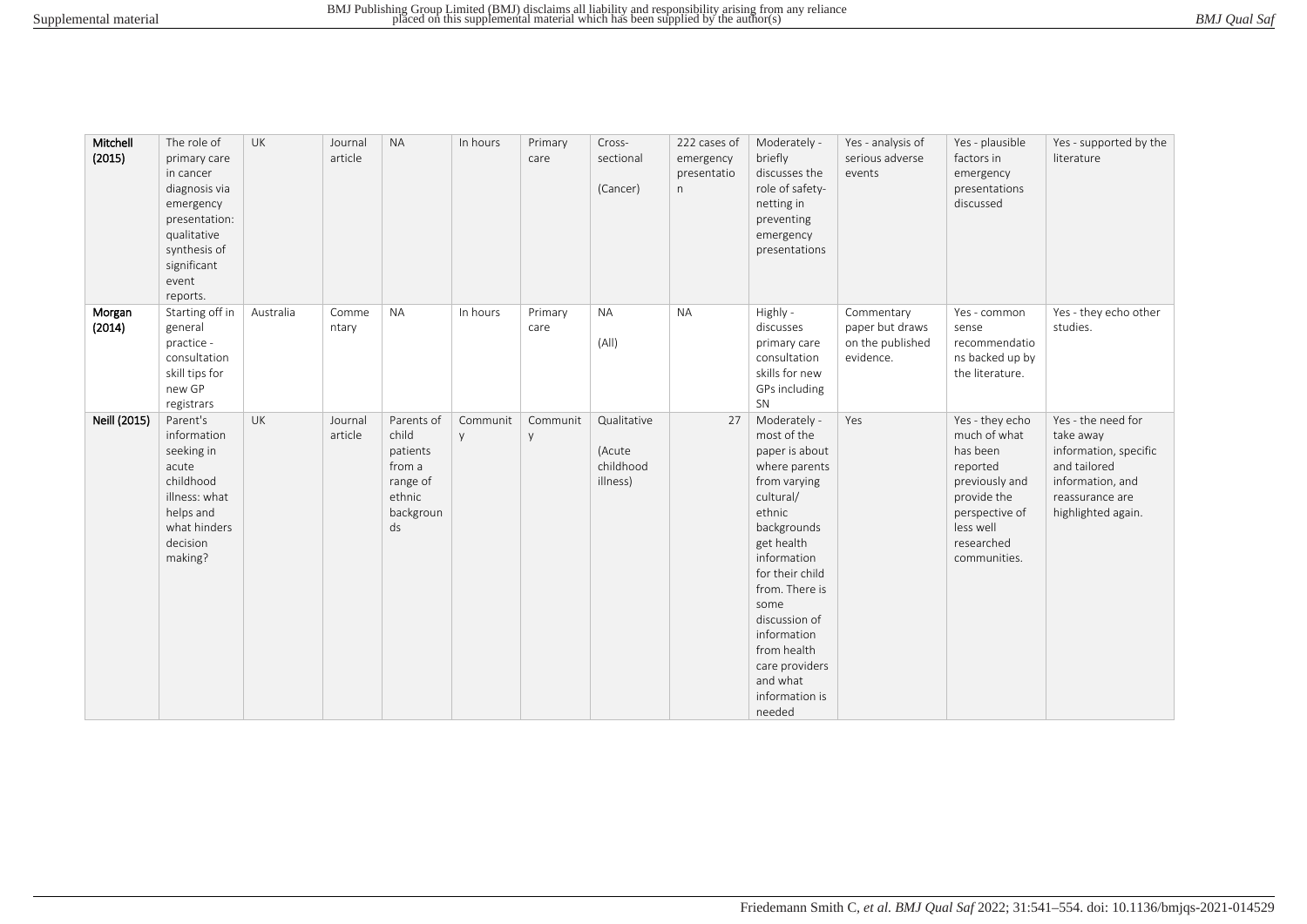|  | BMJ Qual Saf |  |
|--|--------------|--|
|--|--------------|--|

| Neill (2016)          | Parents'<br>help-seeking<br>behaviours<br>during acute<br>childhood<br>illness at<br>home: A<br>contribution<br>to<br>explanatory<br>theory                                                                                                            | UK         | Journal<br>article     | Parents of<br>child<br>patients | Communit<br>y            | Communit<br>y                       | Qualitative<br>(Acute<br>childhood<br>illness) | 27                        | Highly -<br>discusses how<br>parents make<br>decisions<br>when caring<br>for an acutely<br>ill child                                                                           | Yes- qualitative<br>methods are<br>appropriate to<br>explore<br>behaviours | Yes - they echo<br>much of what<br>has been<br>reported<br>previously and<br>provide the<br>perspective of<br>less well<br>researched<br>communities. | Yes - the conclusions<br>are supported widely                                                                                      |
|-----------------------|--------------------------------------------------------------------------------------------------------------------------------------------------------------------------------------------------------------------------------------------------------|------------|------------------------|---------------------------------|--------------------------|-------------------------------------|------------------------------------------------|---------------------------|--------------------------------------------------------------------------------------------------------------------------------------------------------------------------------|----------------------------------------------------------------------------|-------------------------------------------------------------------------------------------------------------------------------------------------------|------------------------------------------------------------------------------------------------------------------------------------|
| Newcomb<br>(2020)     | <b>Building</b><br>Rapport and<br>Earning the<br>Surgical<br>Patient's<br>Trust in the<br>Era of Social<br>Distancing:<br>Teaching<br>Patient-<br>Centered<br>Communicati<br>on During<br>Video<br>Conference<br>Encounters<br>to Medical<br>Students. | <b>USA</b> | Journal<br>article     | Medical<br>students             | Specialist/<br>secondary | Secondary<br>care                   | Cohort<br>(A  )                                | 5 students<br>4 observers | Moderately -<br>carried out in<br>secondary<br>care but the<br>information<br>on how to<br>improve<br>communicatio<br>n over video is<br>reevant                               | Yes - trialling an<br>education session                                    | Yes - the lessons<br>learnt in<br>particular                                                                                                          | Yes - supports the few<br>papers on<br>communication over<br>video.                                                                |
| <b>NICE</b><br>(2016) | Sepsis:<br>recognition,<br>diagnosis and<br>early<br>management                                                                                                                                                                                        | UK         | Guidelin<br>$\epsilon$ | ALL                             | Mix                      | Primary<br>and<br>secondary<br>care | <b>NA</b><br>(Sepsis)                          | <b>NA</b>                 | Moderately -<br>contains some<br>advice on<br>safety-netting<br>for potential<br>sepsis but the<br>majority of<br>the guideline<br>is about the<br>diagnosis and<br>management | Yes - NICE<br>guideline using<br>established gold-<br>standard methods     | Yes                                                                                                                                                   | Yes - the<br>recommendations for<br>what should be<br>included in safety-<br>netting advice are in<br>line with other<br>research. |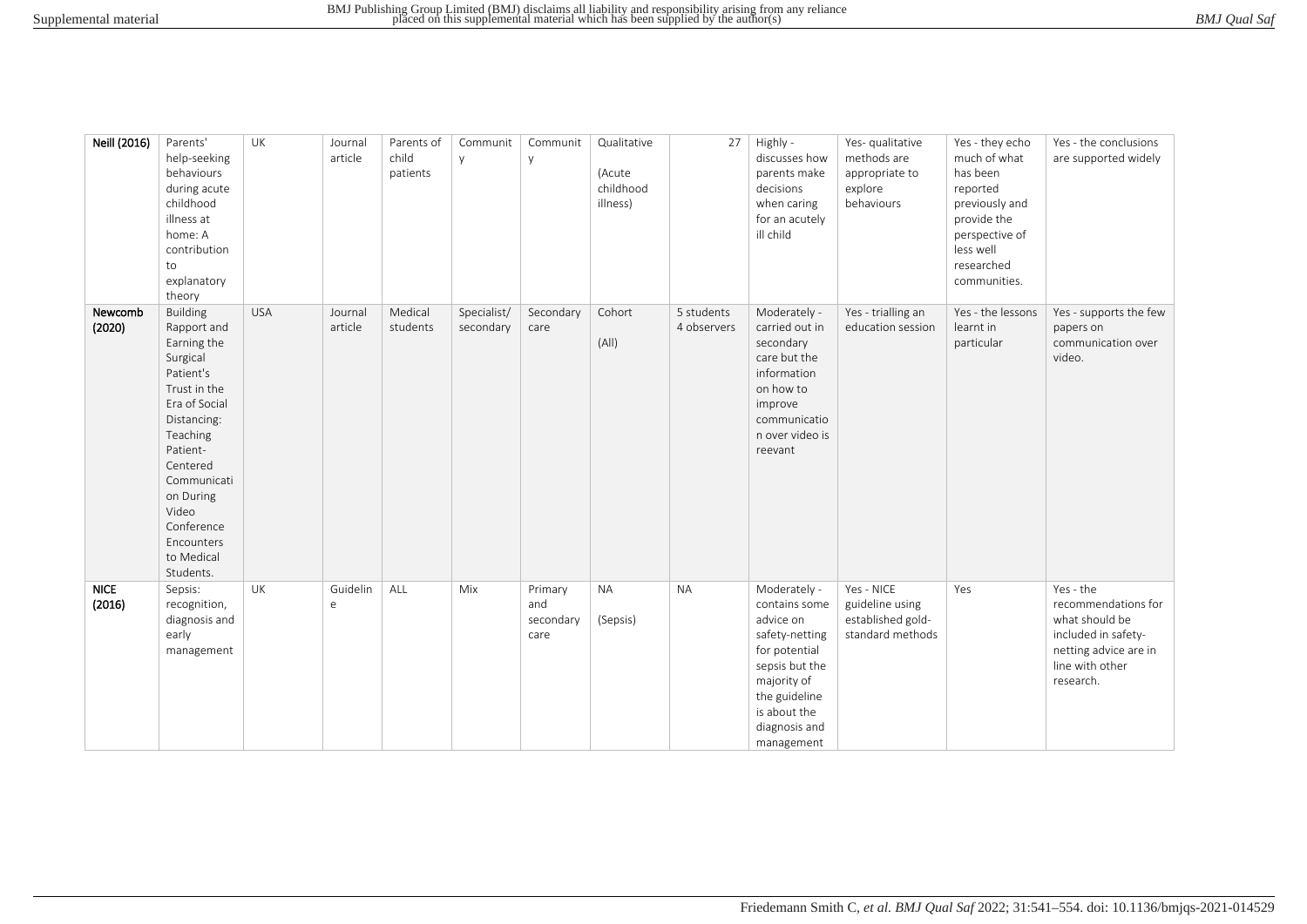|                       |                                                                                                                          |           |                    |                                      |          |                                     |                                  |           | of sepsis.                                                                                                                                                                                                        |                                                                                                                                             |                                                                                                    |                                                                                                                                    |
|-----------------------|--------------------------------------------------------------------------------------------------------------------------|-----------|--------------------|--------------------------------------|----------|-------------------------------------|----------------------------------|-----------|-------------------------------------------------------------------------------------------------------------------------------------------------------------------------------------------------------------------|---------------------------------------------------------------------------------------------------------------------------------------------|----------------------------------------------------------------------------------------------------|------------------------------------------------------------------------------------------------------------------------------------|
| <b>NICE</b><br>(2019) | Fever under<br>5's:<br>assessment<br>and initial<br>management                                                           | UK        | Guidelin<br>e      | Children<br>under 5                  | Mix      | Primary<br>and<br>secondary<br>care | <b>NA</b><br>(Fever)             | <b>NA</b> | Moderately -<br>contains some<br>advice on<br>safety-netting<br>for children<br>under 5 with<br>fever but the<br>majority of<br>the guideline<br>is about the<br>diagnosis and<br>early<br>management<br>of fever | Yes - NICE<br>guideline using<br>established gold-<br>standard methods                                                                      | Yes -<br>comprehensive<br>literature search<br>to find and<br>report all<br>relevant<br>literature | Yes - the<br>recommendations for<br>what should be<br>included in safety-<br>netting advice are in<br>line with other<br>research. |
| Nicholson<br>(2016)   | Can safety-<br>netting<br>improve<br>cancer<br>detection in<br>patients with<br>vague<br>symptoms?                       | UK        | Journal<br>article | ALL                                  | In hours | Primary<br>care                     | Literature<br>review<br>(Cancer) | <b>NA</b> | Highly -<br>discusses<br>safety-netting<br>specifically for<br>vague<br>symptoms.                                                                                                                                 | Yes - this is a<br>literature review<br>but the purpose is<br>to highlight areas<br>that need more<br>evidence and so it<br>is appropriate. | Yes                                                                                                | Yes - although the<br>main conclusions are<br>that there is not a lot<br>of evidence on the<br>topic, which is<br>plausible.       |
| Nicholson<br>(2018)   | Responsibility<br>for follow-up<br>during the<br>diagnostic<br>process in<br>primary care:<br>a secondary<br>analysis of | <b>UK</b> | Journal<br>article | Primary<br>care<br>practition<br>ers | In hours | Primary<br>care                     | Cross-<br>sectional<br>(Cancer)  | 2879      | Highly -<br>discusses<br>safety-netting<br>directly                                                                                                                                                               | Yes - large<br>international<br>survey                                                                                                      | Yes - findings<br>come from a<br>range on<br>informants and<br>are plausible                       | Yes - the conclusions<br>are supported                                                                                             |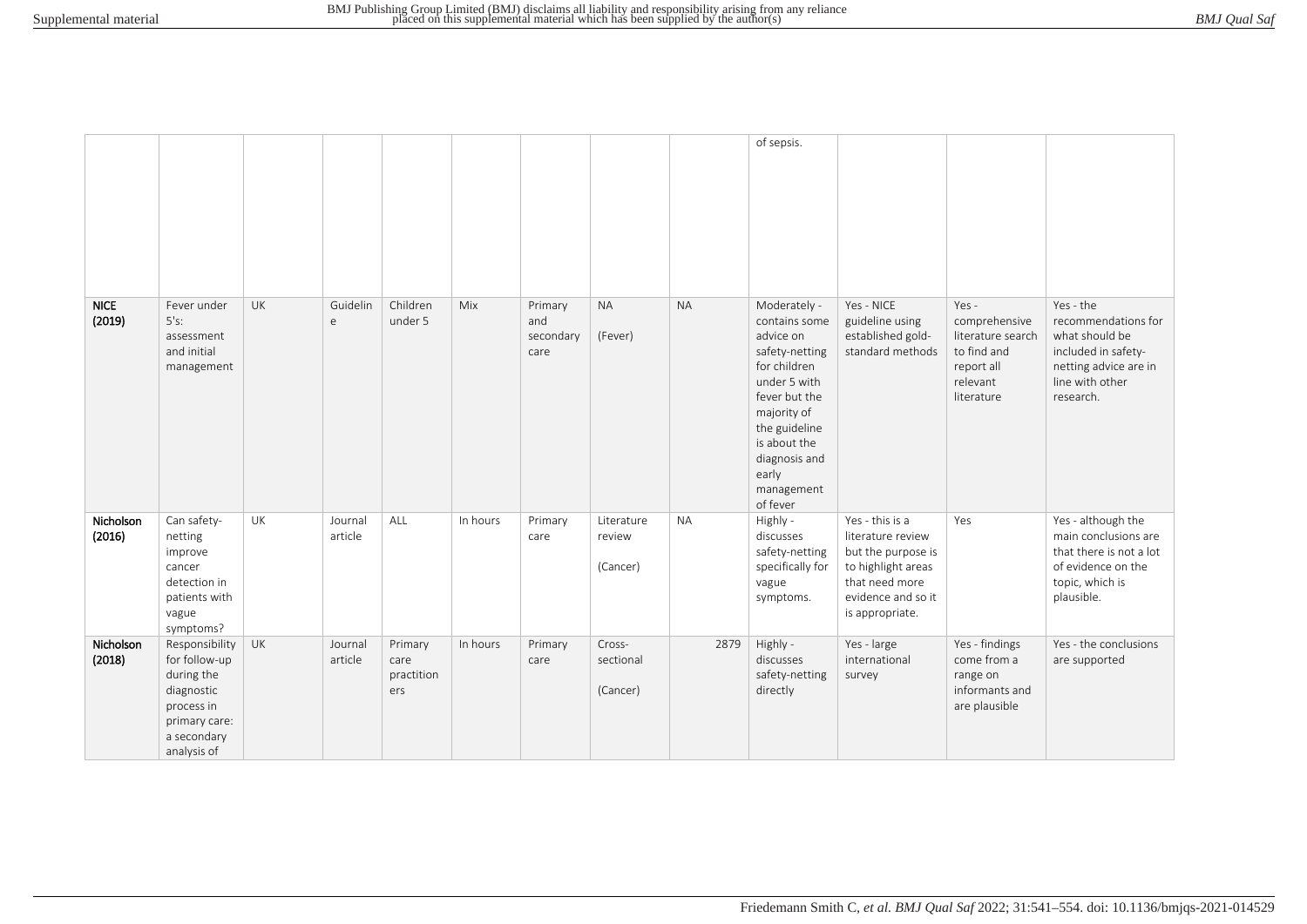|  | BMJ Qual Saf |  |
|--|--------------|--|
|--|--------------|--|

|                     | International<br>Cancer<br>Benchmarkin<br>g Partnership<br>data                                                                                                                                                       |           |                    |                                                                                                                                                                                       |                            |                                                                                |                                          |                                                             |                                                                                                                                                                                                                              |                                                                                                                                                                                                                                                                           |                                                                                                                                                                                                                                                  |                                                                                                    |
|---------------------|-----------------------------------------------------------------------------------------------------------------------------------------------------------------------------------------------------------------------|-----------|--------------------|---------------------------------------------------------------------------------------------------------------------------------------------------------------------------------------|----------------------------|--------------------------------------------------------------------------------|------------------------------------------|-------------------------------------------------------------|------------------------------------------------------------------------------------------------------------------------------------------------------------------------------------------------------------------------------|---------------------------------------------------------------------------------------------------------------------------------------------------------------------------------------------------------------------------------------------------------------------------|--------------------------------------------------------------------------------------------------------------------------------------------------------------------------------------------------------------------------------------------------|----------------------------------------------------------------------------------------------------|
| Noble<br>(2015)     | A<br>randomised<br>trial assessing<br>the<br>acceptability<br>and<br>effectiveness<br>of providing<br>generic<br>versus<br>tailored<br>feedback<br>about health<br>risks for a<br>high need<br>primary care<br>sample | Australia | Journal<br>article | Adult<br>patients                                                                                                                                                                     | In hours                   | Primary<br>care<br>(Aborigina<br>Communit<br>Controlled<br>Health<br>Services) | Randomised<br>trial<br>(Health<br>risks) | 87                                                          | Moderately -<br>discusses<br>information<br>given to<br>patients<br>generally and<br>whether it<br>should be<br>tailored or<br>generic but<br>this is useful                                                                 | Yes - patients<br>were randomised<br>to receive either<br>generic or tailored<br>information with<br>the effects of the<br>information<br>measured in an<br>exit survey. The<br>authors managed<br>to get roughly<br>equal numbers of<br>responses in both<br>study arms. | Yes - tailored<br>feedback was<br>seen as more<br>relevant but no<br>more likely to<br>help them<br>improve their<br>health or easier<br>to understand<br>which is<br>perhaps<br>disappointing<br>but the authors<br>offer some<br>explanations. | No - others studies<br>tend to favour<br>tailored<br>feedback/information<br>more than this study. |
| O'Cathain<br>(2020) | Drivers of<br>'clinically<br>unnecessary'<br>use of<br>emergency<br>and urgent<br>care: the<br><b>DEUCE</b><br>mixed-<br>methods<br>study                                                                             | <b>UK</b> | Report             | Patients<br>considere<br>d clinically<br>unnecessa<br>ry users of<br>services<br>including<br>parents,<br>young<br>adults,<br>people in<br>areas of<br>social<br>deprivatio<br>n, and | Urgent.<br>OOH, walk<br>in | Emergenc<br>y and<br>urgent<br>settings                                        | Mixed<br>(A  )                           | Interviews:<br>48<br>Focus<br>groups: 15<br>Survey:<br>2906 | Highly - Has a<br>lot of<br>information<br>about what<br>patients'<br>needs are and<br>how these<br>may not be<br>being met,<br>this then leads<br>to clinically<br>unnecessary<br>consulting.<br>Includes<br>information of | Yes - a range of<br>methods used to<br>answer the<br>question                                                                                                                                                                                                             | Yes - the drivers<br>of unnecessary<br>consultations<br>are plausible<br>and have been<br>tested across<br>the studies.                                                                                                                          | Yes - the drivers found<br>have been reported<br>previously.                                       |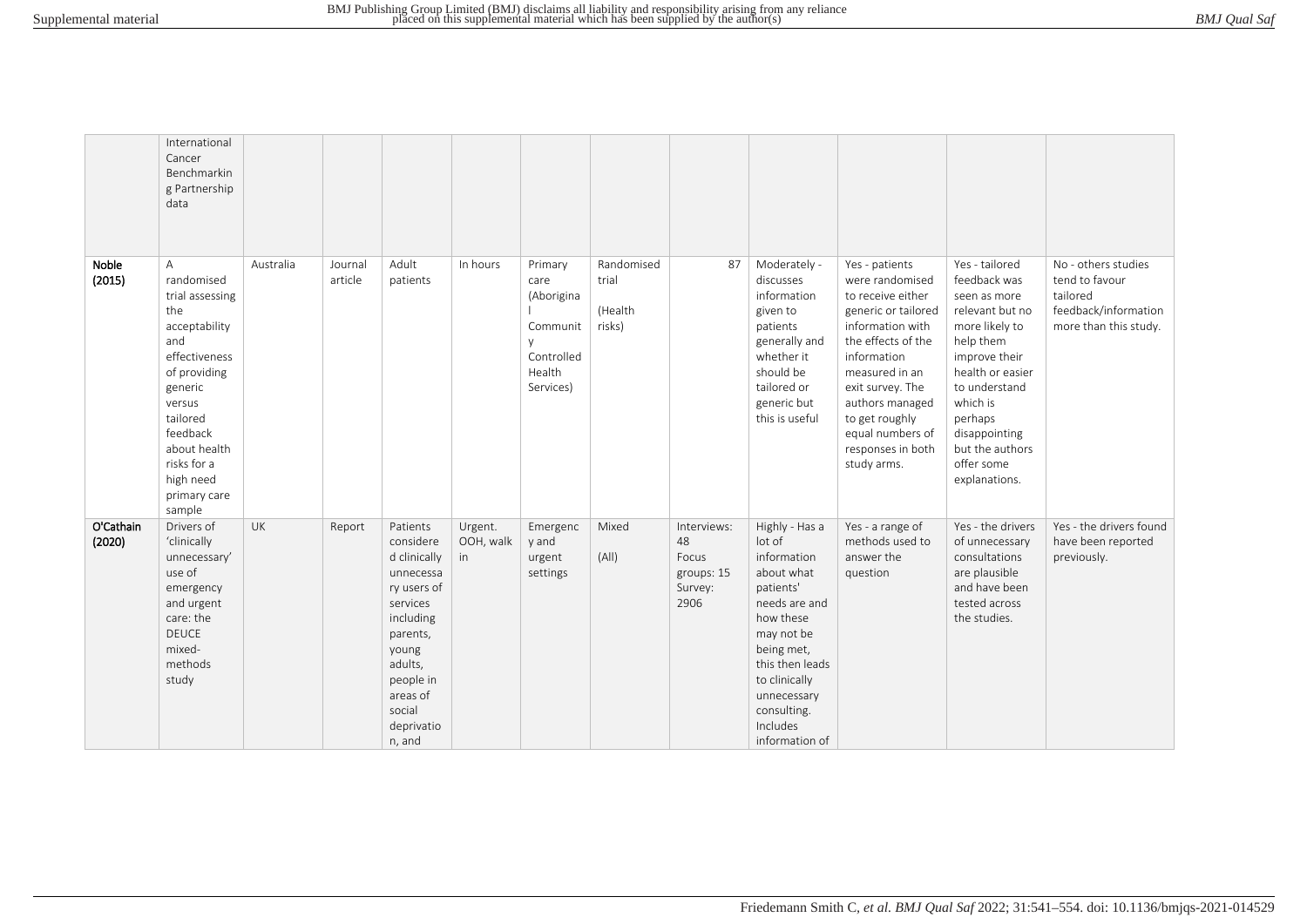|                  |                                                                                                                                               |           |                    | general<br>populatio<br>n                                                       |          |                                     |                              |                                                                           | patients with<br>previous<br>traumatic<br>health<br>incidents                                                                                                                                      |                                                               |                                                                                                     |                                                                                                                                          |
|------------------|-----------------------------------------------------------------------------------------------------------------------------------------------|-----------|--------------------|---------------------------------------------------------------------------------|----------|-------------------------------------|------------------------------|---------------------------------------------------------------------------|----------------------------------------------------------------------------------------------------------------------------------------------------------------------------------------------------|---------------------------------------------------------------|-----------------------------------------------------------------------------------------------------|------------------------------------------------------------------------------------------------------------------------------------------|
| Pappas<br>(2019) | Diagnosis and<br>Decision-<br>Making in<br>Telemedicine                                                                                       | UK        | Journal<br>article | Secondary<br>care<br>consultant<br>s, GPs,<br>nurses,<br>patients,<br>relatives | Mix      | Primary<br>and<br>secondary<br>care | Cross-<br>sectional<br>(A  ) | 10<br>consultation<br>s, the<br>number of<br>individuals is<br>not stated | Moderately -<br>discusses<br>communicatio<br>n around<br>diagnosis and<br>decision<br>making over<br>video which is<br>broadly<br>relevant but is<br>done with<br>secondary<br>care<br>consultants | Yes - perhaps<br>could have<br>analysed more<br>consultations | Yes - findings<br>around inter<br>professional and<br>HCP-patient<br>communication<br>are plausible | Yes - particularly<br>around the need to<br>not exclude the<br>patient from the<br>conversation                                          |
| Rees<br>(2017)   | Patient<br>Safety<br>Incidents<br>Involving Sick<br>Children in<br>Primary Care<br>in England<br>and Wales: A<br>Mixed<br>Methods<br>Analysis | <b>UK</b> | Journal<br>article | Child<br>patients                                                               | In hours | Primary<br>care                     | Cross-<br>sectional<br>(A  ) | 2191<br>incidents                                                         | Moderately -<br>study explores<br>the causes of<br>safety<br>incidents<br>including<br>miscommunic<br>ation which is<br>relevant here.                                                             | Yes - analysis of<br>incident reports                         | Yes - findings<br>are drawn from<br>a large number<br>of incident<br>reports.                       | Yes - communication<br>between the GP and<br>parents/care givers is<br>a key area and one<br>that has been<br>highlighted<br>previously. |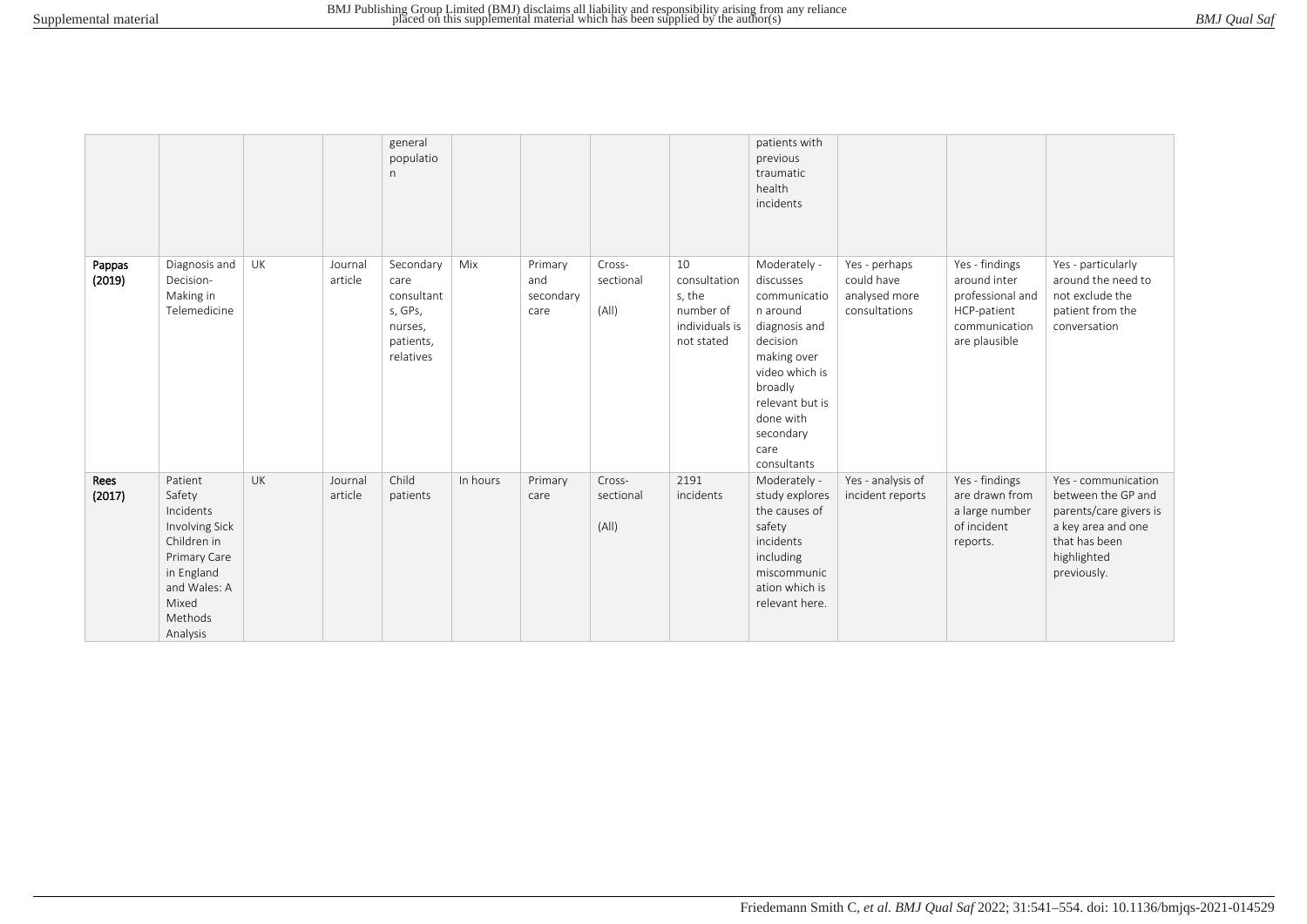| Rising<br>(2019)        | Use of Group<br>Concept<br>Mapping to<br>Identify<br>Patient<br>Domains of<br>Uncertainty<br>That<br>Contribute to<br>Emergency<br>Department<br>Use                        | <b>USA</b> | Journal<br>article | Patients          | Urgent.<br>OOH, walk<br>in | Emergenc<br>departme<br>nts         | Qualitative<br>(A  )          | 34        | Moderately -<br>the paper<br>looks at the<br>uncertainty<br>experienced<br>with<br>symptoms not<br>linked to a<br>health<br>condition. It<br>highlights<br>areas where<br>the patient<br>experiences<br>uncertainty<br>but does not<br>offer ways to<br>address it. | Yes - they are<br>fairly unusual but<br>worked well.                                                                                              | Yes - the<br>participants<br>were asked to<br>complete the<br>sentence:<br>'When<br>experiencing<br>symptoms,<br>people might go<br>to the ED when<br>they feel<br>uncertain<br>about' and the<br>responses were<br>clustered and<br>refined. The<br>resulting<br>domains are<br>plausible. | Yes - although they<br>are for the ED<br>context, they echo<br>the results of other<br>studies. |
|-------------------------|-----------------------------------------------------------------------------------------------------------------------------------------------------------------------------|------------|--------------------|-------------------|----------------------------|-------------------------------------|-------------------------------|-----------|---------------------------------------------------------------------------------------------------------------------------------------------------------------------------------------------------------------------------------------------------------------------|---------------------------------------------------------------------------------------------------------------------------------------------------|---------------------------------------------------------------------------------------------------------------------------------------------------------------------------------------------------------------------------------------------------------------------------------------------|-------------------------------------------------------------------------------------------------|
| <b>Rising</b><br>(2020) | Development<br>of the<br>Uncertainty<br>Communicati<br>on Checklist:<br>A Patient-<br>Centred<br>Approach to<br>Patient<br>Discharge<br>From the<br>Emergency<br>Department | <b>USA</b> | Journal<br>article | Patients          | Urgent.<br>OOH, walk<br>in | Emergenc<br>departme<br>nts         | Qualitative<br>(A  )          | 48        | Moderately -<br>discusses a<br>checklist of<br>things to<br>discuss with a<br>patient on ED<br>discharge                                                                                                                                                            | Yes-the checklist<br>was developed<br>through searching<br>the literature and<br>refined with 2<br>rounds of patient<br>input.                    | Yes - the<br>checklist is<br>plausible and<br>has been<br>discussed in 2<br>rounds of focus<br>groups.                                                                                                                                                                                      | Yes - the checklist<br>items agree with<br>other research.                                      |
| Roland<br>(2014)        | Safety<br>netting in<br>healthcare<br>settings:<br>what it<br>means, and<br>for whom?                                                                                       | UK         | Journal<br>article | Child<br>patients | Mix                        | Primary<br>and<br>secondary<br>care | Literature<br>review<br>(A  ) | <b>NA</b> | Highly -<br>directly<br>discusses the<br>issues around<br>safety-netting                                                                                                                                                                                            | Unclear - this is a<br>best practice<br>review in the form<br>of a literature<br>review. Other<br>more robust<br>methods could<br>have been used/ | Yes                                                                                                                                                                                                                                                                                         | Yes - the paper<br>summarises much of<br>the evidence that was<br>available at the time         |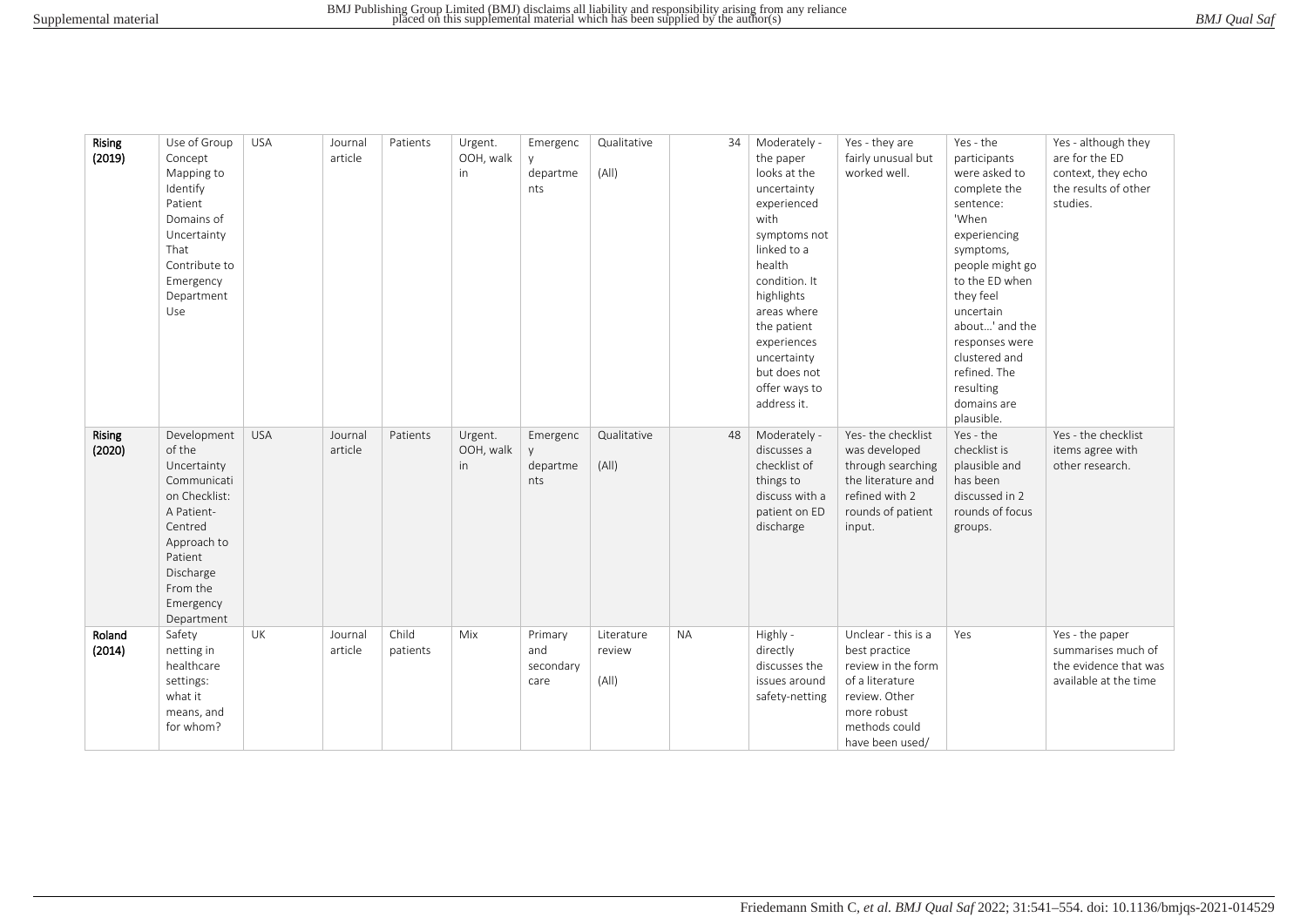| Royal<br>College of<br>Paediatrics<br>and Child<br>Health et al<br>(2010) | To<br>understand<br>and improve<br>the<br>experience of<br>parents and<br>carers who<br>need advice<br>when a child<br>has a fever<br>(high<br>temperature) | UK        | Report         | Parents<br>and carers<br>of child<br>patients<br>under 5<br>years | Urgent.<br>OOH, walk<br>in | Any<br>urgent<br>care<br>setting<br>(GP, walk-<br>in centre,<br>out of<br>hours GP,<br>children's<br>admission<br>s unit,<br>emergenc<br>departme<br>nt,<br>ambulanc<br>e, NHS<br>direct) | Mixed<br>(Fever)                         | 220       | Highly -<br>discusses<br>parents'<br>decision<br>making when<br>seeking help<br>for a febrile<br>child at a<br>range of<br>primary and<br>emergency<br>care locations. | Yes - a wide range<br>of opinions<br>gathered through<br>a survey and then<br>explored in<br>greater depth<br>with interviews.        | Yes - there were<br>high levels of<br>safety-netting<br>advice reported<br>but of varying<br>quality. Parents<br>valued take<br>home<br>information. | Yes - it is often<br>reported that safety-<br>netting advice is given<br>out frequently but<br>that it is not always<br>communicated well.<br>Parents have said<br>previously that they<br>value information<br>they can refer back to. |
|---------------------------------------------------------------------------|-------------------------------------------------------------------------------------------------------------------------------------------------------------|-----------|----------------|-------------------------------------------------------------------|----------------------------|-------------------------------------------------------------------------------------------------------------------------------------------------------------------------------------------|------------------------------------------|-----------|------------------------------------------------------------------------------------------------------------------------------------------------------------------------|---------------------------------------------------------------------------------------------------------------------------------------|------------------------------------------------------------------------------------------------------------------------------------------------------|-----------------------------------------------------------------------------------------------------------------------------------------------------------------------------------------------------------------------------------------|
| Silverston<br>(2014)                                                      | Effective<br>Safety-<br>Netting In<br>Prescribing<br>Practice                                                                                               | <b>UK</b> | Comme<br>ntary | <b>NA</b>                                                         | In hours                   | <b>NA</b>                                                                                                                                                                                 | Commentar<br>y/opinion<br>piece<br>(A  ) | <b>NA</b> | Highly - paper<br>discusses<br>safety-netting<br>directly                                                                                                              | Moderately - a<br>systematic review<br>may have been<br>more robust                                                                   | Yes - the author<br>covers many<br>aspects of<br>safety-netting<br>and the<br>recommendatio<br>ns fit with other<br>research.                        | Yes                                                                                                                                                                                                                                     |
| Silverston<br>(2020)                                                      | SAFER: A<br>mnemonic to<br>improve<br>safety-<br>netting<br>advice                                                                                          | UK        | Comme<br>ntary | <b>NA</b>                                                         | In hours                   | Primary<br>care                                                                                                                                                                           | Commentar<br>y/opinion<br>piece<br>(A  ) | <b>NA</b> | Highly -<br>directly<br>discusses how<br>SN advice<br>might be<br>improved                                                                                             | Moderately - this<br>is a commentary<br>piece/literature<br>review from an<br>author who has<br>published other<br>articles about SN. | Yes - the author<br>has published<br>on the topic of<br>SN before and<br>bases his<br>findings on this<br>work and the<br>work of others.            | Yes - the elements of<br>the mnemonic reflect<br>what has been<br>published elsewhere.                                                                                                                                                  |
| Silverston<br>(2021)                                                      | Safety-<br>Netting in<br>Remote<br>Consulting                                                                                                               | UK        | Comme<br>ntary | <b>NA</b>                                                         | In hours                   | Primary<br>care                                                                                                                                                                           | Commentar<br>y/opinion<br>piece<br>(A  ) | <b>NA</b> | Highly -<br>discusses<br>safety-netting<br>in remote<br>consultations                                                                                                  | This is a<br>discussion piece<br>and is useful but it<br>is not as rigorous<br>as a piece of<br>research                              | Yes - the author<br>has published<br>many times on<br>the topic and<br>cites other<br>research.                                                      | Yes - supports other<br>studies.                                                                                                                                                                                                        |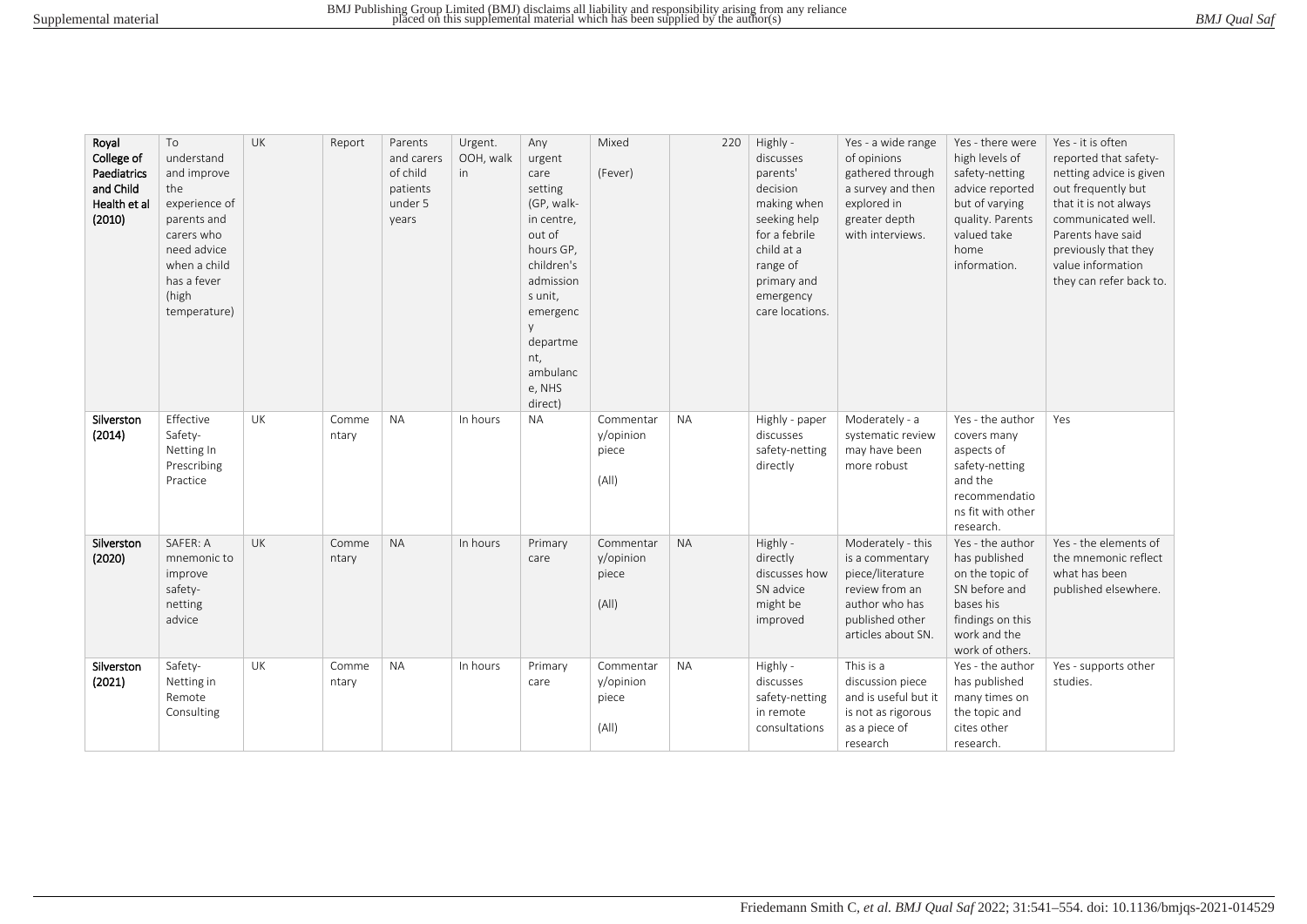| BMJ Qual Saf |  |
|--------------|--|
|              |  |

| Singh<br>(2016)          | A registrar<br>survival<br>guide<br>follow up and<br>safety netting                                                                                           | UK                 | Web<br>page        | <b>NA</b> | In hours                          | Primary<br>care                                    | Web page<br>(A  )                        | <b>NA</b>                                             | Highly -<br>Discusses how<br>safety-netting<br>should be<br>done in the<br>consultation                      | This is a<br>discussion piece<br>so does not go<br>into safety-netting<br>in depth, nor does<br>it give advice for<br>different types of<br>presentations.<br>This is fine for a<br>magazine article<br>but should not be<br>used as the only<br>source of<br>information. | Yes - based<br>around the<br>Calgary-<br>Cambridge<br>consultation<br>model. | No conclusions as<br>such given it's a<br>magazine article but<br>the points raised are<br>the same as those in<br>research articles.     |
|--------------------------|---------------------------------------------------------------------------------------------------------------------------------------------------------------|--------------------|--------------------|-----------|-----------------------------------|----------------------------------------------------|------------------------------------------|-------------------------------------------------------|--------------------------------------------------------------------------------------------------------------|----------------------------------------------------------------------------------------------------------------------------------------------------------------------------------------------------------------------------------------------------------------------------|------------------------------------------------------------------------------|-------------------------------------------------------------------------------------------------------------------------------------------|
| van de<br>Maat<br>(2018) | Development<br>and<br>evaluation of<br>a hospital<br>discharge<br>information<br>package to<br>empower<br>parents in<br>caring for a<br>child with a<br>fever | The<br>Netherlands | Journal<br>article | Parents   | Urgent.<br>OOH, walk<br><i>in</i> | Emergenc<br>y and<br>outpatient<br>departme<br>nts | Mixed<br>(Fever)                         | Interviews:<br>22<br>Focus<br>group: 14<br>Survey: 38 | Highly -<br>discusses the<br>information<br>seeking and<br>preferences of<br>parents with a<br>febrile child | Yes - the mixed<br>methods<br>approach works<br>well as the<br>authors are<br>exploring a few<br>different<br>questions.                                                                                                                                                   | Yes - they are<br>generally in line<br>with previous<br>research.            | Yes - the conclusions<br>about information<br>needs and<br>information formats<br>are supported by and<br>support other<br>research.      |
| van Galen<br>(2018)      | Telephone<br>consultations                                                                                                                                    | Internationa       | Comme<br>ntary     | <b>NA</b> | In hours                          | Primary<br>care                                    | Commentar<br>y/opinion<br>piece<br>(A  ) | <b>NA</b>                                             | Highly -<br>discusses<br>safety-netting<br>over the<br>telephone                                             | Yes - this is not a<br>systematic review<br>but details of the<br>search are<br>provided.<br>Conclusions are<br>based on<br>literature and<br>expert opinion.                                                                                                              | Yes - findings<br>are plausible                                              | Yes - the conclusions<br>are generally taken<br>from the literature<br>and where they are<br>not they are in line<br>with other research. |